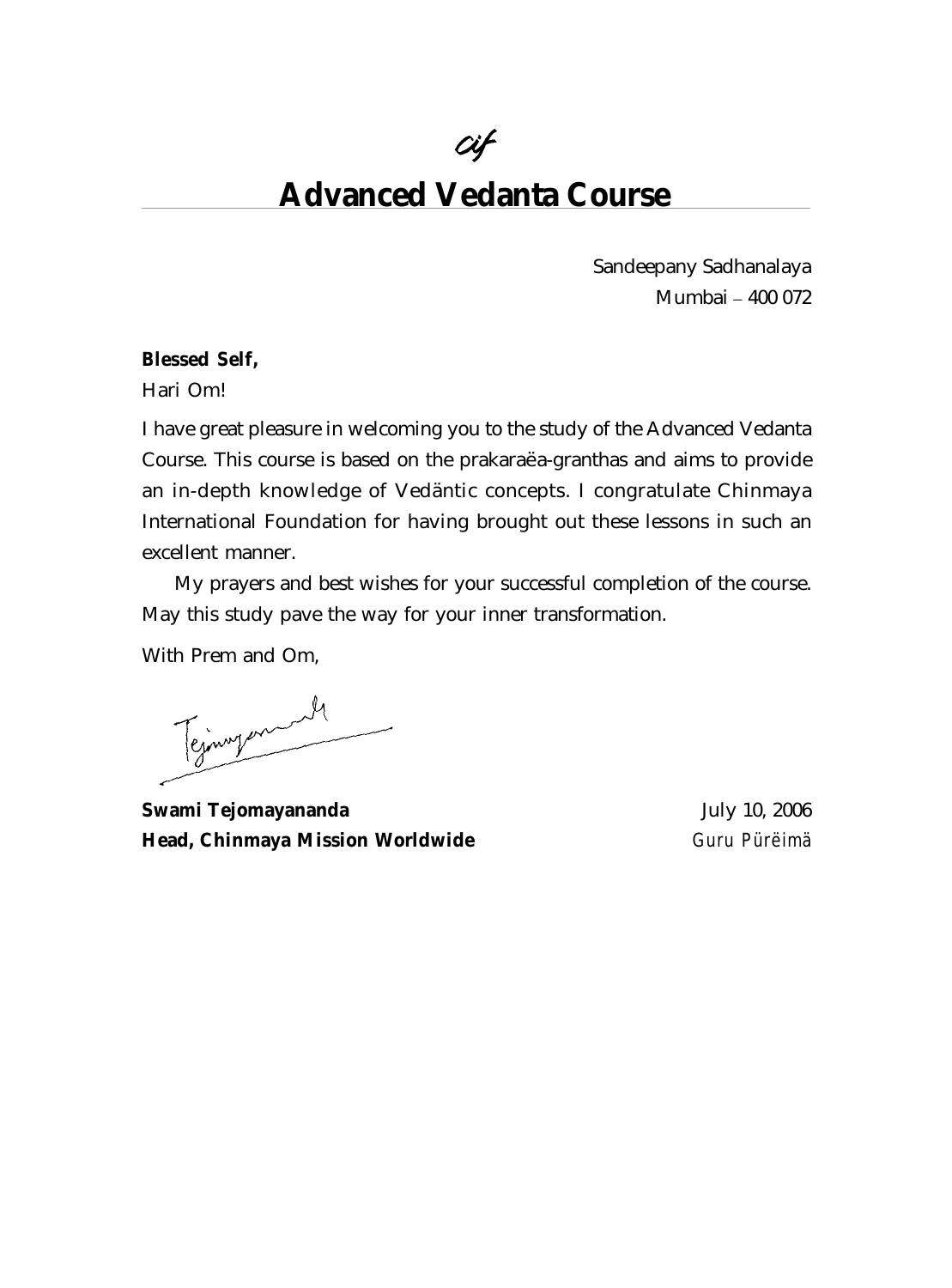# cif **Advanced Vedanta Course**

# Acknowledgements

Many individuals have helped at various stages during the preparation of the Advanced Vedanta Course. Smt. Meera Seth ensured that the explanations were clear. Smt. Radhika Krishnakumar helped in content editing, language editing and also contributed to the stories, anecdotes and other practice tips that embellish these lessons. Smt. Sandhya Sundar gave the final shape to these lessons with her excellent editing skills. Her presence at Chinmaya International Foundation (CIF) during the final stages of editing has given the required finesse.

Dr. K.H. Subramanian verified the Sanskrit verses, helped in decision making whenever occasion arose and was a pillar of support to the whole project. Smt. Sarala Suresh, Dr. V. R. Manoj and Br. Sagar Chaitanya helped in proofreading, indexing and preparation of glossary. Smt. Radhika Manoj worked hard in typesetting and presentation. Sri Sitanshu helped in developing the software for the Online Course and took care of other related website matters. Our printers S.T. Reddiar & Sons have given an excellent finish to these lessons.

Our profound thanks to all.

We express our indebtedness to Smt. Gita Patel, mother of Br. Girish Chaitanya, Acharya, Chinmaya Mission, Los Angeles, for having sponsored the entire project.

These lessons have been prepared under the guidance of Pujya Guruji Swami Tejomayanandaji, Head of the Chinmaya Mission worldwide. Pujya Guruji conceived the idea of this course and his blessings ensured its completion too. The voice in these lessons is verily the echo of the voices of the Saints and Sages of India. We are ever indebted to them for having bestowed on us this life-giving and liberating knowledge of Advaita Vedānta.

Adi Sankara Nilayam Guru Pūrņimā, July 10, 2006 Swami Advayananda Acharya, CIF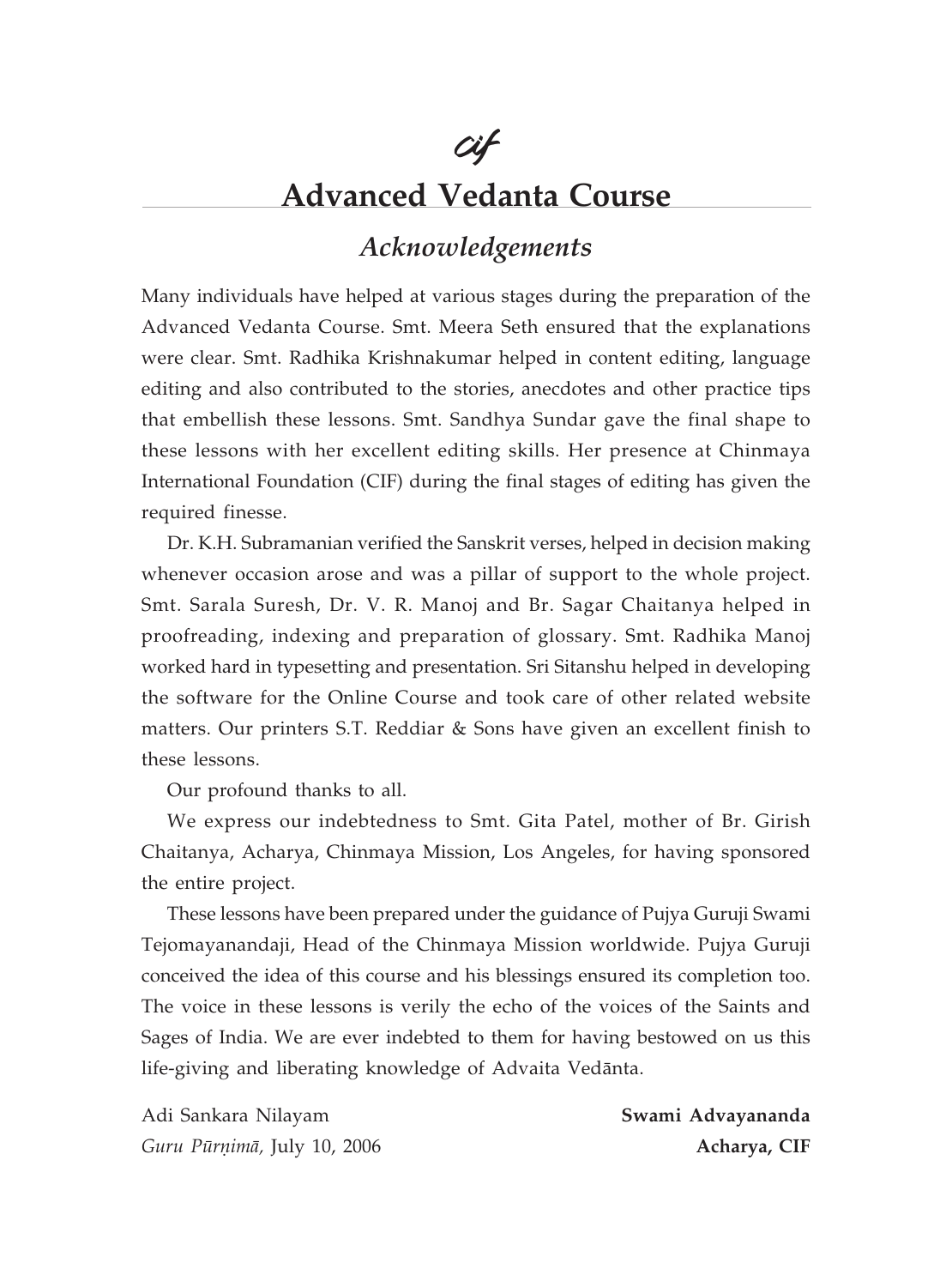# Cif Advanced Vedanta Course

# Guidelines and Instructions

We take great pleasure in welcoming you to the Advanced Vedanta Course.

This course is based on the prakaraṇa-granthas and comprises 24 lessons. These lessons are centred on the thought flow of Śaṅkarācārya's Vivekacūḍāmaṇi. While elaborating the concepts, help has been taken freely from other prakarana-granthas such as Tattva-bodha, Ātma-bodha, Vākya-vrtti, Pañcadaśī and so on. A list of important texts that have been drawn upon in the preparation of this Course has been appended. The aim of these lessons is to give an overall picture of the philosophy of Vedänta and an in-depth understanding of its concepts so as to enable you to live the Vedäntic way of life.

The Advanced Vedanta Course is a sequel to the Foundation Vedanta Course that is being presently run by Chinmaya International Foundation (CIF). This course can be considered 'advanced' only to that extent; it is in no way intended to connote that this course is meant for those who have already studied the prasthāna-trayī. If you have been introduced to Vedānta through the CIF's Foundation Vedanta Course or have already learnt the basics of Vedänta, you are sure to benefit from it.

This one-year course with 24 lessons has been planned in such a manner that a diligent student will be able to complete the course in a span of 12 months, that is at the rate of two lessons per month. At the end of each lesson are some questions that you are expected to answer.

You may take a fortnight to study each lesson and submit your answers to these questions. If you do not submit your answers continually and on time, you will be taken off our rolls. Once you have been taken off, if you want to continue the Course, you will have to re-register for the Course and start afresh from the first lesson. Needless to mention, those of you who have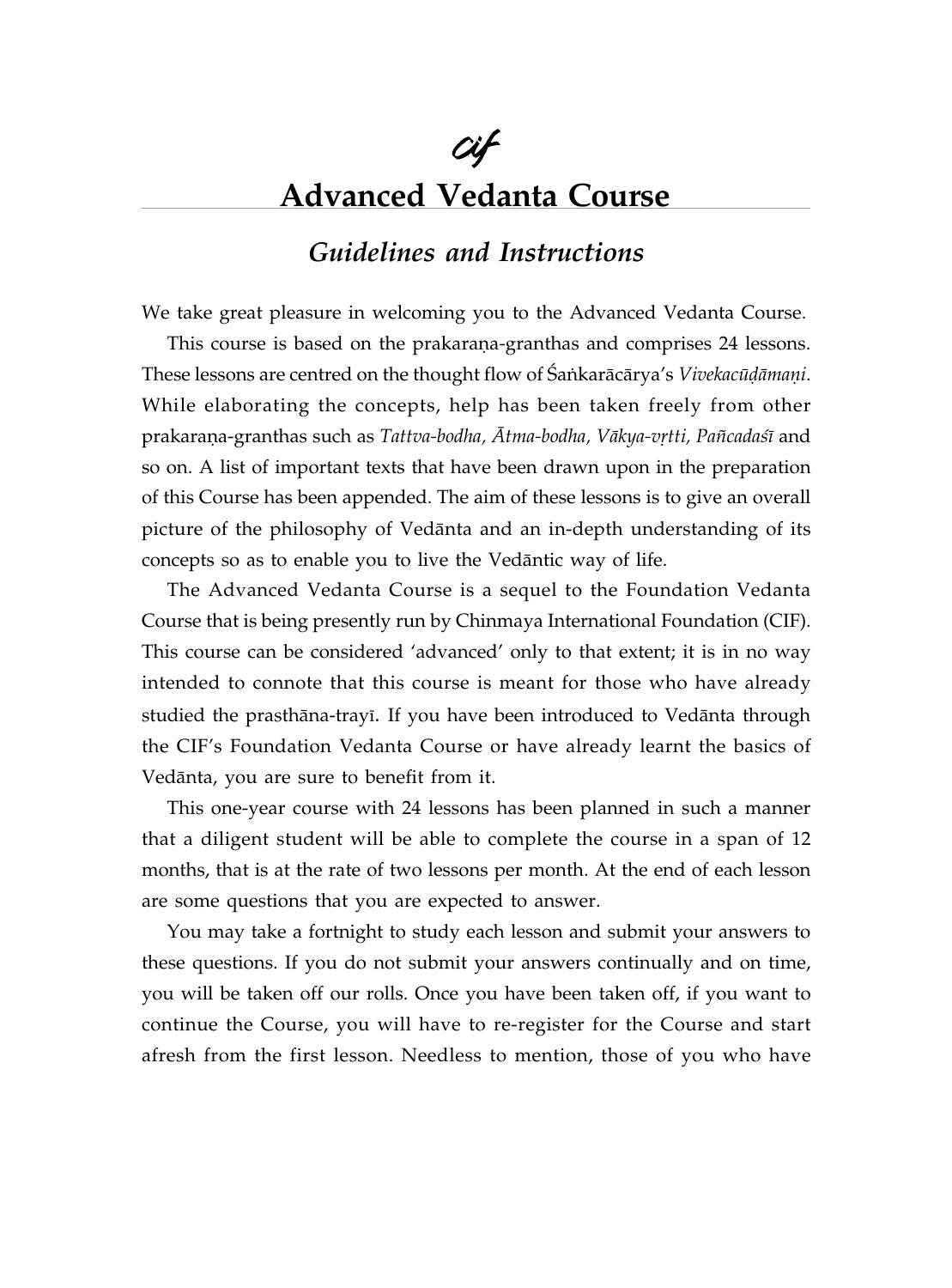genuine reasons for not submitting the answers on time may intimate the HSC Department and your requests will be duly considered.

The course content, glossary of the Sanskrit terms used in these lessons, as well as the index of the concepts will be sent to you at the beginning of the course.

For best results, we recommend the following method of study:

- Devote at least half an hour daily to study these lessons. You must spend at least 3 hours in a week for study and reflection.
- Once you are clear with all the concepts, answer the questions at the end of the lessons. We expect your answers to be to the point and in your own words. Ideally, you should avoid referring to the lessons while answering the questions.
- Make it a point to revise the earlier lesson before you start studying the new one. Once in three months, revise all the lessons that you have studied.
- As far as doubts are concerned make a note of them in a separate book. As the concepts unfold in the subsequent lessons, you will see that your doubts are automatically cleared. Hence, we discourage learners from writing to us their doubts the very moment they arise. Revisit your 'doubt-book' before you start the study of the next lesson; it is sure that you will be able to answer many of your doubts by yourself. You are of course welcome to write/email us in case your doubts persist.
- These lessons are not meant for an intellectual appreciation of the Vedäntic concepts alone; they are aimed at enabling the actual living of Vedänta. Jot down the ideas that inspire you. Read this book often and see how far you are able to practise what you have understood.
- You may also discuss with like-minded friends the ideas you have understood. Such discussion is bound to enhance your clarity of the subject.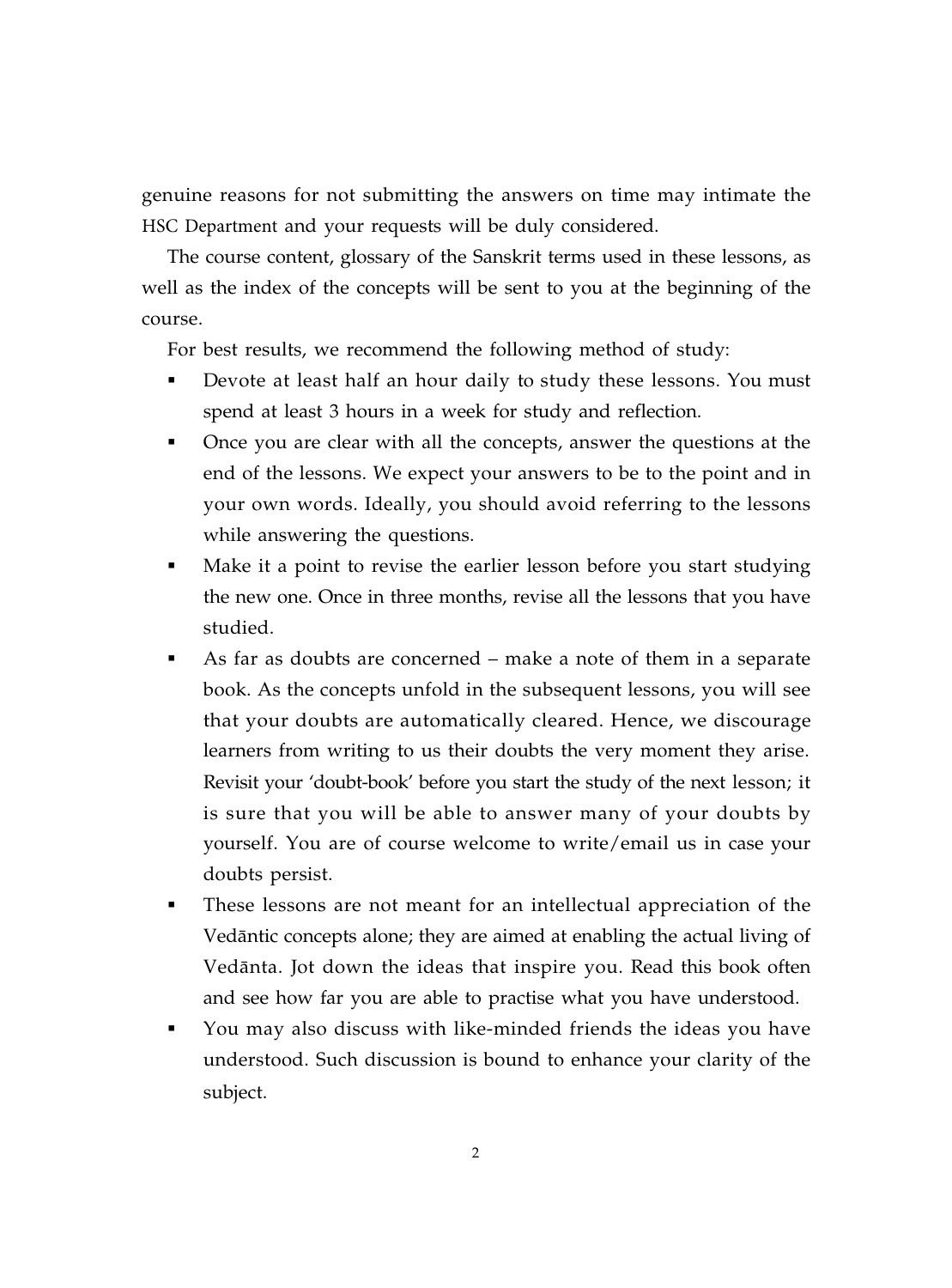Knowledge of Vedānta must be coupled with spiritual practices like prayer, worship of the Lord, japa, meditation and so on. Only then will you be able to reap its full benefits. Hence, devote time for these spiritual practices also along with the study. If you ensure all these, you are certain to find that this study will transform the way you feel, think and live.

You are also welcome to pass on the information about the CIF's courses to your friends and fellow-seekers.

All your correspondence with respect to the Advanced Vedanta Course should carry your Registration Number and should be addressed to:

Advanced Postal and E-Vedanta Courses, Chinmaya International Foundation, Adi Sankara Nilayam, Veliyanad – 682 313. Ernakulam Dist, Kerala, India. Email: vedantacourses@chinfo.org

Adi Sankara Nilayam *Guru Pūrṇimā, July 10, 2006*  Academic Director  *CIF*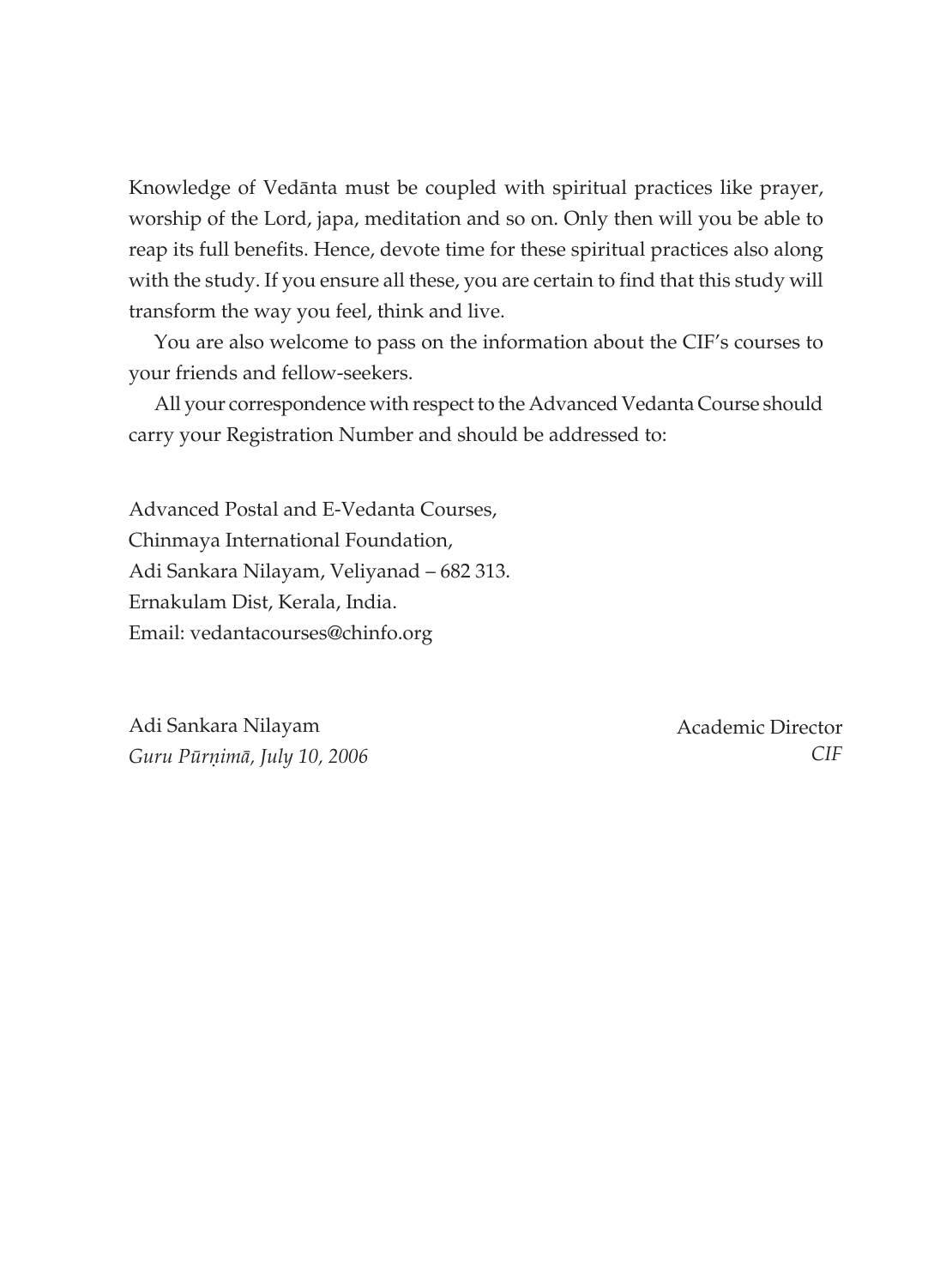# **Advanced Vedanta Course**

cif

## Key to Transliteration and Pronunciation

THE SANSKRIT LANGUAGE, written in the Devanāgarī script, has nearly twice as many characters in its alphabet as has English. In these lessons, the Devanāgarī characters have been transliterated according to the scheme adopted by the International Congress of Orientalists at Athens in 1912 and since then generally acknowledged to be the only rational and satisfactory scheme. The following is the key for the transliteration and pronunciation of the Sanskrit alphabet. One 'sound value' is given to each letter; f, g, w, x, and z are not used at all.

| अ  | a              | like the <i>o</i> in son        |
|----|----------------|---------------------------------|
| आ  | ā              | like the <i>a</i> in far        |
| इ  | i              | like the <i>i</i> in if         |
| ई  | ī              | like the ee in feel             |
| उ  | u              | like the $u$ in full            |
| ऊ  | ū              | like the <i>oo</i> in pool      |
| ऋ  | ŗ              | like the ri in rig              |
| ऋ  | ŗ              | no equivalent in English        |
| ऌ  | ļ              | no equivalent in English        |
| ए  | e              | like the <i>a</i> in gate       |
| ऐ  | ai             | like the $y$ in my              |
| ओे | $\overline{O}$ | like the <i>o</i> in note       |
| ओे | au             | like the <i>ou</i> in loud      |
|    |                |                                 |
| क् | k              | like the k in look              |
| ख् | kh             | like the kh in khan             |
| ग् | g              | like the <i>g</i> in gap        |
| घ् | gh             | like the <i>gh</i> in ghost     |
| च् | $\mathsf{C}$   | like the <i>ch</i> in chuckle   |
| छ् | ch             | like the <i>ch</i> in treachery |
| ज् | j              | like the $j$ in jam             |
| झ् | jh             | like the <i>geh</i> in hedgehog |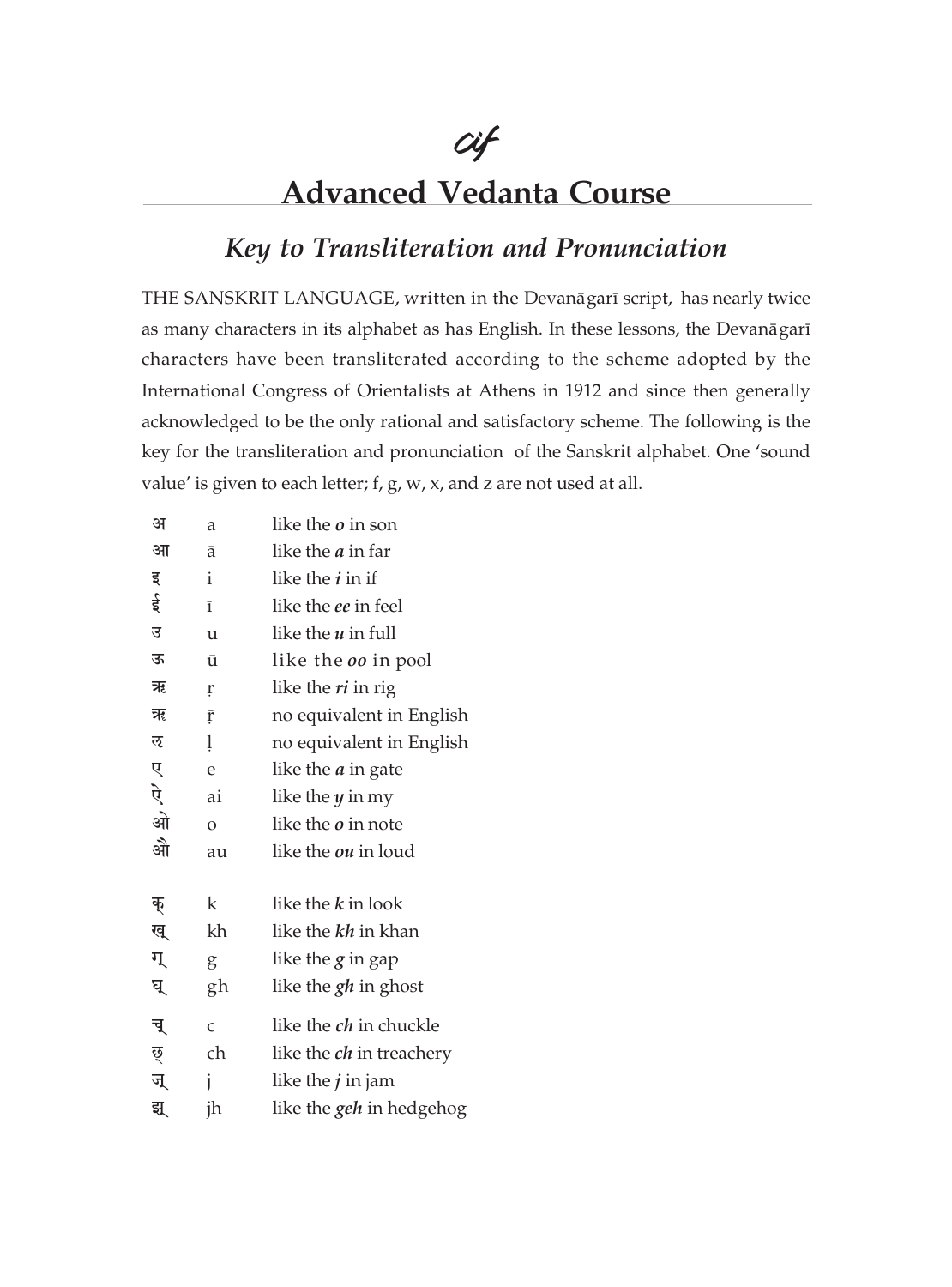| र्             | ţ  | like the <i>t</i> in tank                                                                                                                                         |
|----------------|----|-------------------------------------------------------------------------------------------------------------------------------------------------------------------|
| ठ्             | ţh | like the th in ant hill (approximate)                                                                                                                             |
| ड्             | d  | like the <i>d</i> in dog                                                                                                                                          |
| ढ्             | dh | like the <i>dd</i> in midday (approximate)                                                                                                                        |
| त्             | t  | like the th in thump                                                                                                                                              |
| थ्             | th | like the th in Othello                                                                                                                                            |
| दू             | d  | like the th in then                                                                                                                                               |
| ध्             | dh | like the <i>dh</i> in dhobi                                                                                                                                       |
| प्             | p  | like the $p$ in put                                                                                                                                               |
|                | ph | like the ph in uphill (approximate)                                                                                                                               |
| ब्             | b  | like the <i>b</i> in bad                                                                                                                                          |
| भ्             | bh | like the <b>bh</b> in bhangra                                                                                                                                     |
| ङ्             | 'n | like the ng in sing                                                                                                                                               |
| ञ्             | ñ  | like the <i>ny</i> in canyon (approximate)                                                                                                                        |
| ण्             | ņ  | like the $n$ in under                                                                                                                                             |
| न्             | n  | like the $n$ in nose                                                                                                                                              |
| यू             | у  | like the $y$ in yap                                                                                                                                               |
| र्             | r  | like the $R$ in Raja                                                                                                                                              |
| ऌ्             | 1  | like the $l$ in lap                                                                                                                                               |
| व्             | V  | like the $v$ in avert (approximate)                                                                                                                               |
| য্             | ś  | like the sh in shri                                                                                                                                               |
| ष्             | Ş  | like the sh in shall                                                                                                                                              |
| स्             | S  | like the s in sand                                                                                                                                                |
| ह्             | h  | like the $h$ in hat (approximate)                                                                                                                                 |
| $\ddot{\cdot}$ | ķ  | a distinct hard aspiration that echoes the vowel which immediately<br>precedes it                                                                                 |
| ≛              | m  | the nasal belonging to the preceding vowel, the precise sound of<br>which depends upon the consonants that follow it. Represented by a<br>dot above the alphabet. |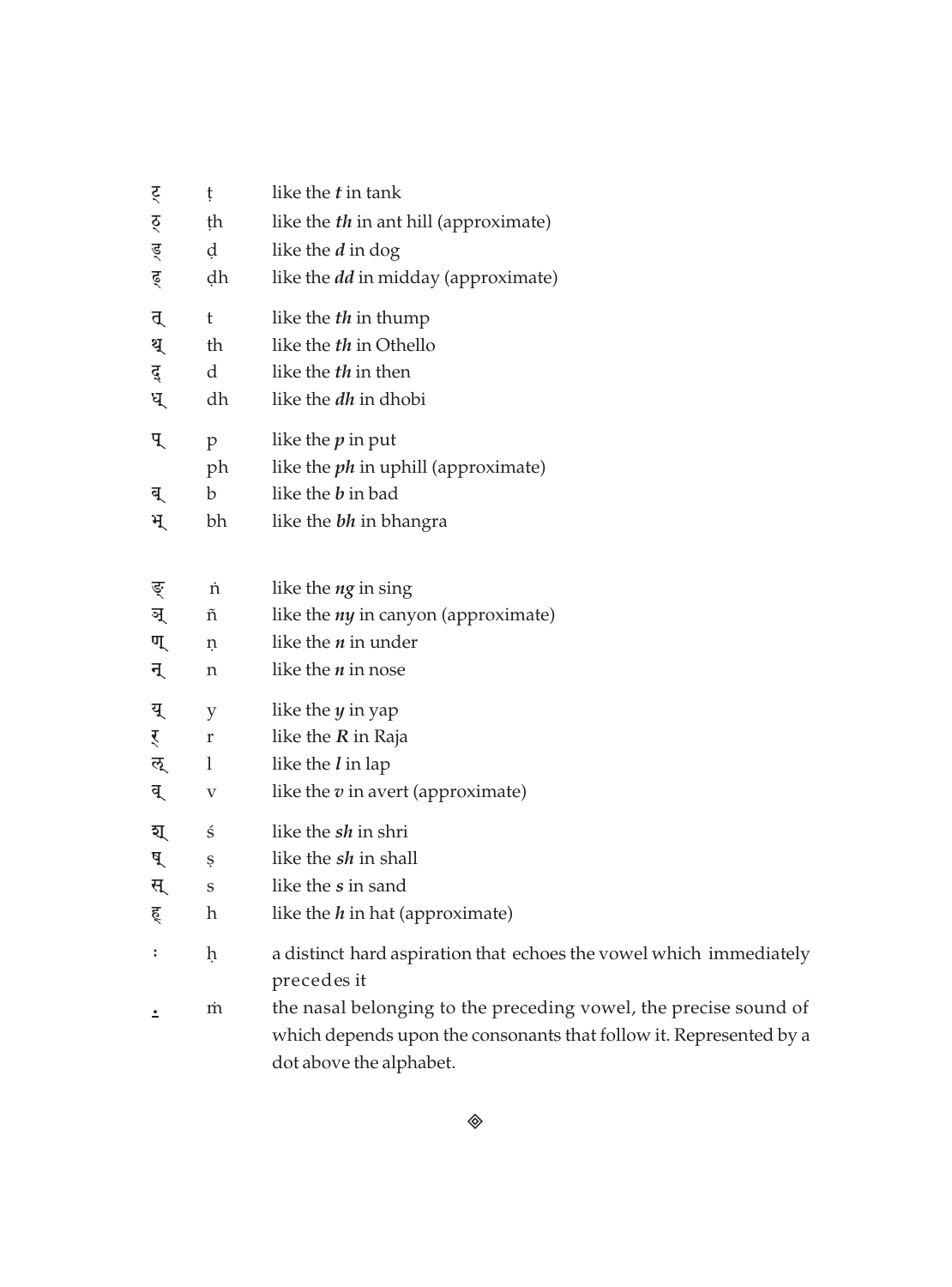# cif **Advanced Vedanta Course**

*The following are the important texts that have been used in the preparation of the lessons. The commentaries of Pujya Gurudev Swami Chinmayananda on some of these texts have been extensively used.*

- 1. *Advaita-makaranda* of Lakñmédhara Kavi
- 2. *Ätma-bodha* of Çaìkaräcärya
- 3. *Upadeça-sära* of Ramaëa Maharñi
- 4. *Upadeça-sähasré* of Çaì karäcärya
- 5. *Jévan-mukti-viveka* of Svämé Vidyäraëya
- 6. *Jïäna-sära* of Svämé Tejomayänanda
- 7. *Tattva-bodha* of Çaìkaräcärya
- 8. *Dakñiëämürti-stotra* of Çaì karäcärya
- 9. *Dåg-dåçya-viveka* of Svämé Vidyäraëya
- 10. *Dhanyäñöakam* of Çaì karäcärya
- 11. *Närada-bhakti-sütra* of Närada Muni
- 12. *Nirväëa-ñaökam* of Çaì karäcärya
- 13. *Néti-çatakam* of Bhartåhari
- 14. *Naiñkarmya-siddhi* of Sureçvaräcärya
- 15. *Païcadaçé* of Svämé Vidyäraëya
- 16. *Badaréça-stotra* of Svämé Tapovanam
- 17. *Bhaja-govindam* of Çaìkaräcärya
- 18. *Manaù-çodhanam* of Svämé Tejomayänanda
- 19. *Manéñä-païcakam* of Çaìkaräcärya
- 20. *Yogaväsiñöha* of Välméki
- 21. *Yogaväsiñöha-särasaìgraha* of Svämé Tejomayänanda
- 22. *Räma-gétä* of Veda Vyäsa
- 23. *Laghu-yogaväsiñöha* of Abhinanda
- 24. *Väkya-våtti* of Çaìkaräcärya
- 25. *Vivekacüòämaëi* of Çaìkaräcärya
- 26. *Vedänta-sära* of Svämé Sadänanda
- 27. *Vedänta-sudhä* of Brahmaléna Muni
- 28. *Sad-darçanam* of Ramaëa Maharñi
- 29. *Sarva-vedänta-siddhänta-särasaìgraha* of Çaìkaräcärya
- 30. *Sädhanä-païcakam* of Çaìkaräcärya
- 31. *Subodhiné* of Nåsiàhasarasvaté
- 32. *Hastämalaka-stotra* of Hastämalakäcärya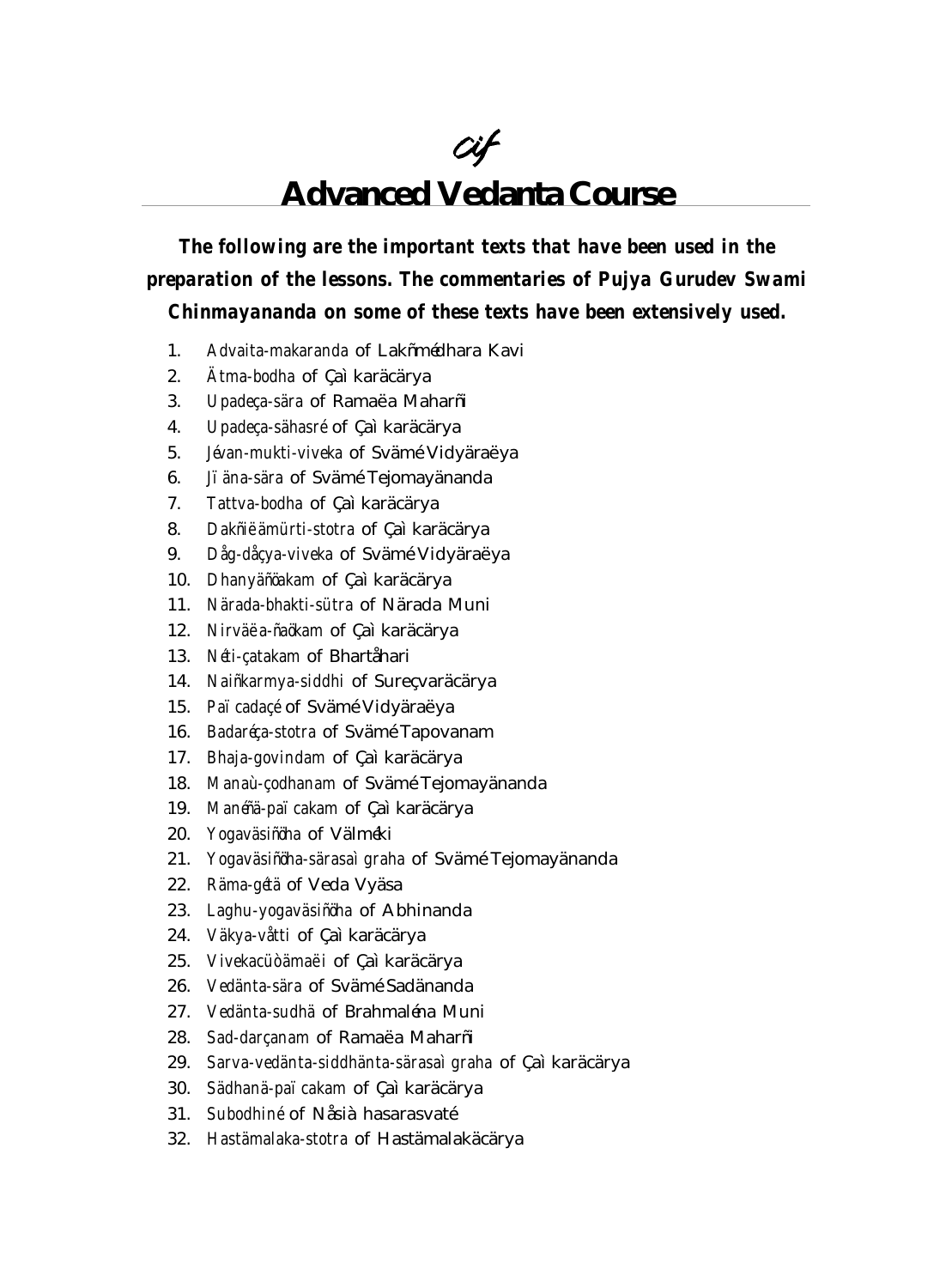

# **Advanced Vedanta Course**

## **Course Content**

(VI Sections, 24 Lessons)

### **Section I**

(4 Lessons)

### 1. The Nine Blessings

Enumeration of the nine blessings Human birth Manhood

Sāttvic attitude in life

Steadfastness on the path of dharma prescribed in the Vedas

Knowledge of the deep significances of the Vedas

Differentiation between the Self and the not-Self

Direct experience

To be established in the awareness of the identity of Brahman and Atman Liberation

Milestones on the road to perfection

### 2. Prakaraņa-grantha, Mangalācaraņa and Anubandha-catustaya

Prakarana-grantha Mangalācaraņa Anubandha-catustaya Adhikārī Vişaya Prayojana Sambandha

### 3. Sādhana-catustaya

Viveka Vairāgya Śamādi-șațka-sampatti Śama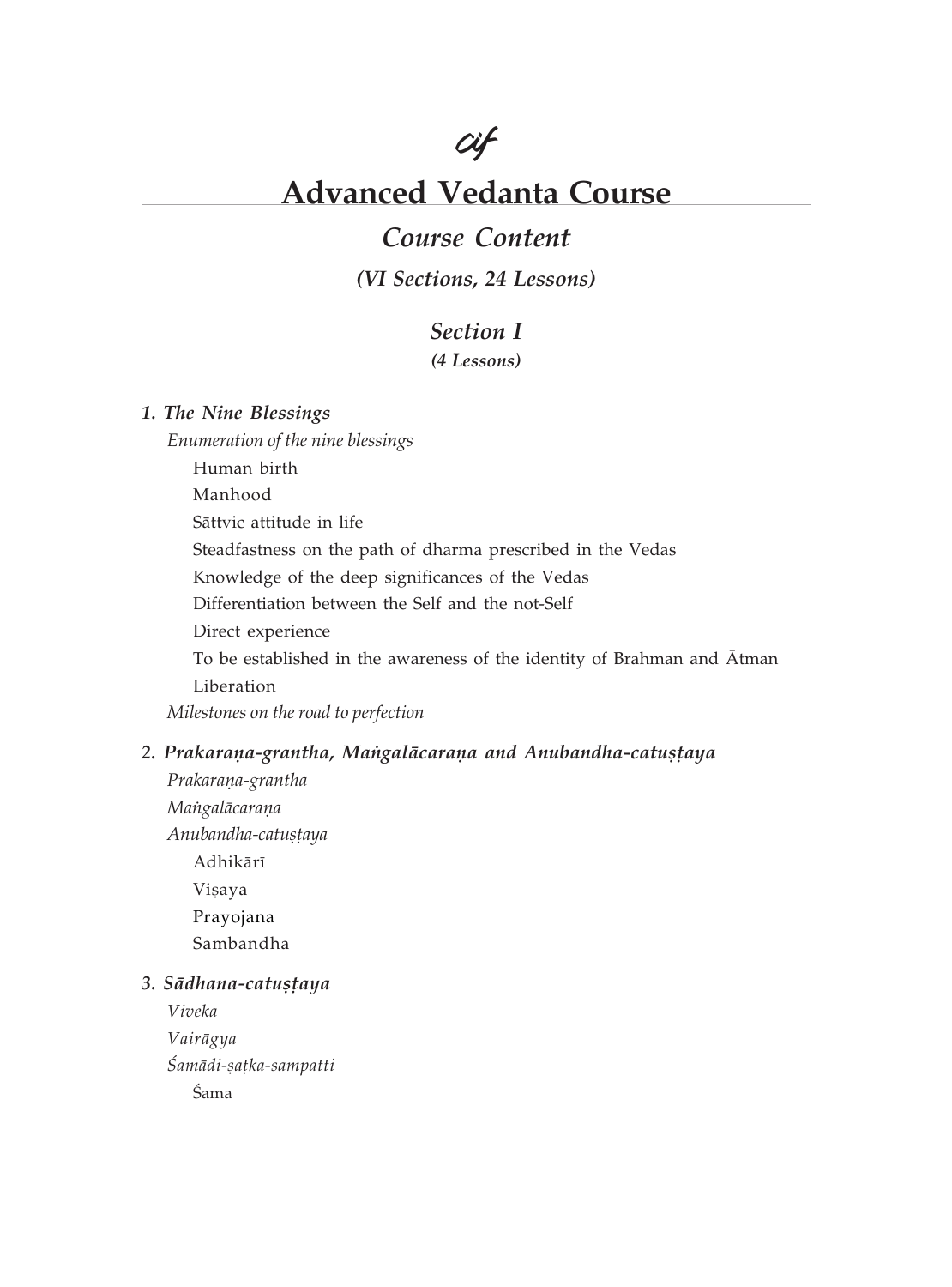Dama Uparama Titiksā Śraddhā Samādhāna Mumuksutvam

### 4. Approaching the Guru

Qualifications of Guru Śrotriya Brahma-nistha Guru is indispensable Duty of the Guru The seven questions

### **Section II**

### (12 Lessons)

### 5. Sthūla-śarīra and Jāgrad-avasthā

Anātman Sthūla-śarīra Jāgrad-avasthā Sthūla-śarīra as annamaya-kośa Identification and attachment with the sthūla-śarīra Giving up identification with the sthula-sarīra

### 6. Sūkșma-śarīra and svapna-avasthā

Sūkșma-śarīra Jñānendriya Karmendriya Prāņa Manas Buddhi Linga-śarīra Svapna-avasthā and taijasa Sūkṣma-śarīra as three kośas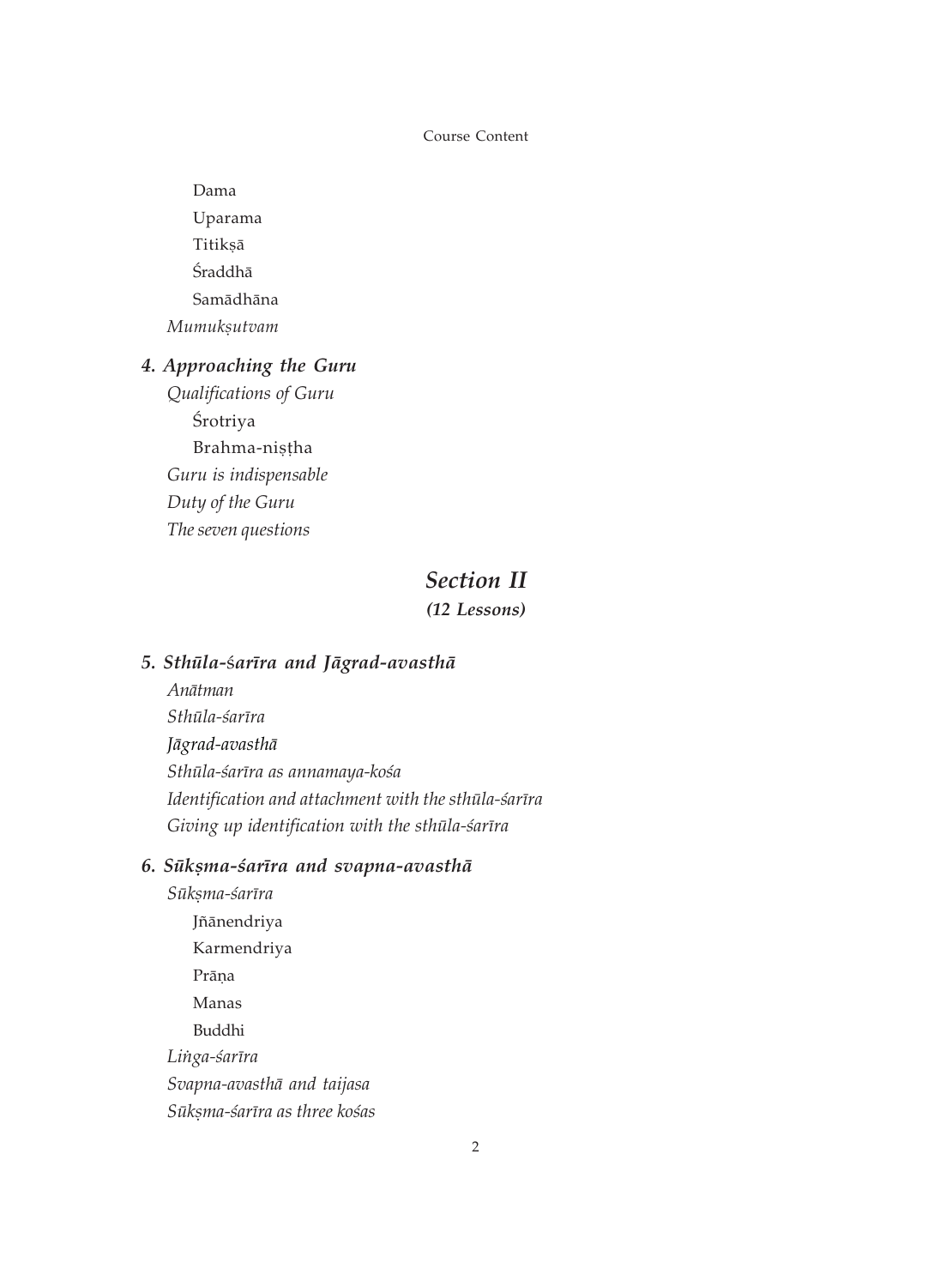### 7. Kāraņa-Śarīra and Sușupti-Avasthā

Kārana-śarīra Susupti-avasthā Kāraņa-śarīra as Ānandamaya-kośa

### 8. Nature of Paramātman

Paramātman Effects of tādātmya Ātma-anātma-viveka Practice of ātma-anātma-viveka Nature of Paramātman Sat  $Cit$ Ānanda

### 9. Defining the Self

Definitions as word-pointers Three kinds of definitions Svarūpa-lakṣaṇā of Ātman Taṭastha-lakṣaṇā of Ātman Ātman as Enlivener Ātman as Sākṣī Atad-vyāvrtti-lakṣaṇā of Ātman Nirākāra Nirvikāra Niskriya Nirvikalpa Nirguņa Nirañjana Nirmala

### 10. Nature of Bondage

The three limitations Spatial limitation Temporal limitation Objectival limitation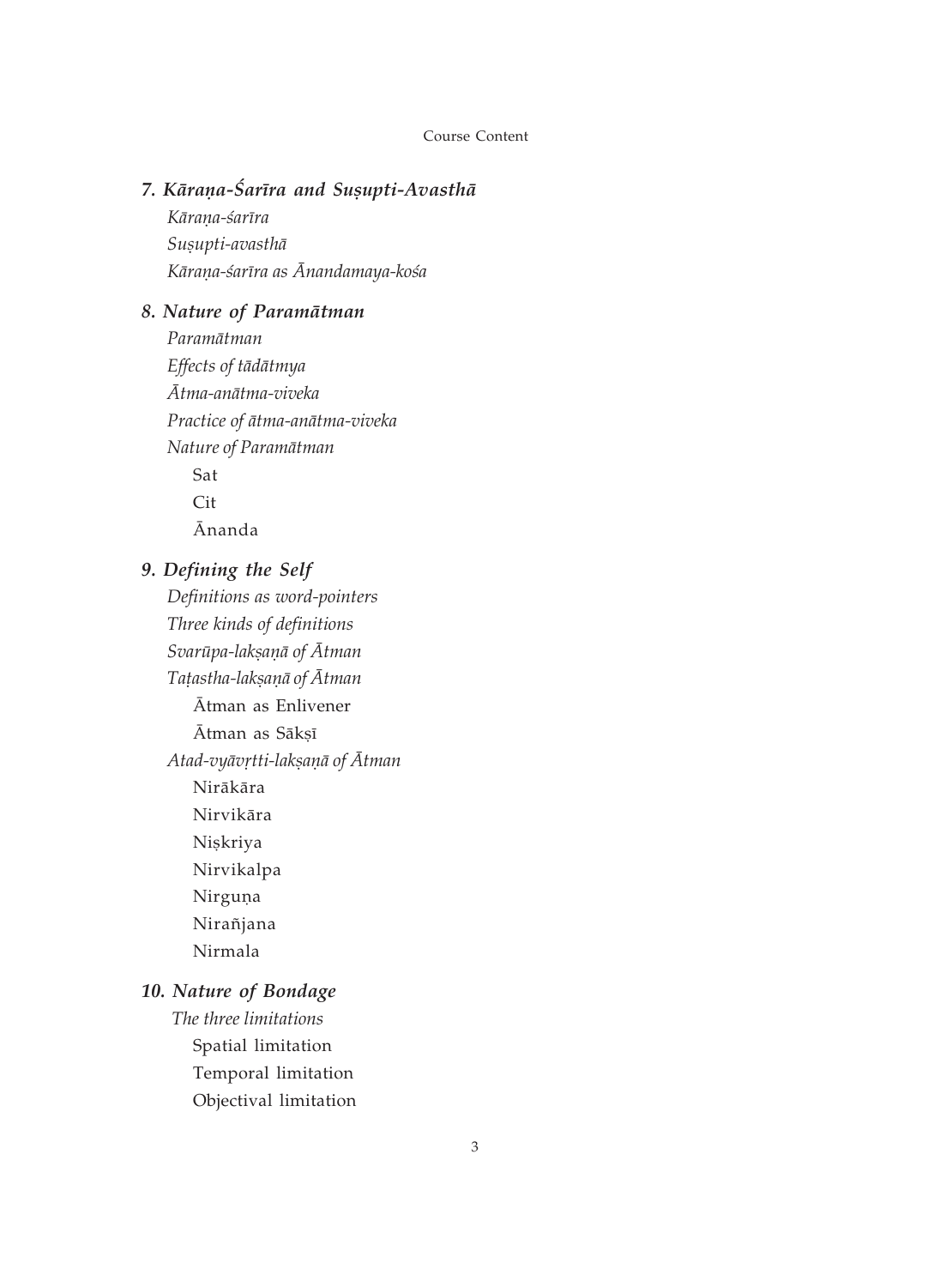The three differences Sajātīya-bheda Vijātīya-bheda Svagata-bheda Defining bondage Understanding bondage Characteristics of a baddha 11. Cause of Bondage

> Ignorance Rope-snake analogy Post-thief analogy Nature of ignorance Anirvacanīya Jñānavirodhi Trigunātmakam Various appellations of ignorance Ajñāna Avidyā Śakti Māyā The two powers of ajñāna Āvarana-śakti Vikșepa-śakti

### 12. Persistence of Bondage

Ajñāna is twofold Anātmani ātma-buddhi Jagati satya-buddhi The power of vāsanās Vāsanā-traya Loka-vāsanā Śāstra-vāsanā Deha-vāsanā Anartha-paramparā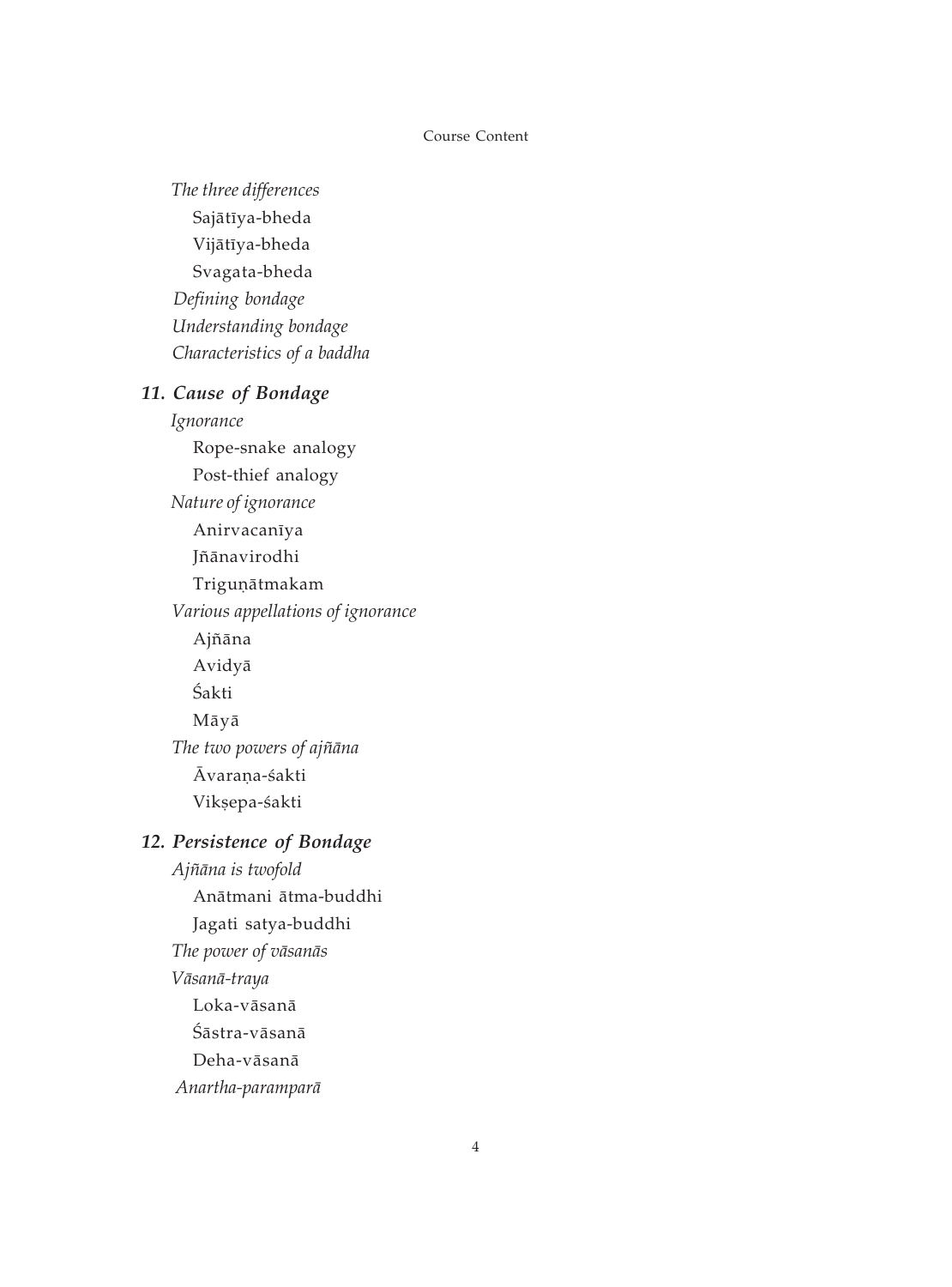### 13. Methods to Purify the Mind

Yajña Dānam Tapas Japa **T**īrtham Vrata Vicāra

### 14. Six Steps to Liberation

Vairāgya Śamādi-satka-sampatti Śravana Manana Dhyāna Samādhi

### 15. Pañca-kośa-viveka (Part 1)

Logical Basis for Ātma-anātma-viveka Negation of annamaya-kośa Negation of prāņamaya-kośa Negation of manomaya-kośa

### 16. Pañca-kośa-viveka (Part 2)

Constituents of the vijñānamaya-kośa Features of the vijñānamaya-kośa Negation of vijñānamaya-kośa Negation of Anandamaya-kośa

### **Section III**

 $(2$  Lessons)

### 17. Atman is Brahman

**I**īva **I**śvara Differences between Jīva and Iśvara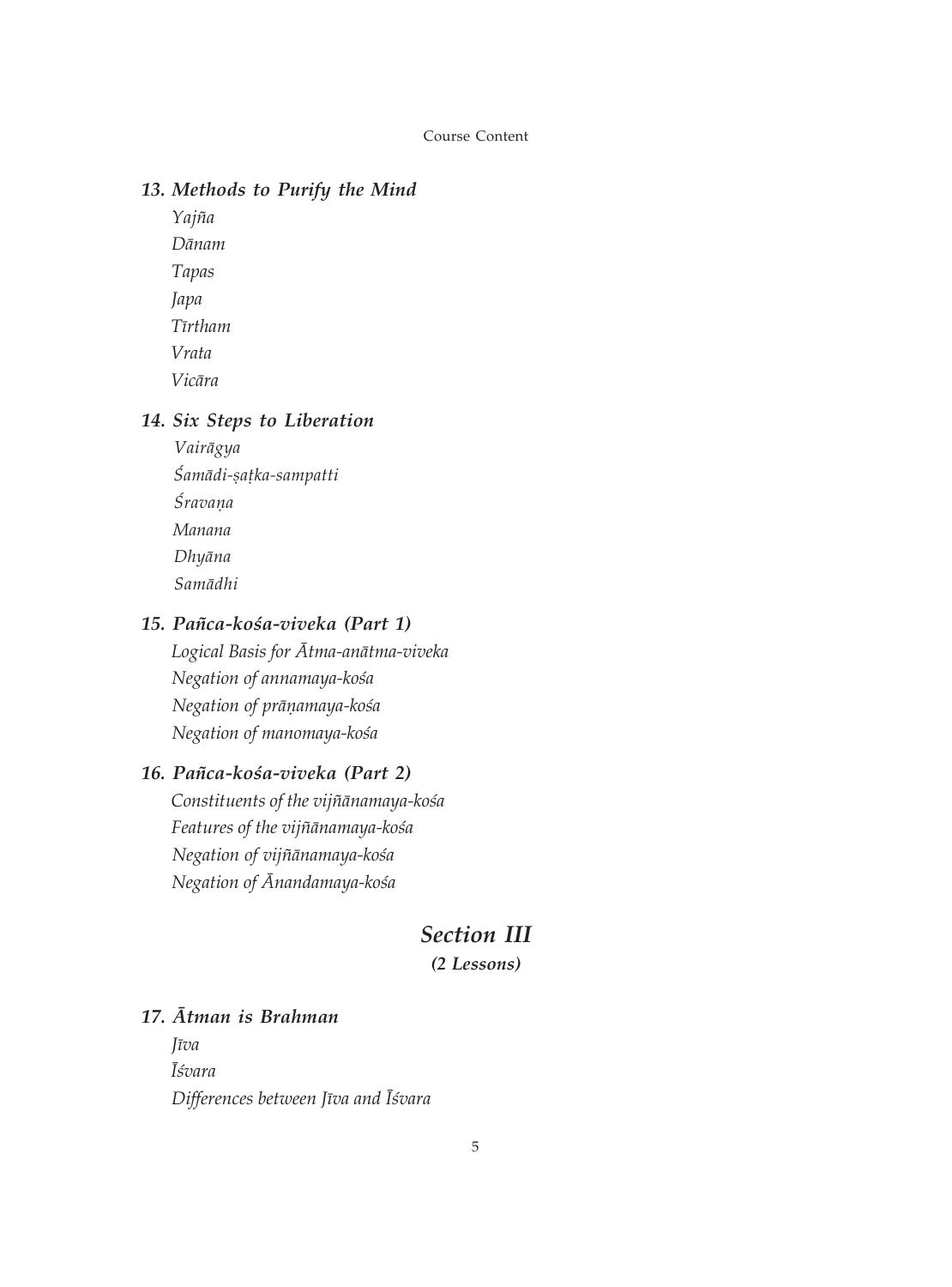Differences between Jīva and Īśvara are illusory  $\bar{A}$ tman **Brahman** Identity between Atman and Brahman Mahāvākya Interconnecting the mahāvākyas

### 18. Tat Tvam Asi

 $Taf$ Tvam  $Asi$ Laksyārtha Jahatī laksaņā Ajahatī laksaņā Bhāgatyāga-laksanā Applying Bhāga-tyāga-lakṣaṇā in 'Tat tvam asi'

### **Section IV**

(2 Lessons)

### 19. Nididhyāsana and Samādhi

- Viparīta-bhāvanā Brahmākāra-vrtti Anātma-vāsanā Tackling anātma-vāsanā Nididhyāsana Dhāraņā Dhyāna Samādhi Savikalpa-samādhi Nirvikalpa-samādhi Difference between nirvikalpa-samādhi and savikalpa-samādhi
- 20. Sapta-jñāna-bhūmikās

*Śubhecchā*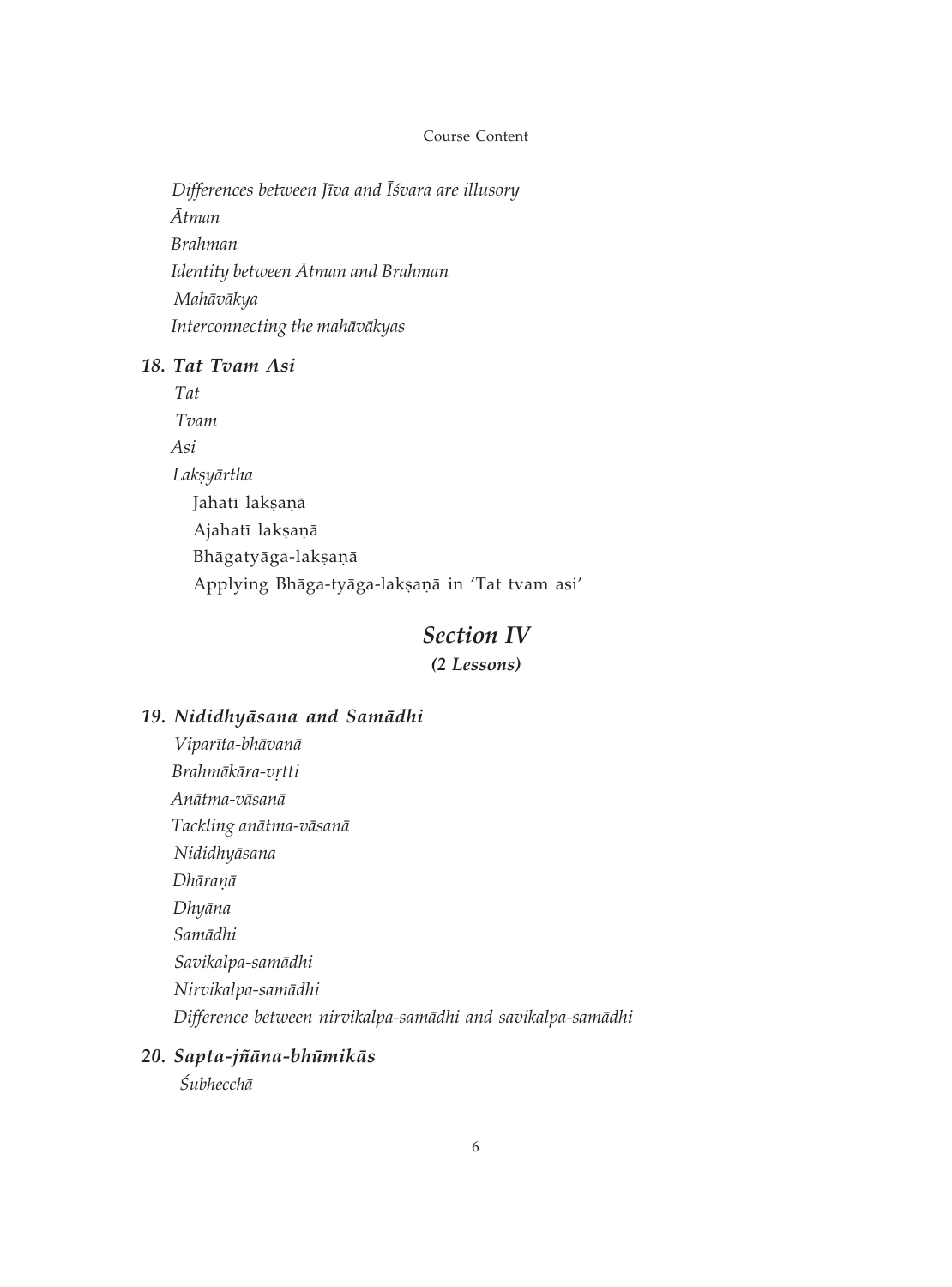Vicāranā Tanumānasā Sattvāpatti Asamsakti Padārtha-abhāvanā Turyagā

### **Section V**

 $(2$  Lessons)

### 21. Jīvan-mukti

Jīvan-mukta Brahma-nișțha Three types of karma Prārabdha-karma Āgāmi-karma Sañcita-karma Jīvan-mukta's sañcita-karma Jīvan-mukta's prārabdha-karma Jīvan-mukta's āgāmi-karma

### 22. From Jīvan-mukti to Videha-mukti

Bādhita-ahankāra Yatheșțācaraņa Siddhis Videha-mukti

### **Section VI**

 $(2$  Lessons)

23. Path to Truth - 1 (verses 1-3 of Sādhanā-pañcakam) 24. Path to Truth - 2 (verses 4-5 of Sādhanā-pañcakam)

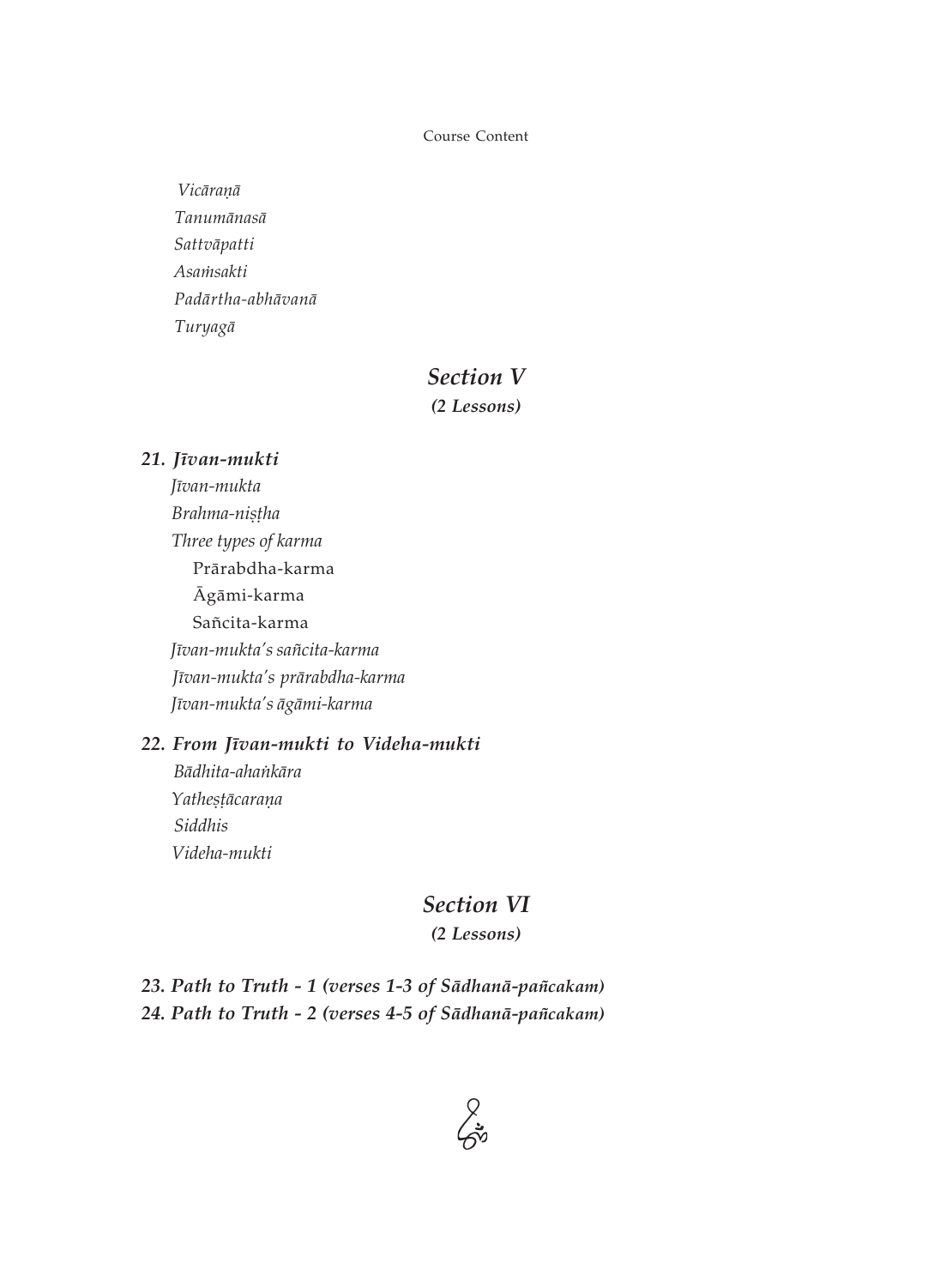cif

# **Advanced Vedanta Course**

# **Glossary of Important Vedantic Terms** (in Sanskrit Alphabetical Order)

Akhanda - homogenous.

Akhandākāra-vrtti - the term akhandākāra-vrtti means thought (vrtti) that has taken the form (ākāra) of the Homogenous (akhanda). This thought is also called 'brahmākāra-vṛtti'. Both these terms stand for the firm 'I am Brahman' thought which puts an end to ignorance.

 $A<sub>j</sub>ahatī lakșanā - translated as 'implication by inclusion', this is the method of$ implication wherein the implied meaning is arrived by adding on to the direct meaning a special meaning related to the direct meaning.

 $Aj\tilde{n}$  and  $\tilde{n}$  - ignorance, in the Vedantic context stands for the ignorance of the Self.

 $Aj\tilde{n}\bar{a}n\bar{i}$  – ignorant, in the Vedantic context stands for one who is ignorant of the Self.

Atad-vyāvrtti-laksanā – description of an object through negation of what it is not.  $Adhik\bar{a}r\bar{i}$  – qualified aspirant.

Adhisthāna - substratum.

 $Adh\psi$ āsa – superimposition.

Ananta – that which is not limited, in other words, infinite.

Anartha-parampara – cycle of ignorance. This is the causal cycle of vāsanā (tendency), cintā (desire) and kārya (action).

Anātma-dharma - qualities of the not-Self.

 $An\bar{a}tman$  – not-Self

 $An\bar{a}t$ ma-vāsanā – the basic tendency of identifying with the not-Self.

 $Anādi$  – that which has no beginning, that is beginningless.

 $Anitya$  – impermanent.

Anirvācya or Anirvacanīya – that which cannot be described as either sat (permanent) or asat (non-existent).

Anubandha-catustaya – the four preliminary considerations with respect to the text. Anubhūti – experience; in the context of Vedānta stands for Self-Experience.

Anusandhāna - constant reflection or practice.

Antah-karana - the inner instruments made up of manas, buddhi, citta and ahankāra. Annamaya-kośa – the food sheath, corresponding to the physical body.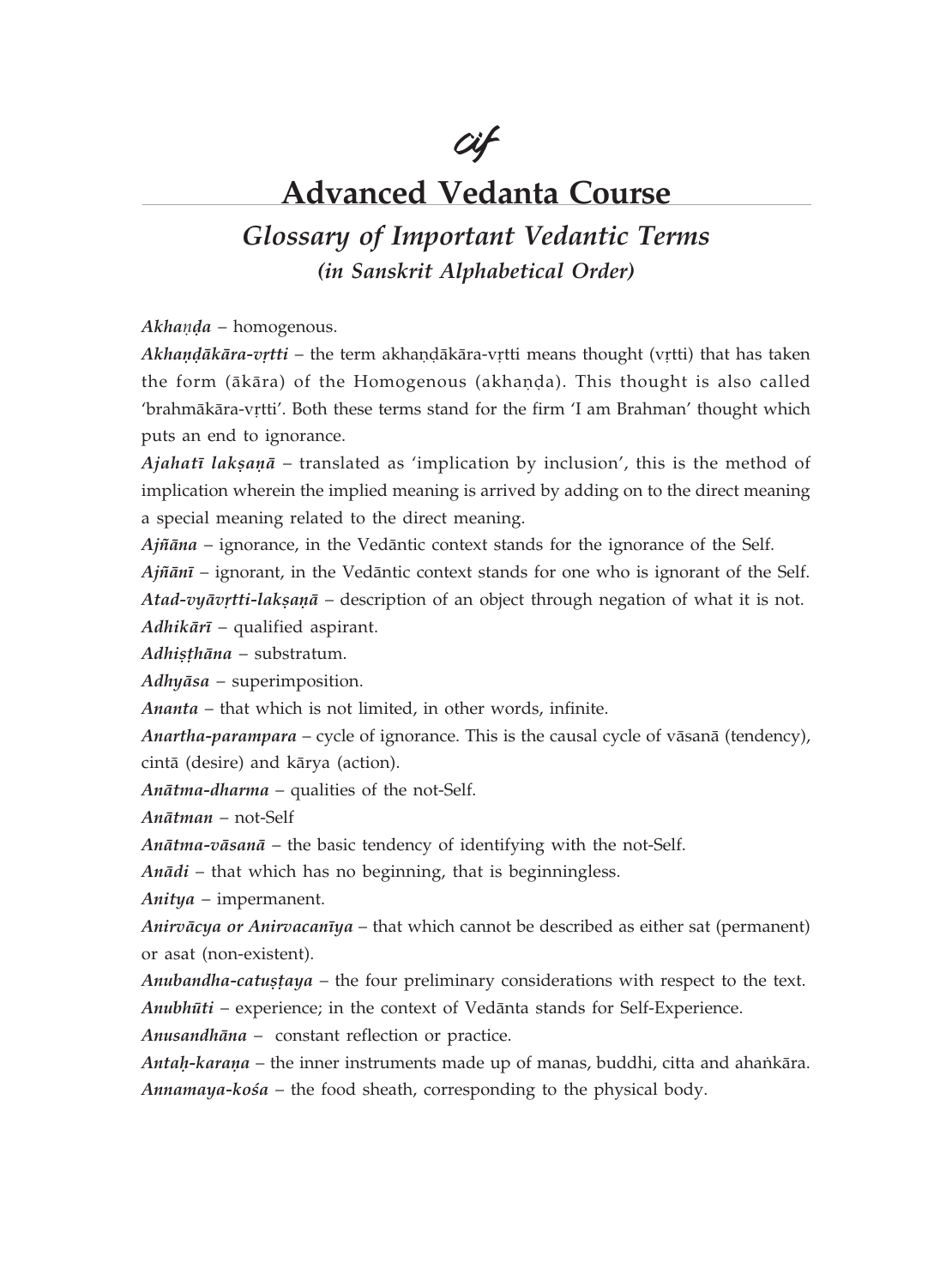Anyonya-adhyāsa – mutual superimposition. This is also called itaretara-adhyāsa.

Aparoksa - known directly without any medium.

Aparokșa-jñāna - direct Knowledge of the Self.

Aparoksānubhūti - direct Experience of the Self.

 $Apāna$  – the physiological function of evacuation.

 $Abh\bar{a}va$  – absence.

Alpajña – of limited knowledge.

Avasthā-traya - the three states of awareness - waking, dream and deep sleep.  $Avidy\bar{a}$  – ignorance.

Avyakta – unmanifest, the term is used as an appellation for māyā also.

Astamūrtibhrt - this terms stands for the Lord and literally means 'endowed with the eightfold form'. The Lord can be contemplated upon as being endowed with eight aspects: the five elements (space, air, fire, water and earth), the sun (representing all luminaries), the moon (signifying all planets and satellites) and the jīva or individual (standing for all conscious beings).

Asat – that which is totally non-existent like the 'horns of a rabbit' or the 'son of a childless woman'.

Asam sakti – this is the fifth stage of the sapta-jñāna-bhūmikā and is translated as 'absence of attachment or non-union'.

 $A$ *hankāra* – ego or the I-thought characterised by the notion  $T$  am the gross, subtle and the causal bodies' which expresses as the doership and the enjoyership notions.

 $\bar{Agami}$ -karma – results born from the actions of the present embodiment that are to be accrued to the individual in the future.

 $\bar{A}c\bar{a}rya$  – teacher.

Ātma-anātma-viveka - differentiating the Ātman (Self) from the anātman (not-Self).

Atman - a term that is used to denote the Self.

 $\bar{A}$ *nanda* – bliss or happiness.

 $\bar{A}$ nandamaya-kośa – the bliss sheath, corresponding to the causal body.

 $\bar{A}v$ araņa-śakti – the veiling power of māyā.

 $\overline{A}$ *sramas* – stages of life. They are totally four in number – brahmacarya (student stage), gārhastya (house-holder stage), vānaprastha (retirement stage) and sannyāsa (monk stage).

Itaretara-adhyāsa - mutual superimposition. This is also called anyonya-adhyāsa. Indriya - an organ.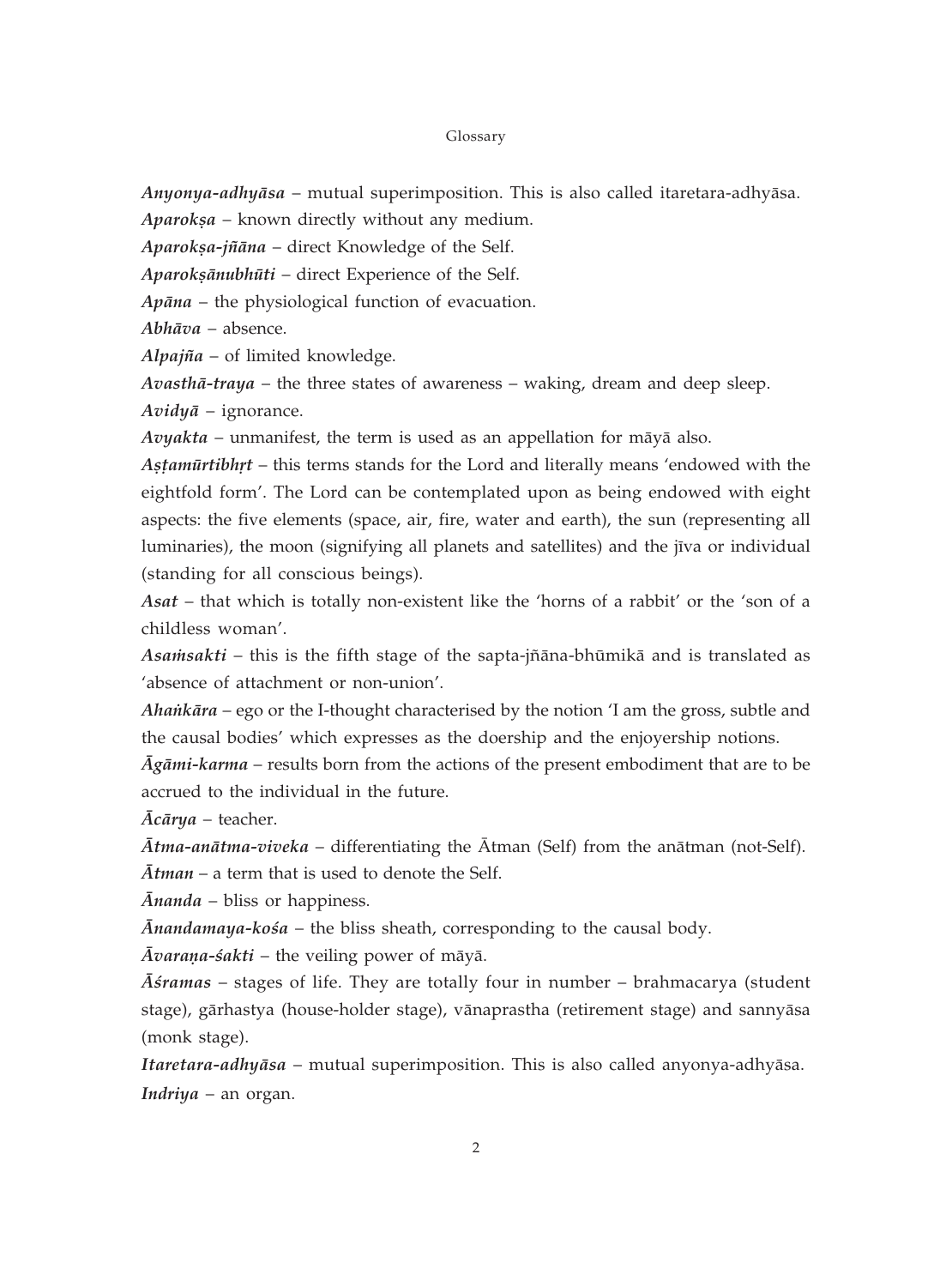Ișța-devată – deity of one's personal worship, such as Lord Śiva, Lord Rāma, Lord Krsna and so on.

Isvara – the Lord. Defined as the Sat-Cit-Ananda Principle qualified by the macrocosm conditioning of collective gross, subtle and causal bodies, that is the entire gross, subtle and causal worlds.

*Udāna* – the vital-air that controls physiological reverse functions such as sneezing, burping and so on.

 $Ud\bar{a}s\bar{a}na - indifferent.$ 

*Upanisad* – the portion of the Vedas that contains the Knowledge of the Self as its subject matter. Traditionally, 108 Upanisads are considered to be authentic.

Uparama – effortless and natural withdrawal of the senses and the mind from the external objects.

Upastha - reproductive organ.

 $Upādhi$  – conditioning or limitation.

Upāsanā - prayer or contemplation of the Lord.

Rsi - those who have discovered the Vedas.

Ekānta - aloneness; also interpreted to mean single-pointedness.

 $Om$  – symbol of the Self or Lord.

 $Kart\bar{a}$  – doer.

Kartrtva – notion of doership.

Karma – action or fruit of action.

Karma-yoga - to do our duty with the feeling that through our knowledge, talent, strength and so on, we are serving the Lord, and accepting with equanimity the results of one's actions – whether success or failure – as the prasāda of the Lord.

Karmendriya - the organs of action such as speech, hands and so on.

Kāma - desire.

Kāraņa - cause.

Kāraņa-śarīra - causal body.

 $Kārya$  – effect. Also means action.

 $K\bar{a}la$  – time.

Kāla-pariccheda - temporal limitation. One of the three kinds of limitations.

Kinnara – one of the various kinds of beings, higher in evolution than that of the human but lower in evolution than that of the deva.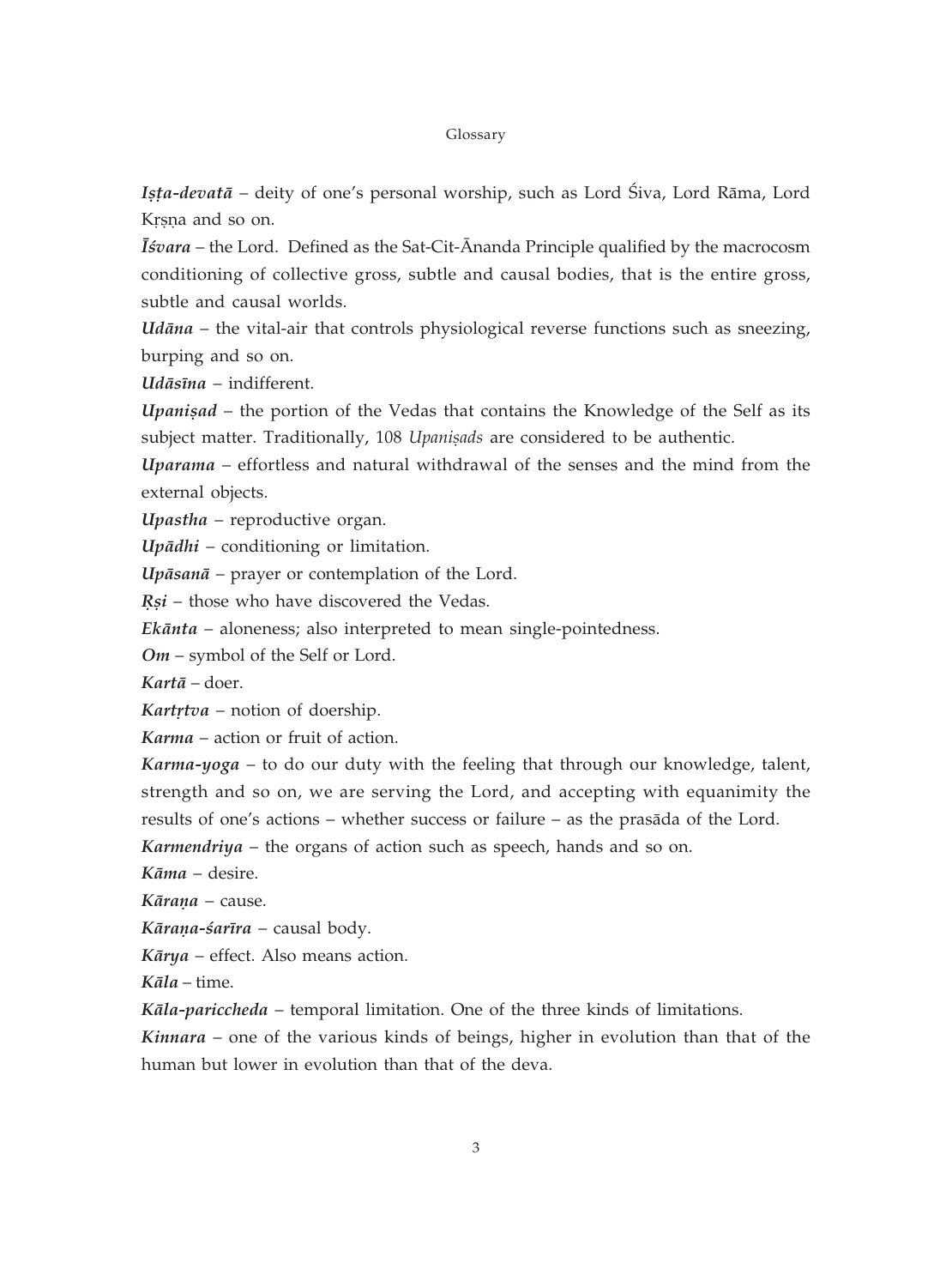Kevala – of one nature and free of all the three differences – sajātīya-bheda, vijātīyabheda and svagata-bheda.

Kośa – sheaths, totally five in number – annamaya-kośa (food sheath), prāņamayakośa (vital-air sheath), mano-maya-kośa (mental sheath), vijñānamaya-kośa (intellectual sheath) and ānandamaya-kośa (bliss sheath).

Krodha – anger.

 $K<sub>5</sub>atrix a - one of the four classes into which people were divided in the Hindu$ society. They represent the ruling-class – manager, administrator, politician and so on.

Gandharva - celestial musician.

*Guna* – though literally translated as quality, in the Vedantic context, can be more precisely translated as 'characteristic constituents'. There are three gunas - sattva, rajas and tamas.

Gunātīta - the Man of Self-Realisation who has transcended the three gunas.

 $Guru - teacher.$ 

Gurukula - traditional residential schools.

Gurūpasadana or Gurūpagamana – reaching the Guru for the study of Vedānta.

Golaka – the external ears, eyes and other appendages that are used as instruments by the indriya (inner faculty) to carry out their respective functions.

 $Ghrāna$  – nose.

 $Caksuh$  – eye.

 $Cit$  – Consciousness.

*Citta –* memory.

*Citta-ekāgratā - single-pointedness of the mind.* 

Citta-śuddhi - purity of mind.

Cidābhāsa – reflection of Consciousness in the vijñānamaya-kośa.

 $Cint\bar{a}$  – desires or thought agitations.

*Chandas* – Vedic prosody.

 $Jagat$  – world or cosmos.

 $Iada$  – inert.

*Japa* – repetition of the Lord's name.

Jahatī-ajahatī-lakṣaṇā - also called bhāga-tyāga-lakṣaṇā. In this manner of arriving at the implied meaning, there is both the rejection and the retention of the literal meaning – the contradictory part is rejected and the non-contradictory part is retained.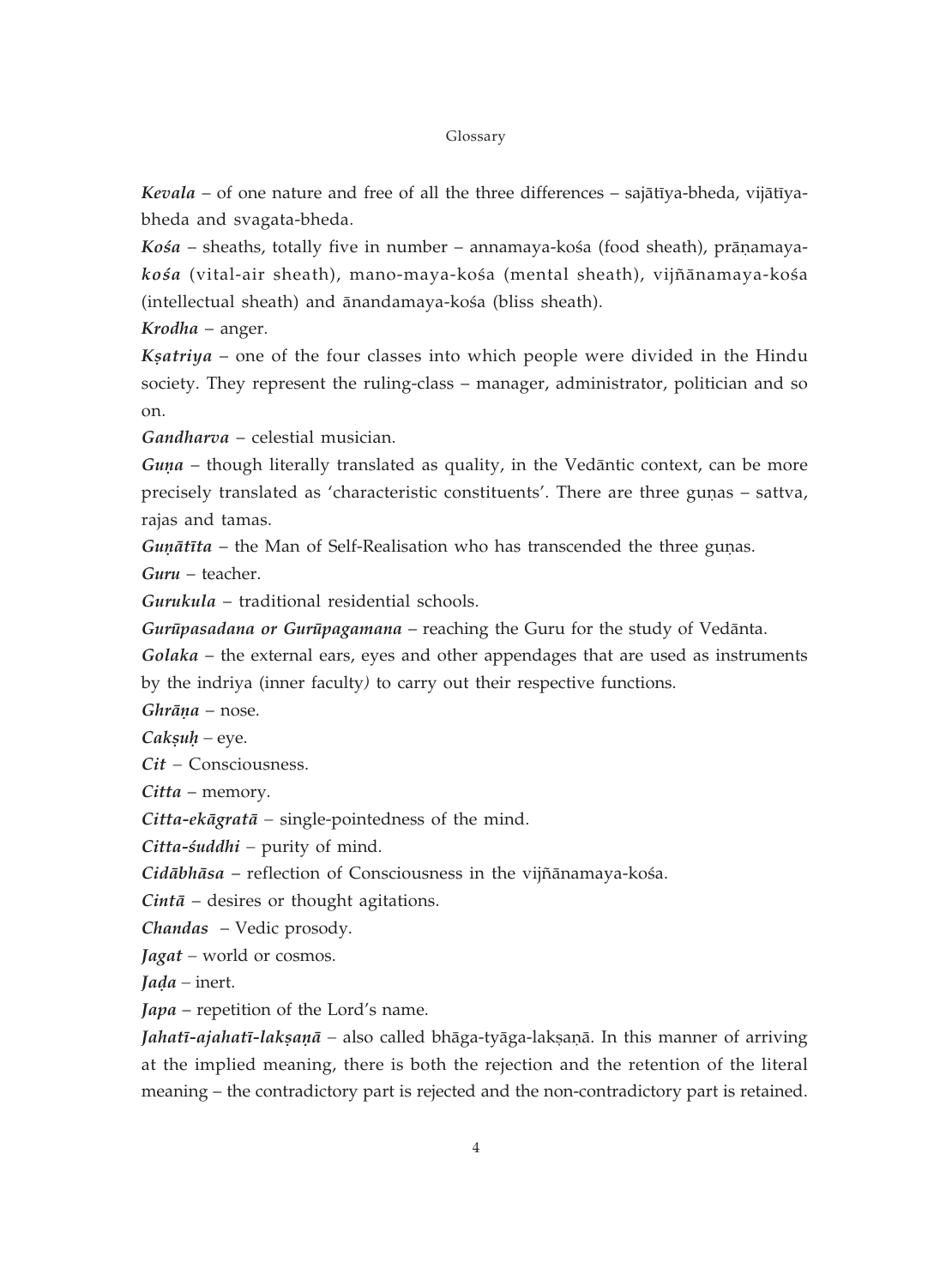*Jahati laksanā* – the method of implication in which the word totally gives up its direct meaning and signifies a meaning that is related to it's direct meaning. Translated as 'implication by exclusion'.

Jāgrad-avasthā - waking state.

*Jīva* or *Jīvātman* – the limited individual or the bound self. Technically, the jīva is defined as the Sat-Cit-Ananda (Existence-Consciousness-Bliss) Principle qualified by the microcosm conditioning of the individual gross, subtle and causal bodies.

 $J\bar{v}va$ -bh $\bar{a}va$  – the notion or sense of being a limited individual.

*Jīvan-mukta* – one who is liberated even while living, that is the one free from the sorrow even when the body is existant.

*Jñāna* – the term indicates knowledge in general. When compared with 'vijñāna' or 'actual Experience', this term connotes 'doubtfree intellectual knowledge'.

Jñāna-svarūpa - of the nature of Knowledge.

Jñānī - the one endowed with Self-Knowledge.

Jñānendriya - the organs of knowledge such as ears, skin and so on.

Tatastha-laksana - described as qualification per accidens or the description of an object based on its extraneous or associated property.

Tanumānasā - this is the third stage in the sapta-jñāna-bhūmikā and is translated as 'attenuation or thinning of the mind'. This stage is equated to the states of nididhyāsana and savikalpa-samādhi.

*Tanmātra* – the five elements – space, air, fire, water and earth – in their subtle or ungrossified state.

Tapas – austerity.

Tamas – one of the three characteristic constituents or gunas of māyā. This guna expresses as ignorance and stupor.

Tādātmya – identification or notion of 'I-ness' with respect to the not-Self.

Titiksā - endurance or forbearance.

Tirtha – pilgrimage or pilgrimage centre.

Turiya – literally means 'fourth'. Compared to the three states of waking, dream and deep sleep that we experience, the Self is called the 'fourth'.

 $Turya\overline{g}$  – this is the seventh and the last stage of the sapta-jñāna-bhūmikā and is translated as 'transcendence'.

Taijasa - refers to the dream state ego; this term literally means 'the effulgent one'.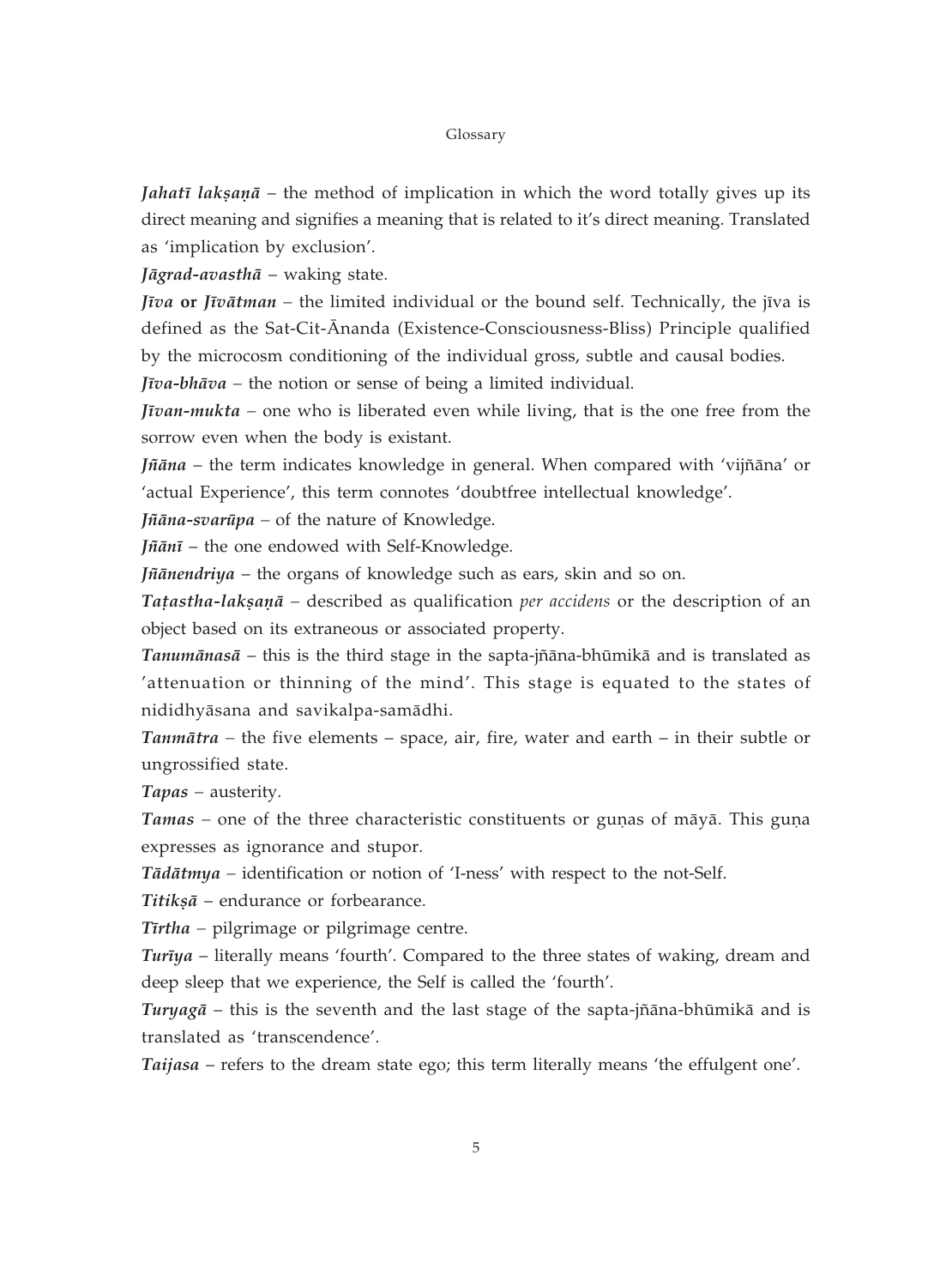$Triput\bar{i}$  – this is the triad: the meditator-meditated-meditation, the enjoyer-enjoyedenjoyment and so on.

 $Tvak - skin.$ 

Dama - control of the senses.

 $D\bar{a}nam$  - charity.

Dānti – another appellation for dama or sense control.

Deva or devatā - category of beings higher in evolution than that of the human who control the various phenomenal forces, such as wind, rain, fire and so on. Some of the popular devas are Indra, Vāyu and Agni.

Deśa-pariccheda – spatial limitation. One of the three types of limitations.

 $Deha-vāsanā$  – the tendency characterised by attachment towards the body.

 $Drg - seer.$ 

 $Drg$ - $dr$ sya- $viveka$  – differentiation between the seer and the seen.

 $D$ rdha-vāsanā - strong habitual tendency.

 $Dr\'{s}ya$  – seen.

*Dvandva* – pairs of opposites such as heat and cold, joy and sorrow, praise and insult. Dharma – essential nature of an object (same as svarūpa). This term is also used in the context of righteousness and nobility.

Dhāranā – literally 'holding' or 'binding'. Herein one holds the mind to the object of concentration.

Dhyāna – contemplation. Also termed nididhyāsana, this is the continuous flow of a single thought referring to Brahman, dissociated from thoughts of other objects like the body.

Dhyeya-mātra-avasthiti – this is the state wherein the meditator (dhyātr) becomes the dhyeya (meditated), as against merely knowing the dhyeya. In this State of Being, the arrogation of the ego that 'I am meditating' vanishes and the triputi or triad of meditatormeditated-meditation comes to an end.

 $Naraka - hell.$ 

Nara-janma - human birth.

 $Nitya$  – eternal or permanent.

Nitya-jyoti – eternal effulgence.

 $Nitya$ -mukta – ever liberated.

Nitya-śuddha-buddha-mukta - eternal, pure, awakened and liberated. This is the phrase which is often used to describe the nature of the supreme Self.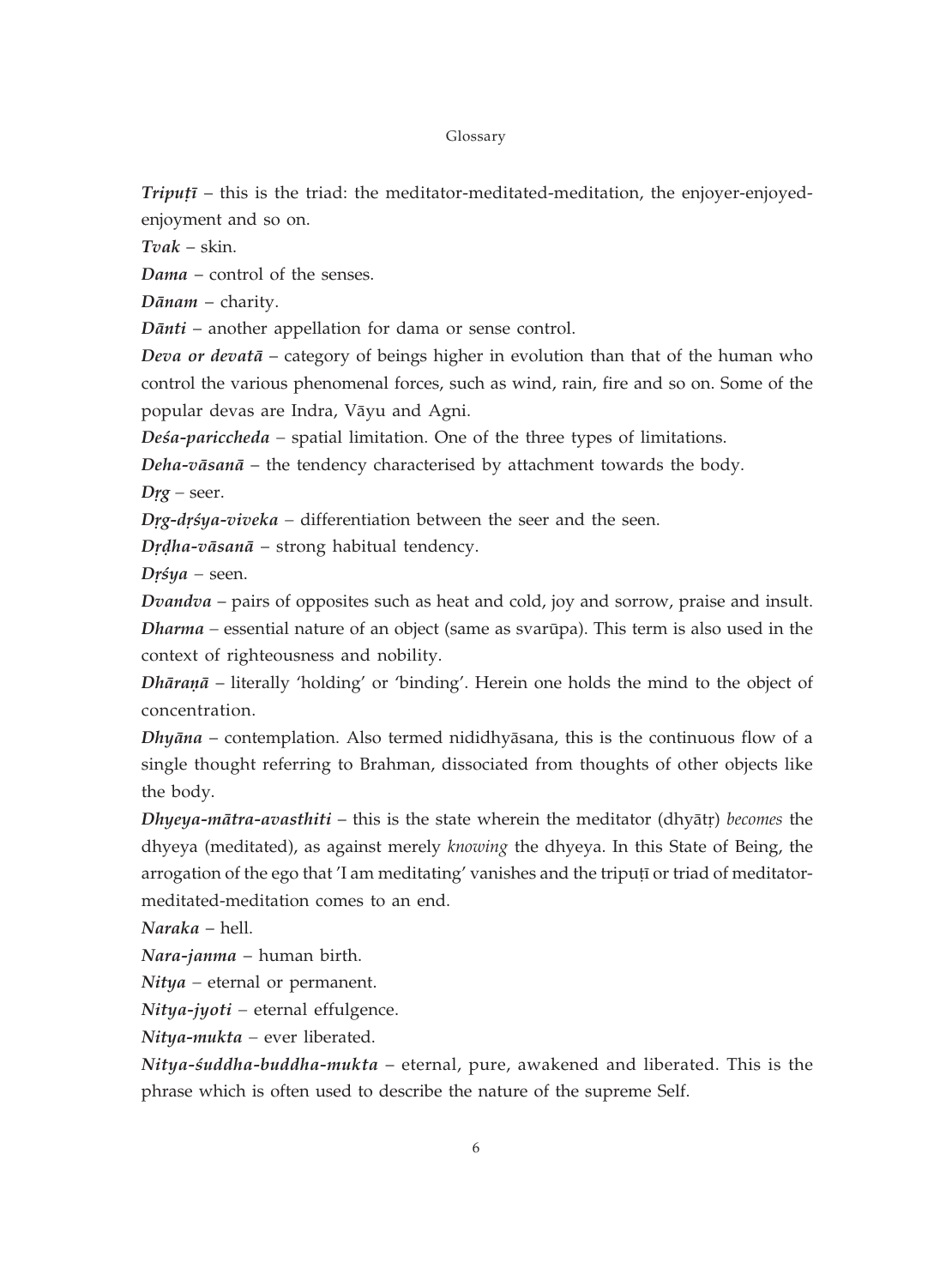$N$ *irañjana* – without taint.

Nirantara - without break.

 $Nirākāra - without form.$ 

Nirukta - Sanskrit etymology.

Nirguna - without attributes.

Nirmala - without dirt.

Nirvikalpa or Nirvikalpaka - without thoughts or without distinctions.

Nirvikalpa-samādhi - the term 'nir-vikalpa' means 'no-division'. In this state of absorption or meditation there is the absence of the triputi or the triad of the meditator, the meditated and meditation.

Nirvikāra - without modifications.

 $Nirvišișta$  – unqualified.

 $Niskriya$  – without actions.

 $Nisth\bar{a}$  – firm abidance.

Padārtha-abhāvanā - this is the sixth stage of 'sapta-jñāna-bhūmikā' and is translated as 'objectlessness'.

Pañca-kośa-viveka – the methodology of differentiating the Self from the five sheaths. Pañcikarana – the process of pentamerous division and combination of the five subtle elements by which they are converted to gross elements.

Paramahamsa - this term is used to indicate a Man of Self-Realisation who is beyond the relative concepts of dharma and adharma.

Paramātman – the Supreme Self of the nature of Existence-Consciousness-Bliss. Pariccheda - conditioning.

Paroksa - not known directly, known through a medium, expresses a sense of difference and distance between oneself and the object concerned.

 $P\bar{a}ni$  - hand.

 $P\bar{a}da - \text{leg.}$ 

 $Pāpa$  – demerit.

 $P\bar{a}$ *yu* – anus.

 $Punya - merit.$ 

 $P\bar{u}j\bar{a}$  – worship of the Lord.

Prakarana-grantha - these are 'topical texts' that explain a few selected topics of a particular subject.

Prakrti - nature, an appellation for māyā or the Lord's power.

 $\overline{7}$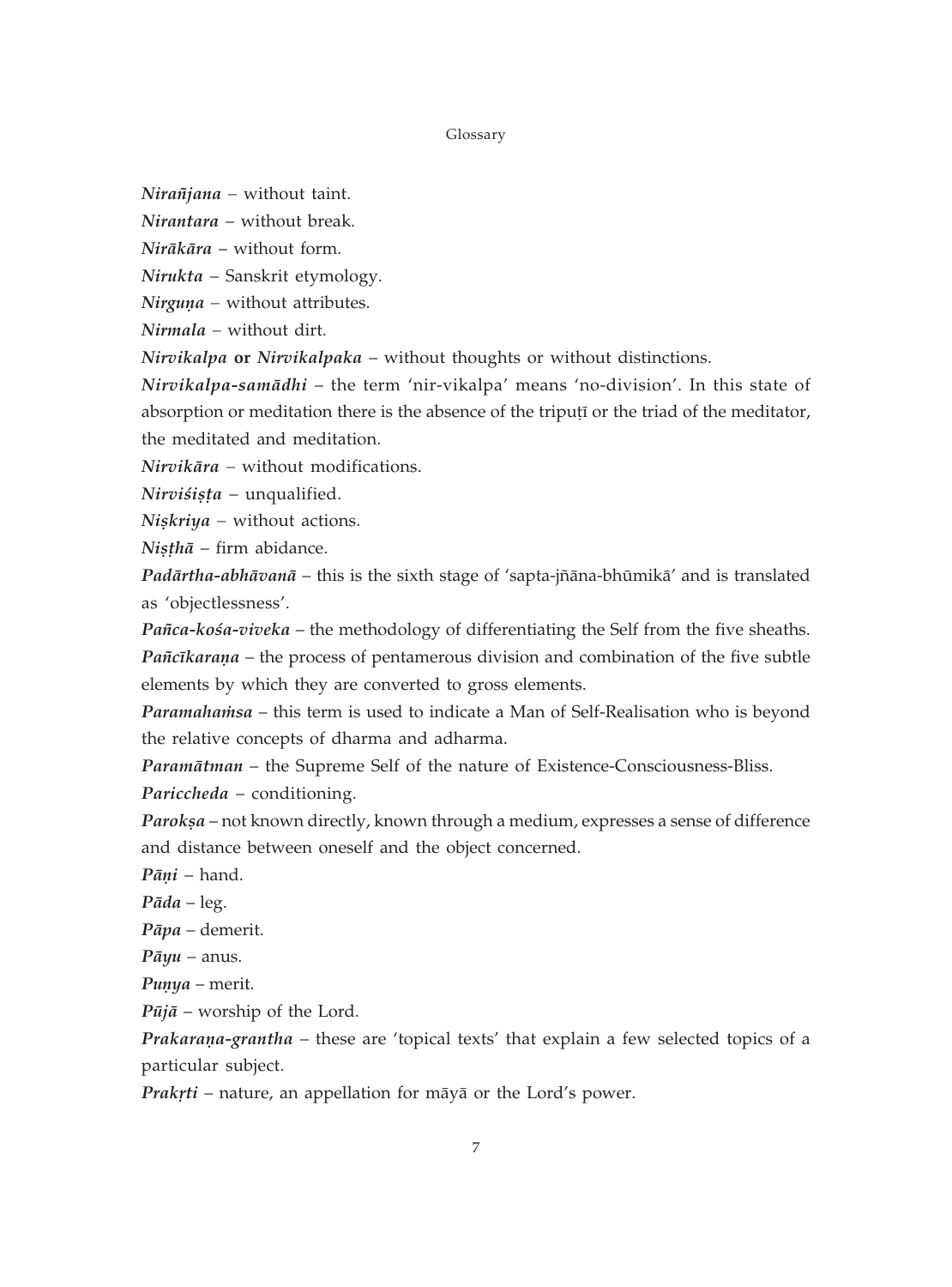*Pradhāna* – an appellation for māyā or the Lord's power.

Pramāņa - instrument or means of knowledge.

**Pramoda** – the happiness of actually enjoying the object of one's liking.

Prayojana - result.

Prasthāna-trayī - Upanișads, Bhagavad-gītā and Brahma-sūtra are collectively given this appellation.

 $Pr\bar{a}j\tilde{n}a$  – the deep sleep ego or the deep sleeper.

Prāņa - translated commonly as vital-airs. They are totally five in number and they control the various physiological functions. This word also refers to the first of the five vital airs that controls respiration.

 $Prānamaya-kośa - the vital-air sheath constituted by the five prānas and the five$ organs of action.

Prārabdha - destiny.

Prārabdha-karma – results of those actions that have caused the present embodiment and the experiences thereof.

Priya - the joy of perceiving the object of one's liking.

Phala - result.

Baddha - bound person.

Bandha - bondage.

Bāhya-karaņa – outer or external instruments constituted of the jñānendriyas and karmendriyas.

 $Buddhi$  – intellect.

**Brahma** – creator of the various universes (brahmanda).

Brahma-vit - literally 'knower of Brahman'. In the scheme of the sapta-jñāna-bhūmikā the Jīvan-mukta who has reached the fourth stage of 'sattvāpatti' or 'attainment of the Real'.

Brahman – a term used for denoting the Reality that is the substratum of the entire cosmos. This appellation is apt, for the word 'Brahman' is derived from a Sanskrit verbal root that denotes 'that which is ever big' (brhatvāt brahma).

Brahma-nistha - he who has the direct Experience of the Self as being identical with Brahman and ever abides in this understanding.

Brahma-vidy $\bar{a}$  – the knowledge of Brahman.

Brahma-vidvara - the term literally means 'the superior knower of Brahman'. In the scheme of the sapta-jñāna-bhūmikā this is the Jīvan-mukta of the 'asamsakti' or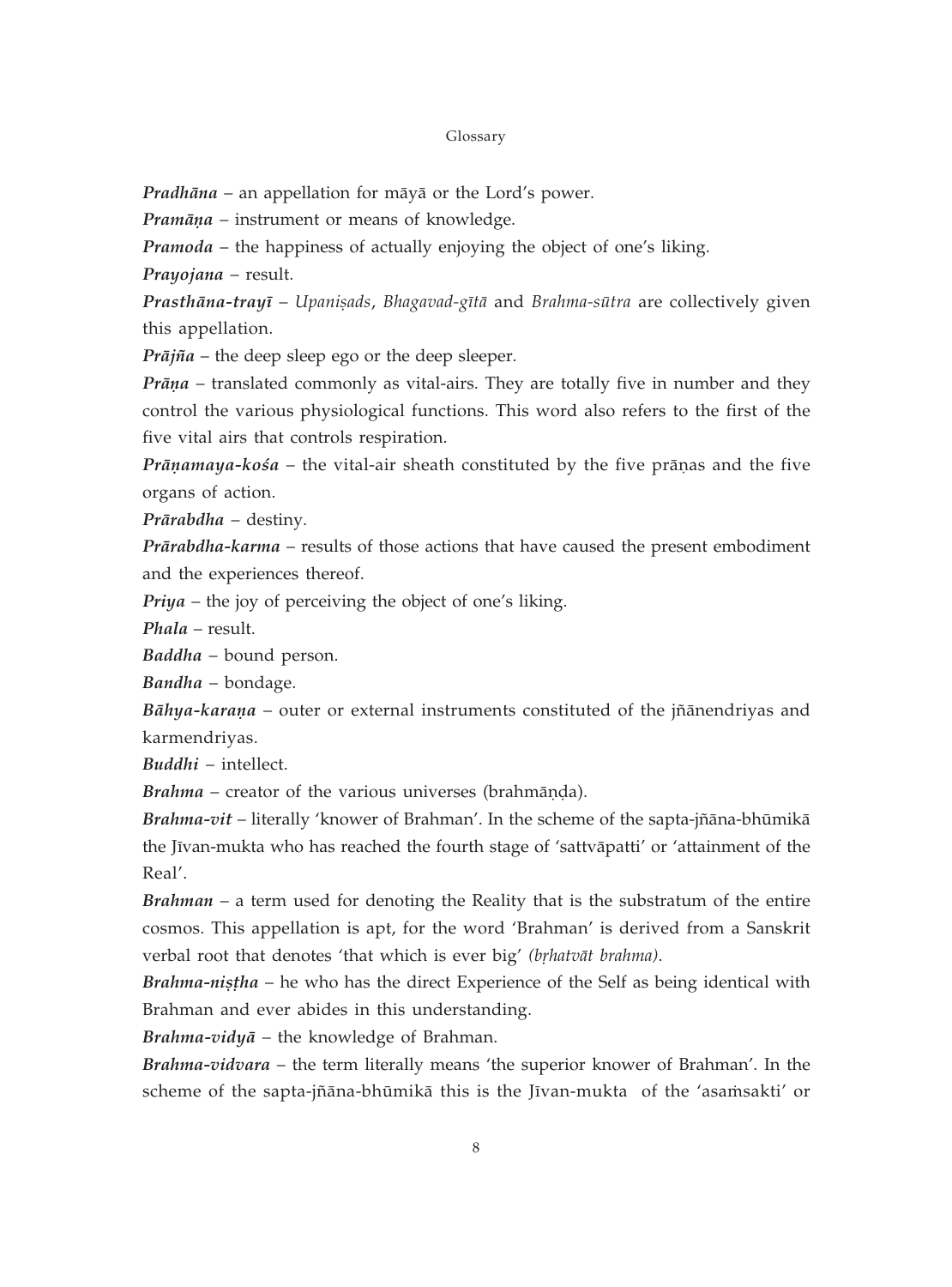'absence of attachment (or non-union)' stage.

Brahma-vidvaristha - this term literally means 'the most exalted knower of Brahman'. In the scheme of sapta-jñāna-bhūmikā this is the Jīvan-mukta who is established in the seventh plane of 'turyagā'.

*Brahma-vidvarīyān* – this term literally means 'the one who is higher than the Brahmavidvara'. In the scheme of the sapta-jñāna-bhūmikā this is the Jīvan-mukta who is established in the sixth plane of padārtha-abhāvanā.

Brahmākāra-vrtti - literally means 'thought (vrtti) that has taken the form (ākāra) of Brahman; also called akhandākāra-vṛtti. Both these terms stand for the firm 'I am Brahman' thought which puts an end to ignorance.

 $Brahmānda - a$  total of fourteen worlds (lokas) together constitute one 'cosmos' or 'brahmānda'.

Brāhmaņa - one of the four classes into which people were divided in the Hindu society. They are the knowledge-class such as the teacher, professor and so on.

*Bhajana* – devotional song.

Bhāga-tyāga-lakṣaṇā – is that manner of implication wherein a part of the literal meaning is rejected and another part of it is retained. Also termed jahatī-ajahatīlaksanā.

 $Bh\bar{a}va$  – feeling.

*Bhāvanā* – feeling.

**Bhiksā** – food gathered by a monk for his physical sustenance.

Bheda - difference.

*Bhoktā* – enjoyer.

 $Bhoktrtva$  – enjoyership.

Bhoga-āyatanam - literally, 'tenement of experience'; this term is used to describe the gross body.

Bhoga-sādhanam - literally, 'instrument of experience'; this term is used to describe the subtle body.

Bhrānti - delusion.

Mangalācaraņa - invocation.

Manana - constant reflection on that which one has heard from the teacher through arguments agreeable to the purport of Vedānta.

Manas – mind.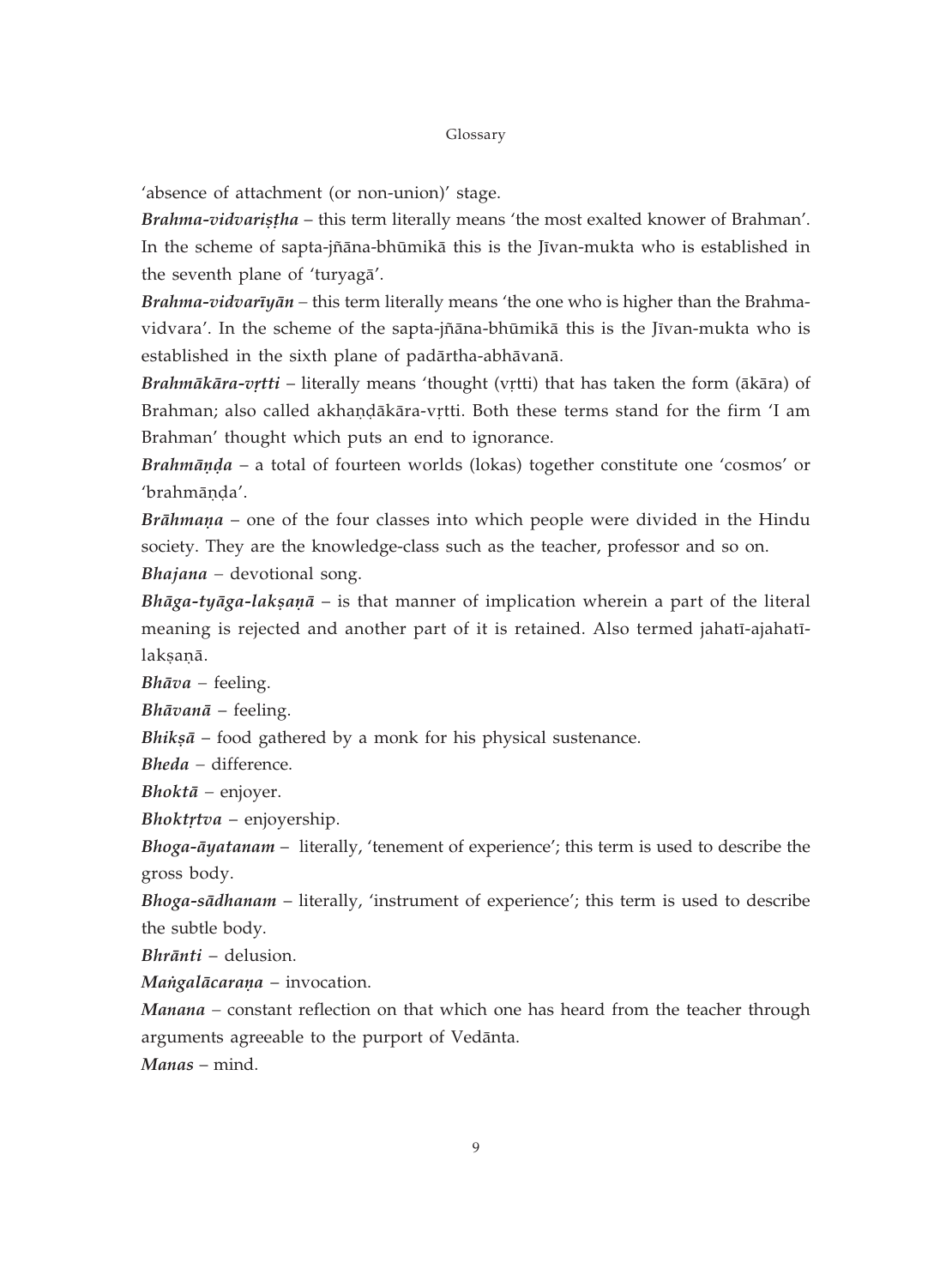*Manomaya-kośa* – the mental sheath constituted by the mind and the five organs of knowledge.

 $Mantra - a$  verse from the Vedas, the sacred books of the Hindus.

Mala – literally 'dirt'; this term is used to indicate the impurities of the mind.

 $Mah\bar{a}$  – this term literally means 'great-soul' and in the Vedantic context is used to connote the Man of Realisation.

Mahābhūta - the five great elements: space, air, fire, water and earth.

Mahāvākyas - 'identity revealing statements'. Upanisadic sentences that point out the identity between Atman and Brahman by falsifying the seeming differences that exist between the jīva and the Īśvara are termed mahāvākyas.

 $Māyā$  – this term indicates illusion or magic. Used as an appellation for the Lord's power.

 $Mithy\bar{a}$  – illusion or that which is not truly existent.

 $Mukti$  – liberation from bondage.

 $M$ *umuksu* – the one desirous of Liberation.

Mumuksutvam - the desire for Liberation.

Moksa - Liberation.

 $Moda$  – the thrill of attaining the object of one's liking.

 $Yaksa - a$  demi-god.

 $Ya\hat{j}\hat{n}a$  – worship of the Lord. In the Vedic context this term stands for the fire rituals.  $Rajas$  – one of the three characteristic constituents or gunas of maya. This guna expresses as restlessness and desire.

 $Rajju-sarpa-nyāya - the example of the rope being misundersfood to be the snake.$ Rasanā - tongue.

Laksanā - definition.

Laksanā-vrtti - the method of implication.

Laksy $\bar{a}$ rtha – implied meaning.

Linga-sarīra – literally means 'indicating body'; used as an appellation for the subtle body.

 $Loka$  – world or field of experience.

Loka-vāsanā - worldly tendency.

 $Lobha - \text{greed}.$ 

Varnas - castes. They are totally four in number - brāhmaṇa, kṣatriya, vaiśya and śūdra, and the classification is based on one's qualities and actions.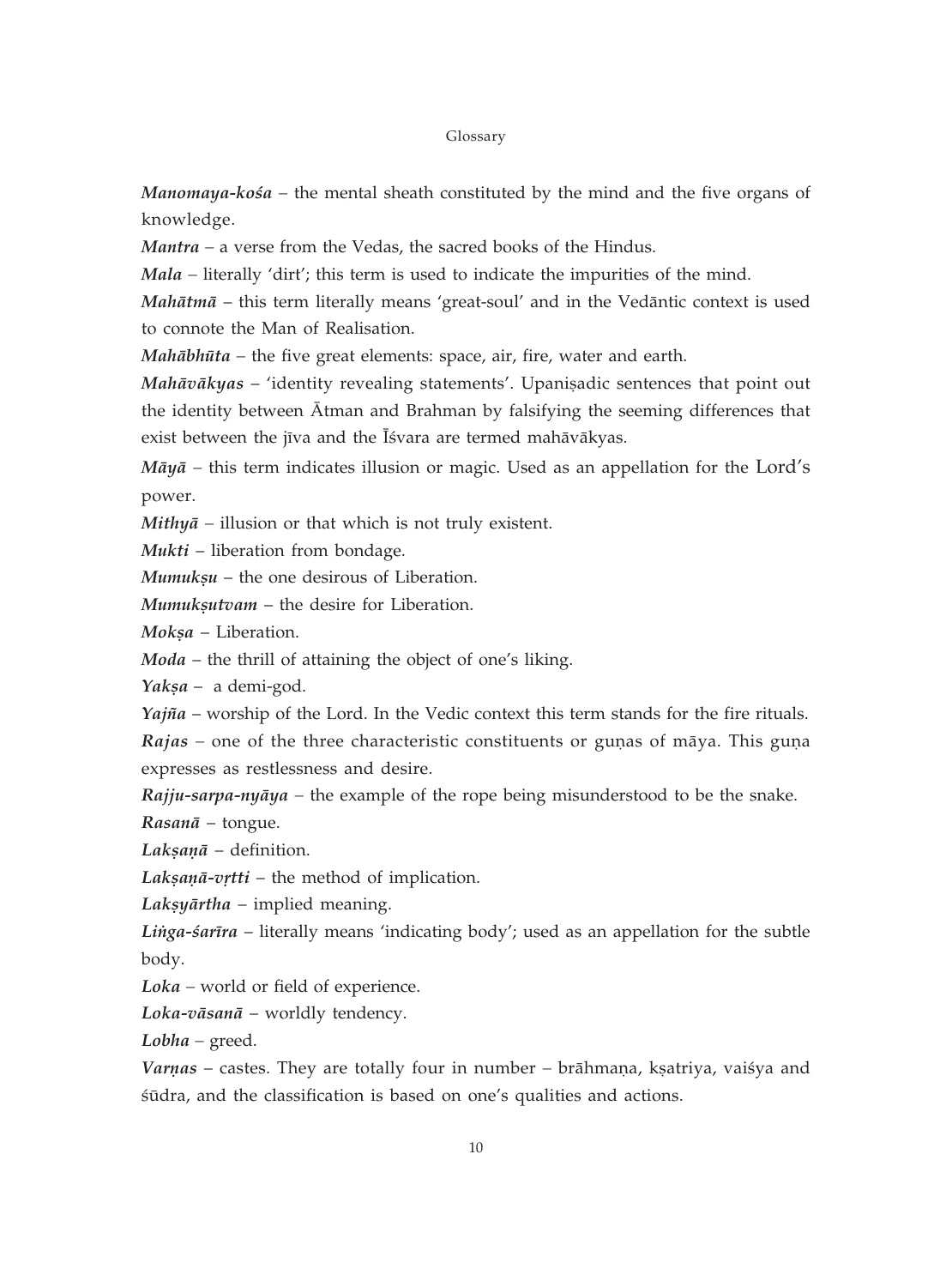*Vastu* – an object or thing. This term is also used to indicate Reality.

Vastu-pariccheda - objectival limitation or limitation by object. One of the three kinds of limitations.

 $V\bar{a}k$  – the organ of speech.

Vācyārtha - direct meaning of the word.

Vāsanā – habitual tendencies born from the impressions that are gained from experiences in this life or the earlier ones.

Vikalpa - difference or distinction; also used as a term for thought or volition.

Vikāra - modification.

Vikșepa-śakti - the projecting power of māyā.

Vicāra – enquiry.

Vicāranā – translated as 'reflection' or 'enquiry', this is the second stage in the saptajñāna-bhūmikā. The seeker in this stage becomes reflective and spends time thinking upon the words of the Scriptures and the Guru. This is the stage of study (śravaņa) and reflection (manana).

Vijātīya-bheda – one of the three kinds of differences. This is the difference that exists between beings and objects of different species.

Vijñāna - when compared with 'jñāna', which is the intellectual knowledge of the Self, this term connotes the actual Experience of the Self.

Vijñānamaya-kośa – the intellectual sheath constituted by the intellect and the five organs of knowledge.

Videha-mukti - Liberation occasioned by the death of the body.

Viparīta-bhāvanā - the term 'literally means 'contrary notion' and connotes notions that are at variance to the knowledge 'I am Brahman'.

 $Vibhu$  – all-pervading.

Visișța - means 'qualified'. This implies possession of the qualities of the conditionings.

Vișaya – subject matter of the text or any object in general.

Vrtti – modification of the antah-karana (inner equipment).

Veda - the revealed knowledge that forms the foundation of Hinduism. The Vedas were compiled and subdivided by Vyāsa into four  $-Rg$ , Yajus, Sāma and Atharvaņa.

Vedānta – literally 'end of the Vedas', the term is used to denote the philosophy of the Upanişads.

Vairāgya - dispassion.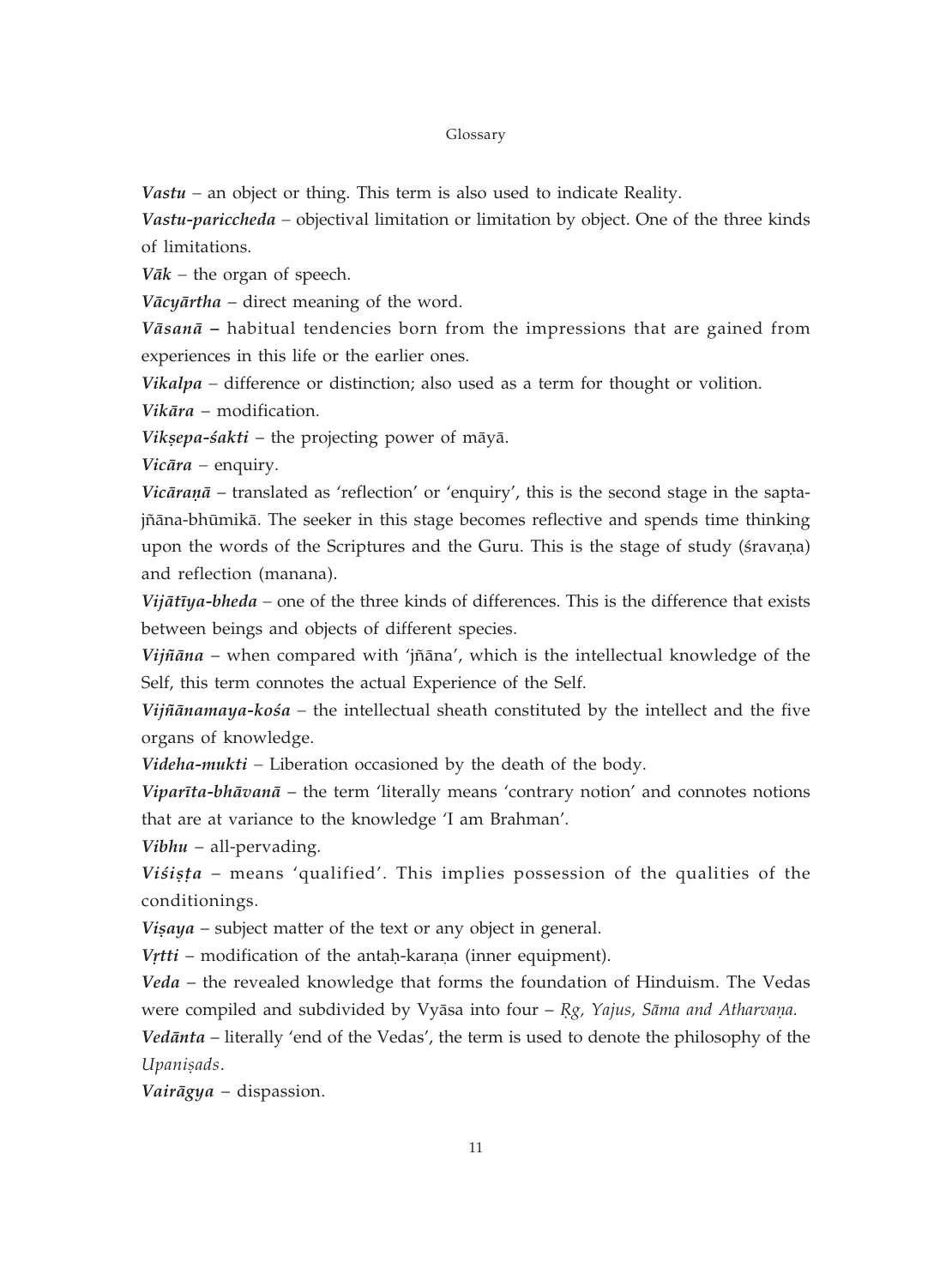Vaisya – one of the four classes into which people were divided in the Hindu society. They represent the business or trading class.

Vyasti – microcosm or the individual as opposed to the macrocosm or the totality. Vyākaraņa - Sanskrit grammar.

Vyāna - the vital-air which controls the physiological function of blood circulation.  $Vrata - vow.$ 

 $\hat{S}$ akti – literally 'power'. Sometimes used as an appellation for māyā.

 $\sin a$  – control of the mind.

 $\hat{S}a\vec{r}$ ra – body.

 $\delta$ *anti* – mental peace. Also used in the sense of 'sama' or control of the mind.

 $\hat{\theta}$  Sastra – Scripture; texts that cover a complete range of topics pertaining to their subject.

*Sastra-grantha* – texts that cover a complete range of topics pertaining to the subject.  $\hat{\theta}$  sastra-vasana – the propensity for too much studying of the Scriptures.

 $\hat{S}$ ubhecch $\bar{a}$  – auspicious resolve. This is the first plane of spiritual unfoldment in the sapta-jñāna-bhūmikā wherein one becomes a mumukṣu endowed with the burning desire for Liberation.

 $\hat{S}$ *udra* – one of the four classes into which people were divided in the Hindu society. In the present day context they can be considered as those who serve the society with talents in carpentry, plumbing, manual labour and so on.

 $\delta$ raddhā - faith.

*Śravana* – listening. The ascertainment of the purport of Vedānta, through the words of the teacher, as being the oneness of the inner Self with Brahman.

*Śruti* – that which is heard, a term which connotes the Vedas.

 $\acute{S}$ rotram – ear.

 $\frac{5}{1}$  *frotriya* – one who is well learned in the Vedic lore.

 $Sa\nu qa$  – attachment.

Sajātīya-bheda – one of the three kinds of differences. This is the difference that is seen between beings and objects of the same species.

Sattva - one of the three characteristic constituents or gunas of māyā. This guna expresses as knowledge and serenity.

Sañcita-karma – the collection of the results of all actions performed by the individual in his past embodiments.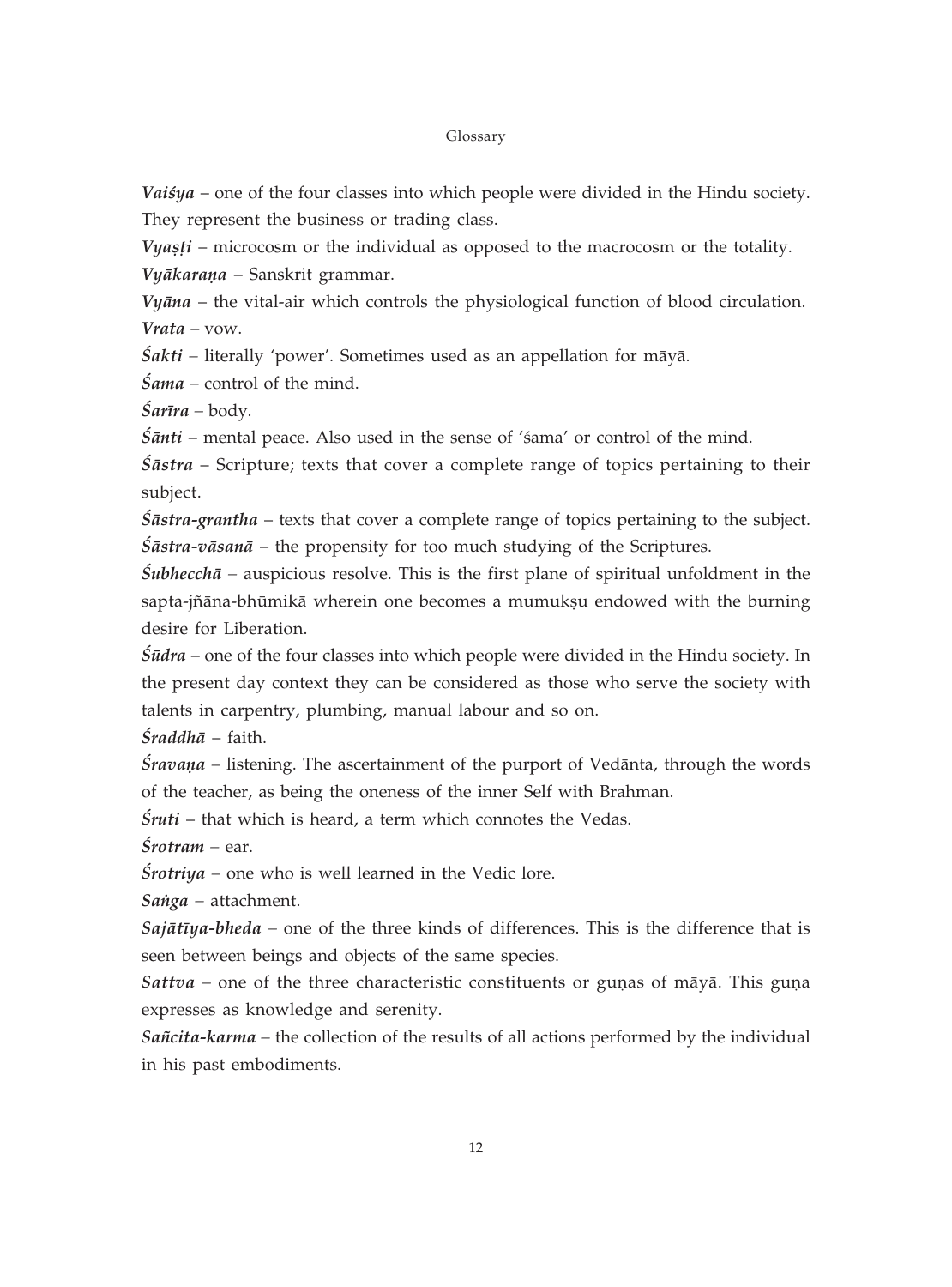*Sat* – the permanent, that is that which exists in all the three states of time – past, present and future.

Sat-cit-ānanda – Existence-Consciousness-Bliss, the essential nature of the Self.  $Satya$  – truth.

Satya-buddhi - notion of reality.

Sattvāpatti – 'attainment of the Real'; this is the fourth stage of 'sapta-jñāna-bhūmikā'. This stage is equated to the state of nirvikalpa-samadhi wherein the mind is utterly still.

Satsanga - company of the good.

 $Sad\bar{a}$ -eka-rūpa – of the same nature.

Sannidhi-mātra - mere presence.

Sapta-jñāna-bhūmikā – the seven stages or planes of spiritual unfoldment.

Samasti – macrocosm is the collective as opposed to the microcosm or the individual.

Samādhi – absorption of the mind in the thought  $T$  am Brahman'.

Samādhāna - single-pointedness or concentration of the mind-intellect.

Samāna - the vital-air that is in charge of digestion and assimilation of the food and liquids that we take in.

Samit - sacrificial faggots for the Vedic fire sacrifice.

Sambandha - relationship.

 $Sarvaj\tilde{n}a$  – all-knowing or omniscient.

Sarveśvara – omnipotent or all-powerful.

Savikalpa-samādhi - the absorption or meditation that is characterised by the perception of the 'tripuṭī', or the triad of meditator-meditated-meditation.

Samsaya - doubt.

Samsāra - literally 'movement'; used in the Vedāntic literature to indicate the cycle of birth and death.

 $S\bar{a}k\overline{s}$  – Witness.

Sādhaka - an aspirant. In the Vedānta context connotes a seeker of Truth.

Sādhana – the means. This term is also used as a general word for all spiritual practices.

Sādhana-catustaya - fourfold qualification comprising of viveka, vairāgya, śamādisațka-sampatti and mumukșutvam.

Sukrta - results of past good deeds. Also termed 'punya'.

Sușupti-avasthā - deep sleep state.

 $S\bar{u}$ *ksma* – subtle or that which is not perceived by the senses.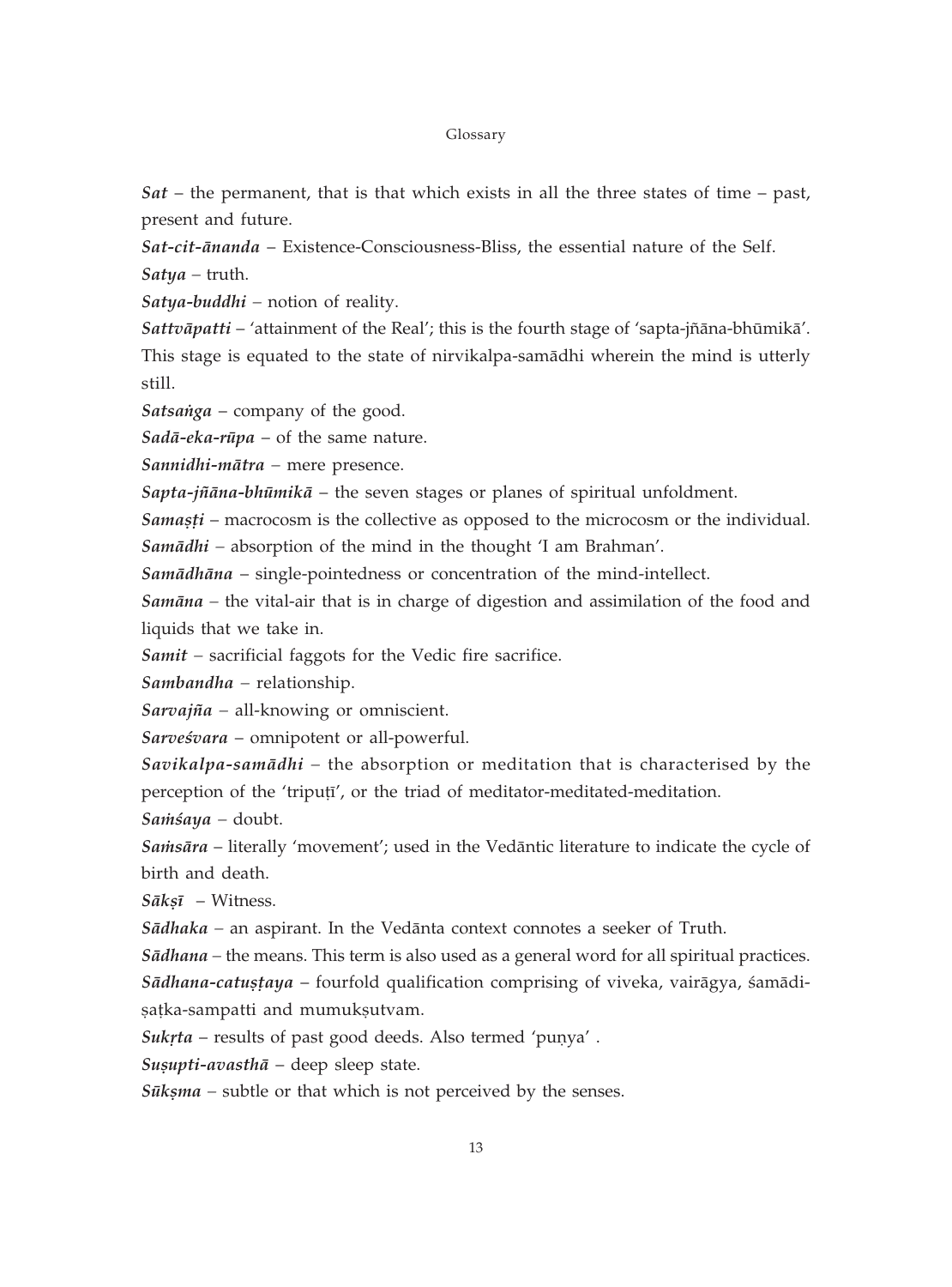$S\bar{u}$ kșma-śarīra – subtle body.

 $Seva$  – service.

 $Sev\bar{a}-bh\bar{a}va$  – the attitude of service.

*Sthānu-puruṣa-nyāya* – the example of the post being misunderstood as a man.

Sthita-prajña - Man of firm Wisdom who is established in Self-Knowledge.

 $Sthūla -$  gross or that which is perceivable by the senses.

Sthūla-bhūta - gross elements.

Sthūla-śarīra - physical body, also called gross body.

Svagata-bheda - one of the three kinds of differences. This is the difference that is found within the object itself.

Svatantra - independent.

Svadharma - one's duty or one's real nature.

Svapna-avasthā - dream state.

Svayañjyoti - self-effulgence.

 $Svarüpa$  – an object's essential nature.

Svarūpa-laksaņā – a definition based on the object's intrinsic characteristics.

Svarga - heaven.

Svādhyāya - study of the Scriptures.

Hrdaya-granthi – 'knot of the heart'. This term connotes the identification of the Self with the not-Self (the body, mind and so on). This identification is called a knot, for it ties the Self to the not-Self.

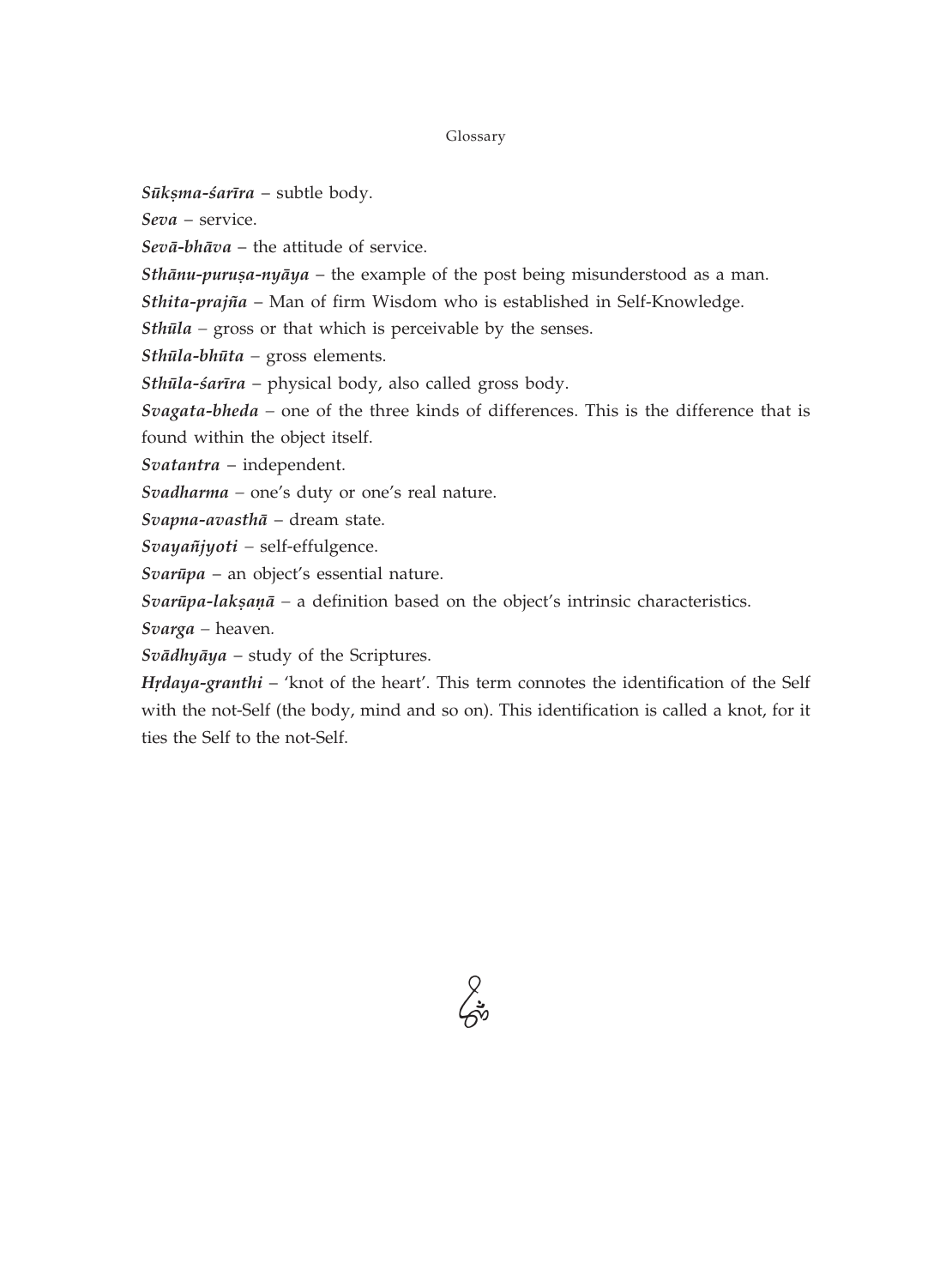# cif

# **Advanced Vedanta Course**

# Subject Index

(The index is arranged in the English alphabetical order. The numbering connotes the lesson and page.)

### $Adhik\bar{a}r\bar{\imath}$

definition, 2.5 importance, 3.1 qualification, 3.1-11 fourfold aspects, 3.2 attitude of humility, 4.7 Ahankāra definition, 6.5 Ajahatī-lakṣaṇā definition, 18.9-10 inadmissible for Tattvamasi, 18.11 Ajñāna definition, 11.7 two powers, 11.9 nature, 11.3-7 anirvacanīya, 11.4 opposed to knowledge, 11.5 three gunas, 11.5 various appellations, 11.7 results, 11.13, 12.1 Anartha-paramparā definition, 12.9 destruction, 12.10-12 Anātman definition, 1.8, 5.2 constituents, 5.1 Anātma-vāsanā cause, 19.3 effects, 19.3 destruction, 19.4, 19.6-11 Ānandamaya-kośa definition, 7.9, 16.10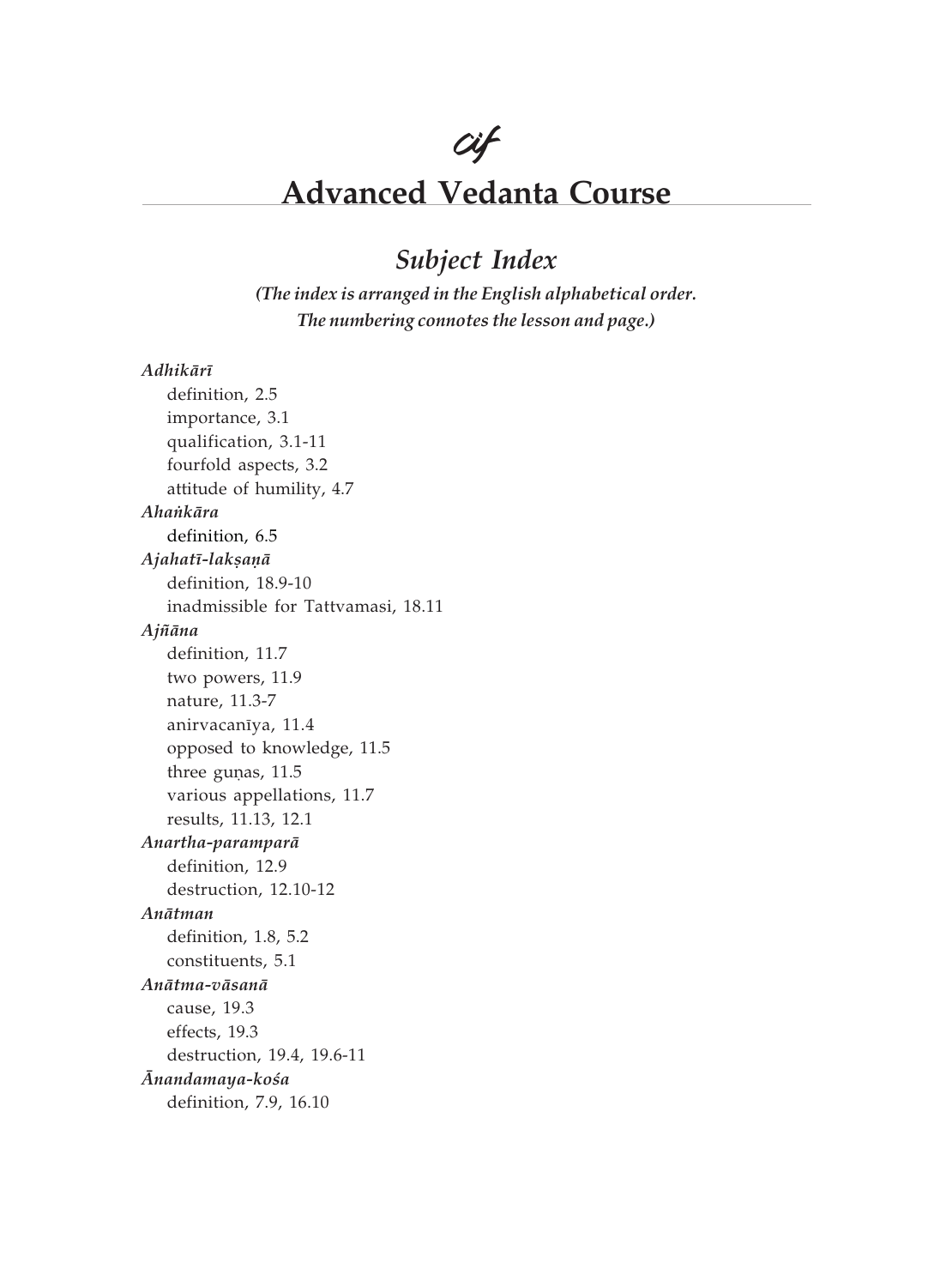priya, 7.9, 8.12 moda, 7.9, 8.12 pramoda, 7.9, 8.12 gradation of happiness, 8.12-14 negation as not-Self, 16.10-12 Anirvācya definition, 7.4 Annamaya-kośa definition, 5.7, 15.7 negation as not-Self, 15.7-8 Antah-karana definition, 6.6 constituents, 6.6 relationship with brain, 6.6 Anubandha-catustaya definition, 2.4 Anyonyādhyāsa definition, 16.5 example, 16.5 Aparoksānubhūti definition, 14.9 Asat definition, 7.4, 11.4 examples, 7.4-5, 11.4 Āśrama four, 23.11 Astamūrtibhrt definition, 13.3 Ātma-anātma-viveka definition, 8.3 practice, 8.6 application, 8.7 destroys identification, 8.7 logical basis, 15.5-6  $\bar{A}$ tman definition, 17.6, 18.1 different from the not-Self, 1.8 identity between Atman and Brahman, 17.6-8, 17.9-10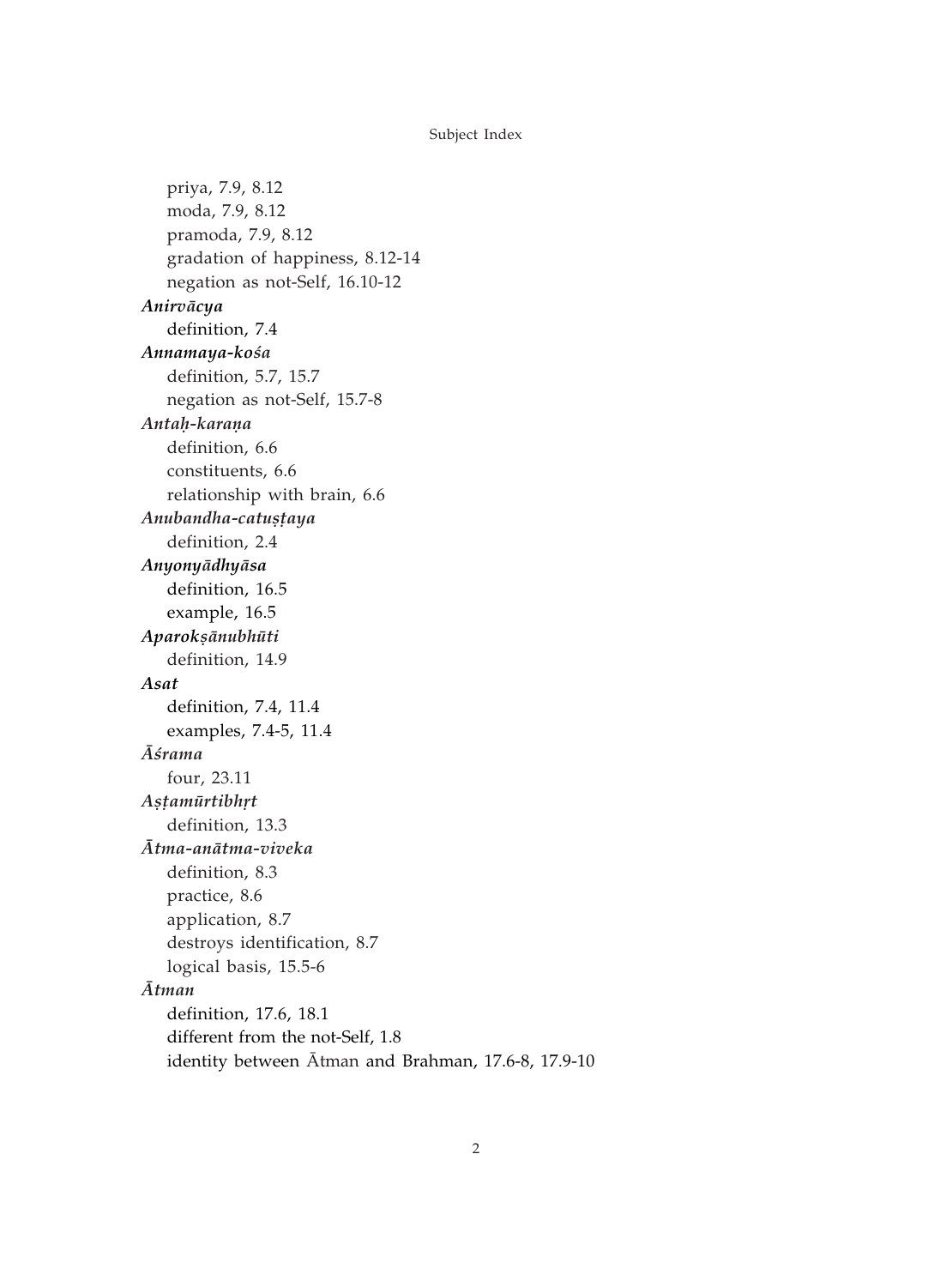**Attachment** overcoming, 5.9 **Avarana** definition, 11.9 āvaraņa-śakti, 11.9, 11.12 two kinds, 11.12 Avasthā overview, 7.7 experiencer, 16.4-5 Avidyā definition, 11.7 **Baddha** definition, 10.8 characteristics, 10.8-10 Bādhita-ahankāra definition, 22.3-4 **Bandha** definition, 10.4, 11.1 nature, 10.4-8 indication, 11.1 symptoms, 10.4, 11.1 cause, 11.2 Bhāga-tyāga-lakṣaṇā definition, 18.11 example, 18.12-14 application in Tattvamasi, 18.14-16 also called as jahatī-ajahatī-lakṣaṇā, 18.14 **Bhakti** definition, 23.6 towards Guru, 23.7 Bhikṣā food as bhikṣā, 24.2 Bhoga-sādhanam definition, 6.7 difference from bhoga-āyatanam, 6.7 **Blessings** nine, 1.2 Brahma-nistha definition, 4.2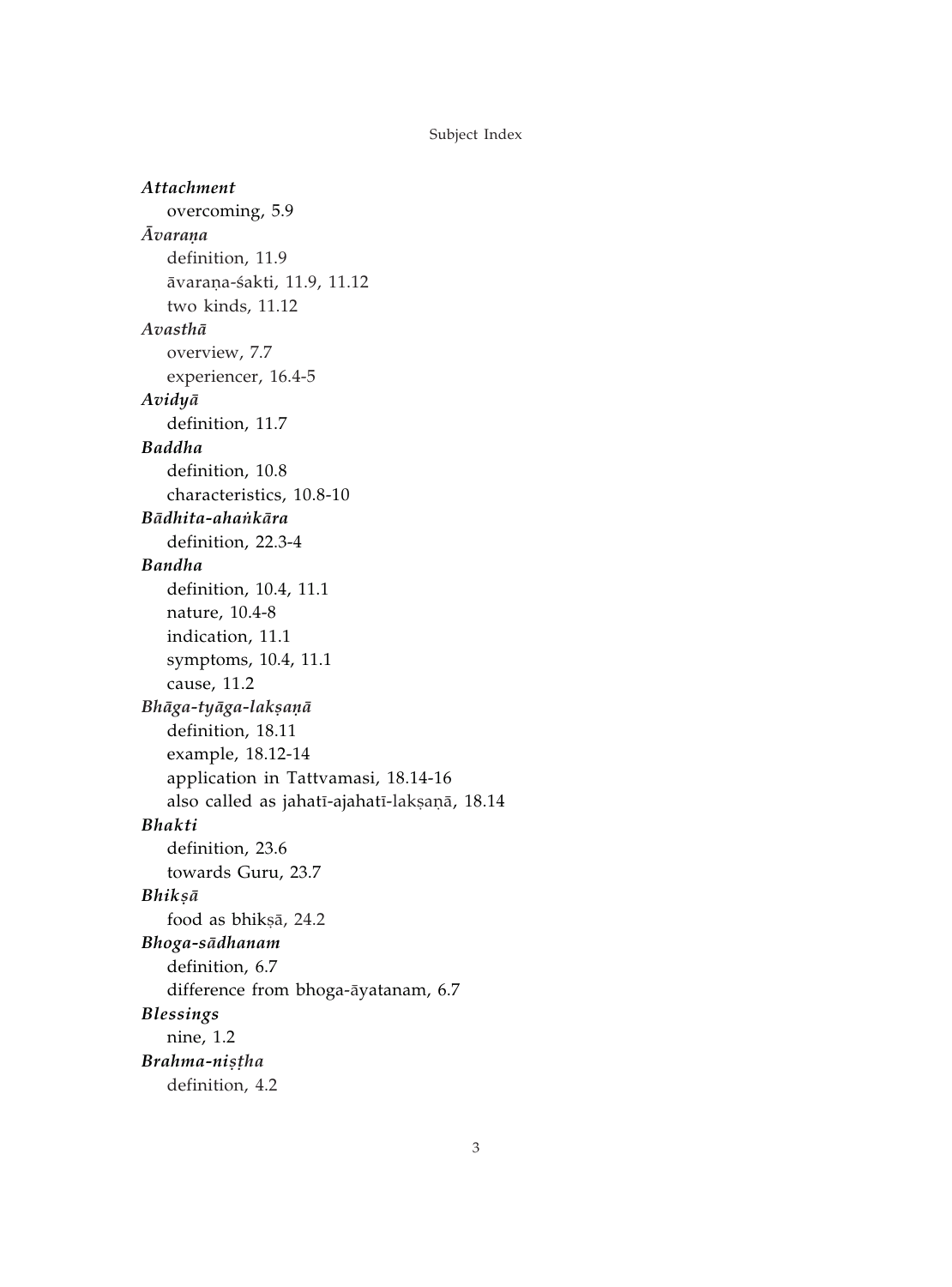difference from śrotriya, 4.2 is a Jīvan-mukta, 21.2-4 **Brahman** definition, 17.6, 18.1 identity with  $\bar{A}$ tman, 17.7-8, 17.9-10 Brahmākāra-vrtti definition, 19.2 called as akhandākāra-vrtti, 19.2 Brahma-vidyā questions, 4.7 answers, 16.13-14 **Brahmin** definition, 1.6 **Buddhi** definition, 6.5 Cidābhāsa definition, 16.2 relationship with jīva, 16.2 Citta definition, 6.5 Citta-ekāgratā definition, 1.7 importance, 13.11-12 pre-requisite, 14.1 Citta-śuddhi definition, 1.7 methods, 13.1 importance, 13.11-12 pre-requisite, 14.1 Dama definition, 3.7 difference from śama, 3.7 why difficult, 3.7 benefit, 3.7 relation with viveka and vairāgya, 3.7 as emergency brake, 3.8 Dānam definition, 13.4 wrong, 13.5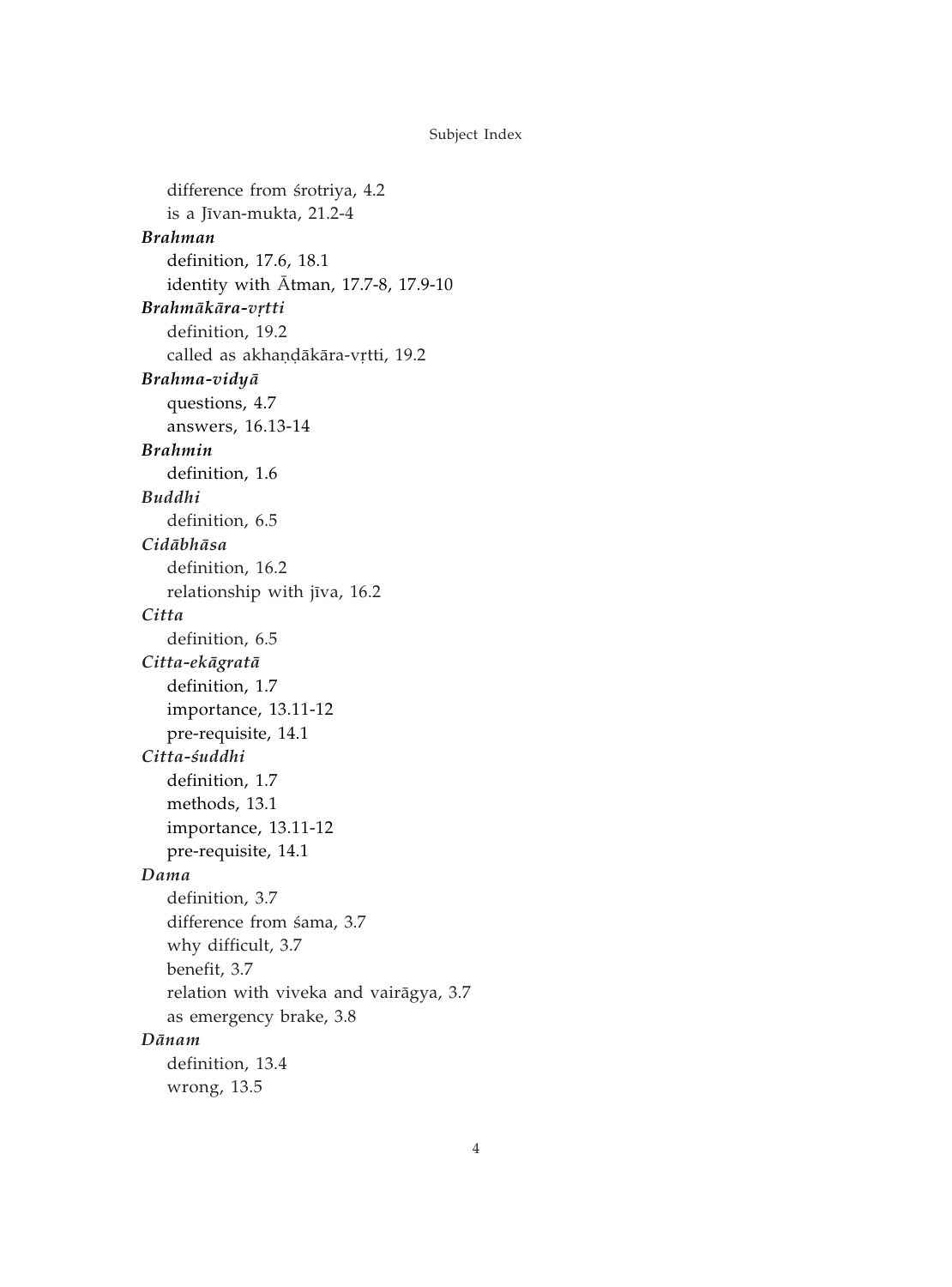foundation, 13.5 Deha-vāsanā definition, 12.7 Dhāranā definition, 19.5 difference from dhyāna, 19.6 Dhyāna definition, 14.6, 19.5 difference from dhāraņā, 19.6 **Differences** sajātīya-bheda, 10.3 vijātīya-bheda, 10.3 svagata-bheda, 10.3 Self free of differences, 10.3 Drg-drśya-viveka definition, 8.5 Ekānta definition, 24.4 God-Realisation Road map, 1.10 Gunātīta, 1.10 Guru simple definition, 4.1 Vedāntic definition, 4.1-2 approaching the Guru, 4.4 mauna-guru, 4.2 proof of Knowledge, 4.3 gurukula, 4.4 attitude towards the Guru, 4.4 finding one's Guru, 4.5 fake Guru, 4.5 duty of the Guru, 4.5 compassion, 4.6 questions to the Guru, 4.6 avoiding arguments, 23.10 Home Vedāntic definition, 23.4-5 escape from home, 23.5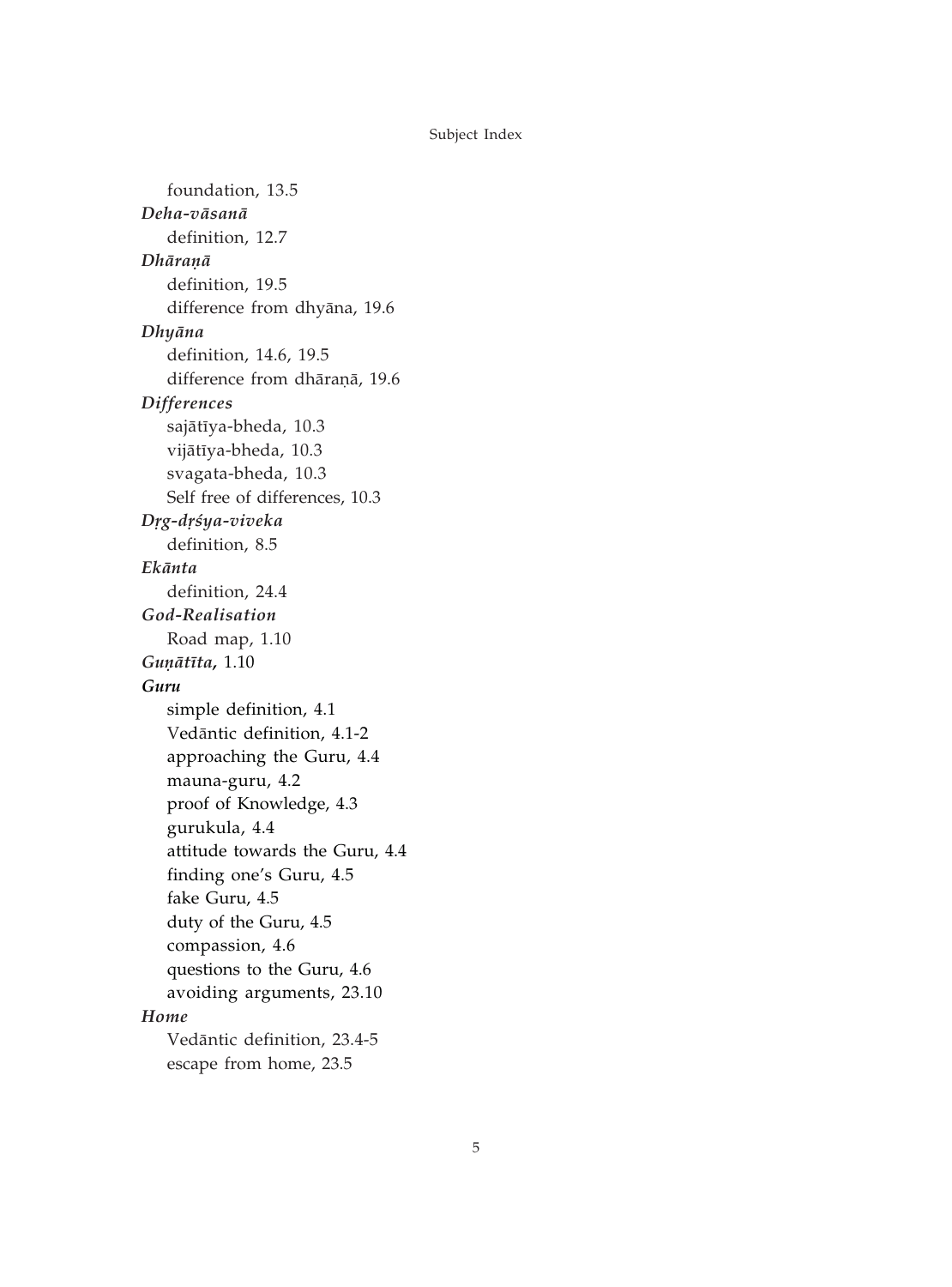Hrdaya-granthi definition, 21.10 destruction, 21.10 Human birth nobility, 1.2 rarity, 1.2 supremacy, 1.2 difference from animals, 1.3, 6.8 cause, 6.8 Intellectual knowledge ineffective, 4.2 Ișța-devatā, 2.2 **I**śvara definition, 17.1-2, 18.1, 18.3 difference from jīva, 17.3-4, 17.9-10 difference from jīva is illusory, 17.4-5 Jagat definition, 11.6 Jāgrad-avasthā definition, 5.6 ego, 5.6 Jahatī-ajahatī-lakṣaṇā definition, 18.14 Jahatī-lakṣaṇā definition, 18.7 inadmissible for Tattvamasi, 18.8-9 Japa definition, 13.7 purpose, 13.7 results, 13.8 Jīva definition, 8.2, 17.1, 18.1, 18.4 doership notion, 10.10 enjoyership notion, 10.10 difference from Isvara, 17.3-4, 17.9-10 difference from Isvara is illusory, 17.4-5 identity between Jīva and Īśvara, 18.4-16 Jīva-bhāva definition, 10.3-4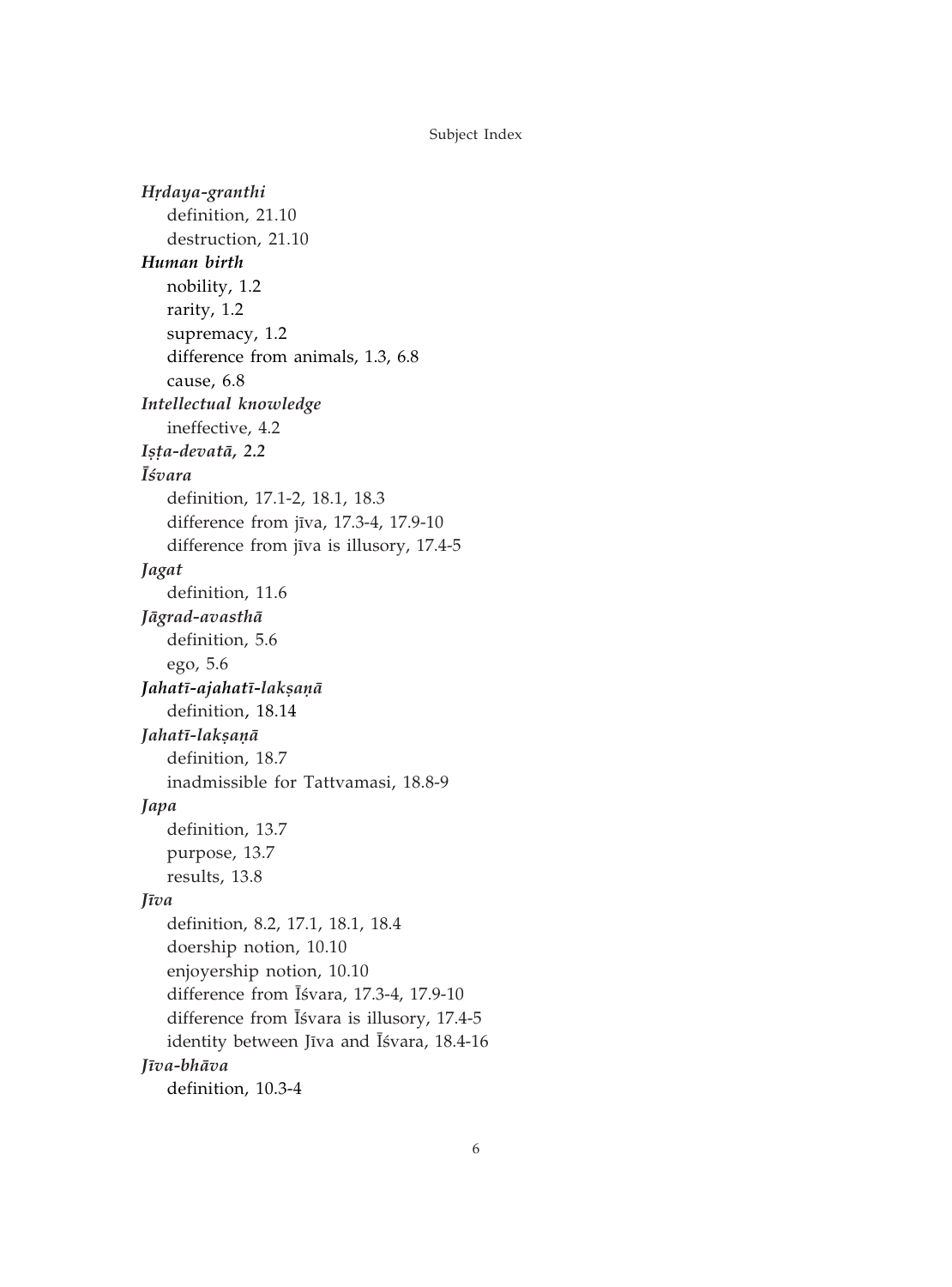effects, 10.4 cause, 11.3 Jīva-brahma-aikya definition, 14.5 Iīvan-mukta definition, 1.10, 14.10, 20.5 nature, 14.10 brahma-vit, 20.6 brahma-vidvara, 20.8 brahma-vidvarīyān, 20.9 brahma-vidvarisțha, 20.10 free from bondage, 21.2 sañcita, 21.7 prārabdha, 21.7 āgāmi, 21.9 individuality, 22.1-4 yathestācaraņa, 22.4 naturally righteous, 22.5-6 Jīvan-mukti definition, 21.1, 21.4-6 siddhis, 22.6-8 Jñāna means, 4.1 to be revealed, 4.3 definition, 19.1 difference from vijñāna, 19.1 intellectual knowledge inadequate, 19.7 *Jñānendriya* definition, 6.2 five,  $6.3$ internal faculties, 6.4 Kārana-śarīra definition, 7.1 characteristics, 7.2-6 cause of gross and subtle bodies, 7.2 beginningless, 7.3 inexplicable, 7.4 of the nature of ignorance, 7.4 constituents, 7.5-6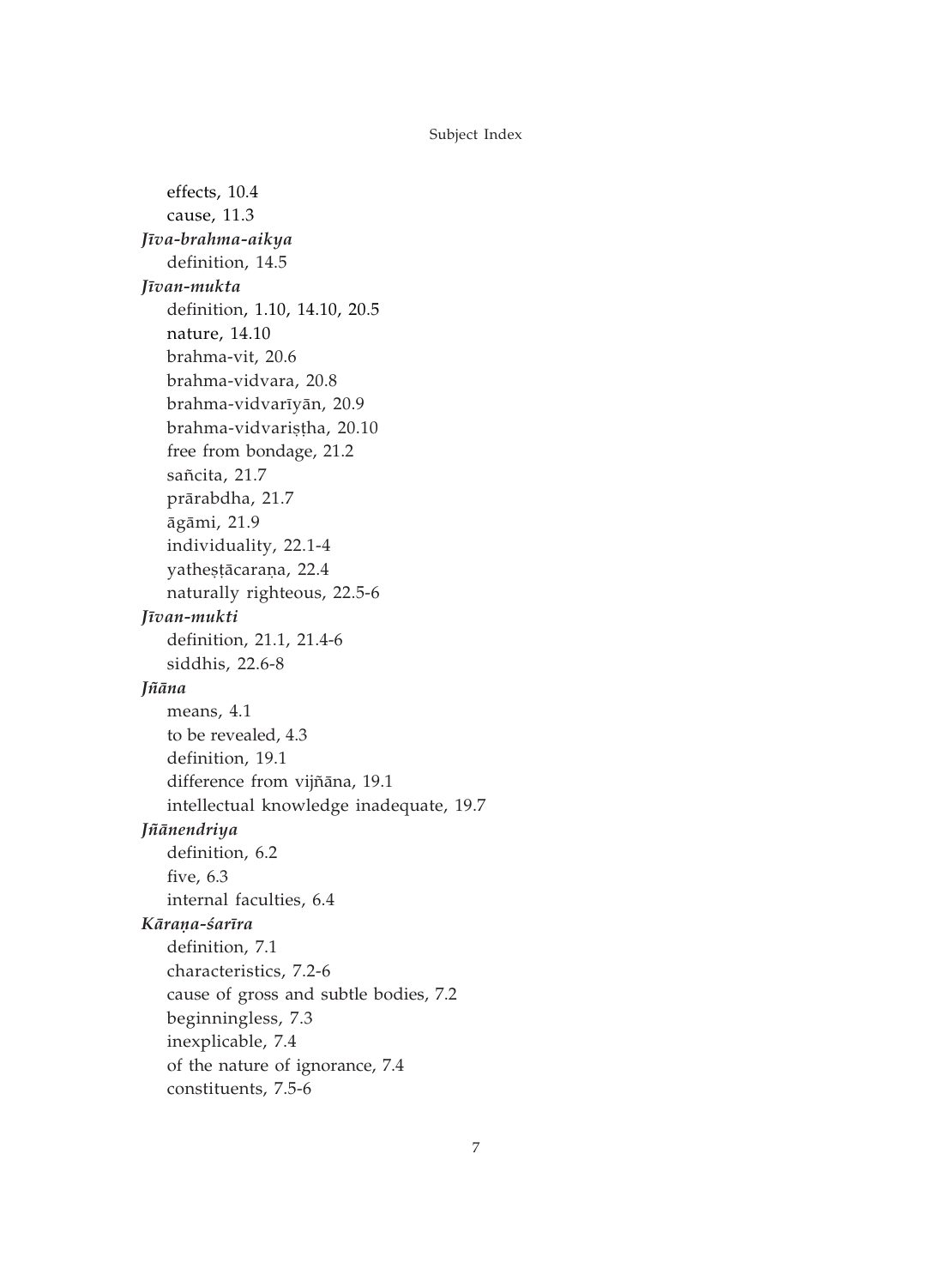as bliss sheath, 7.8 Karma definition, 21.6 three types, 21.6, 22.1, 24.6 sañcita, 21.6 prārabdha, 21.6 āgāmi, 21.7 Karma-yoga definition, 13.3, 20.3 Karmendriya definition, 6.3 internal faculties, 6.4 Kartrtva definition, 16.2-3 leads to bhokrtva, 16.3 Kośa definition, 5.7 as śarīra, 7.9 Laksanā definition, 18.6 three types, 18.6-7 Lakṣyārtha definition, 18.5-6 Limitation spatial, 10.2 temporal, 10.2 objectival, 10.2 Loka-vāsanā definition, 12.4 Mahātmā nature, 4.6 Mahāvākya definition, 17.11 four, 17.12, 23.9 interconnection between the four, 17.12-13 Mangalācaraņa purpose, 2.3 definition, 2.3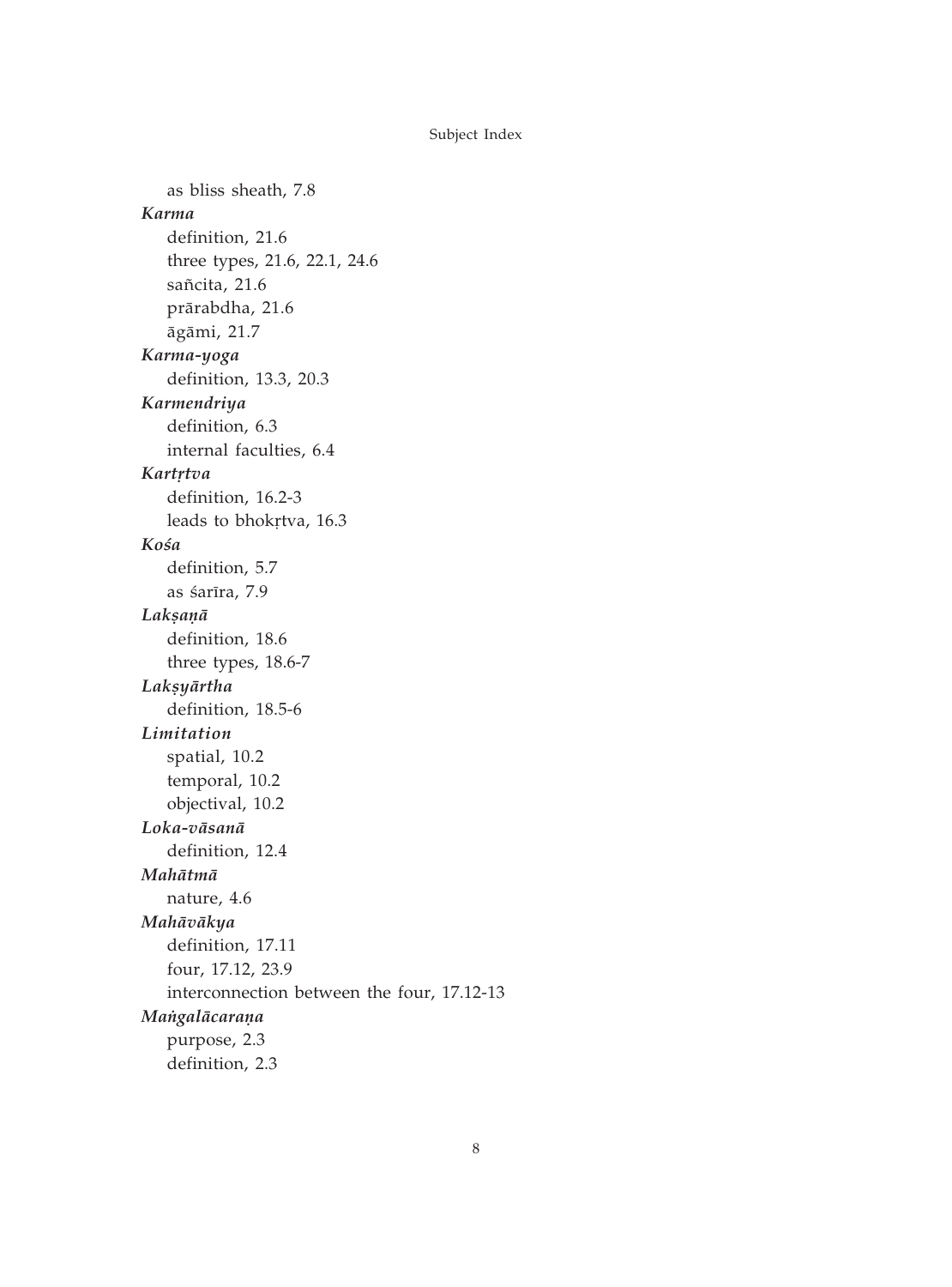Manana definition, 14.5-6 Manas definition, 6.5 Manhood rarity, 1.4 definition, 1.5 Manomaya-kośa definition, 6.10, 15.9 negation as not-Self, 15.9-11  $M\bar{a}y\bar{a}$ definition, 11.8, 17.2 evolution, 17.2 Misapprehension definition, 11.9 Mithyā definition, 7.5, 11.4 effect, 17.5 Mukti six steps, 14.2 Nididhyāsana definition, 14.7, 19.4 two substages, 19.5 as tanumānasā, 20.5 Nirvikalpa definition, 7.6 causal body, 7.6 Nirvikalpa-samādhi definition, 19.10-11 difference from savikalpa-samādhi, 19.12-13 role of grace, 19.14 Non-apprehension definition, 11.9  $OM$ definition, 23.8 chanting, 23.8 Pañcakośa five, 15.2 attributes superimposed, 15.3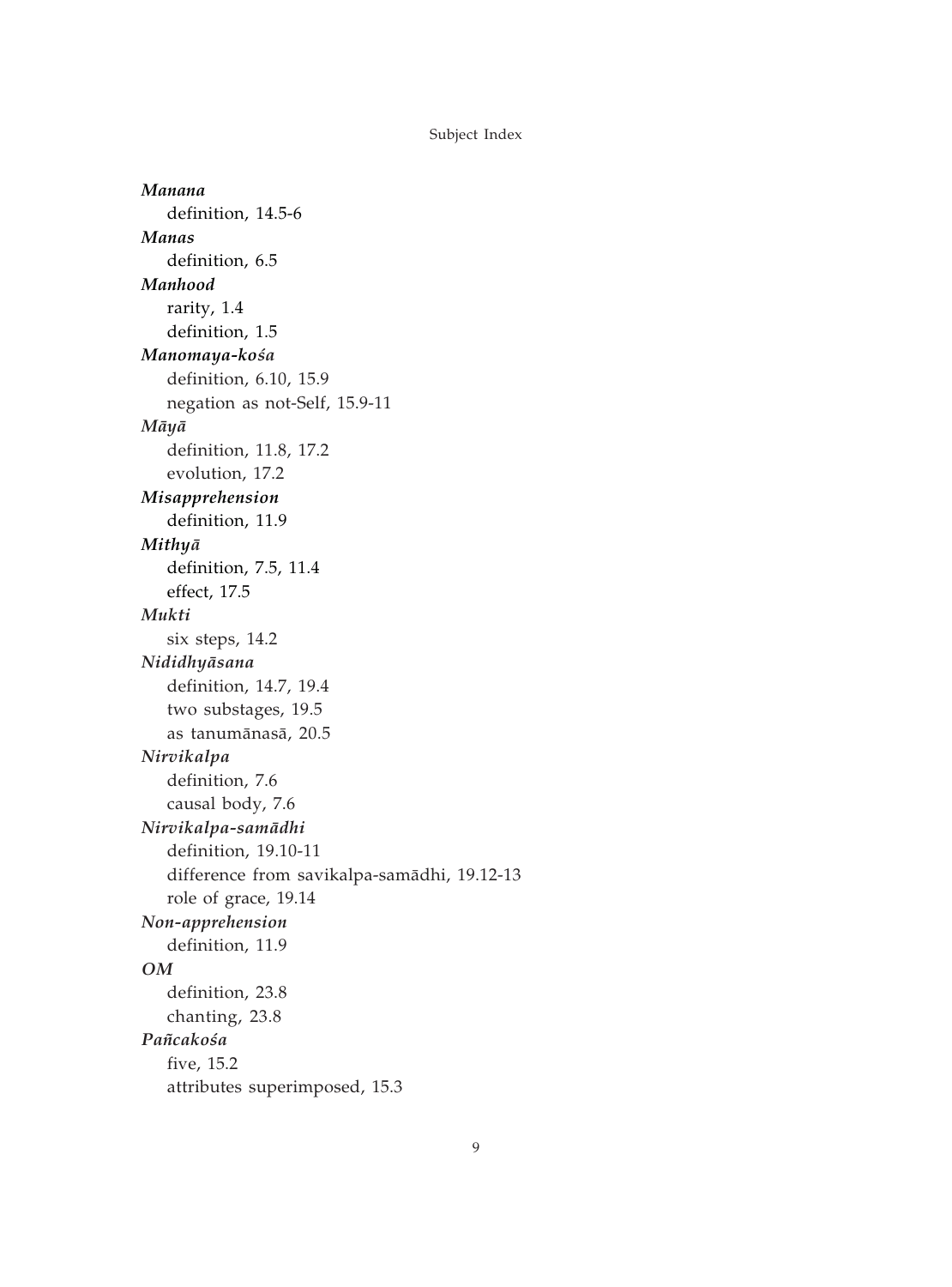constituents, 15.2 Pañcakośa-viveka methodology, 15.6-11, 16.1-12 Pañcīkaraņa definition. 5.3 process, 5.3-4 Pāpa, 1.3 Paramahamsa, 1.10 Paramātman definition, 8.1-2 complete definition, 9.12-13 purpose of definition, 9.1, 9.13 difference from jīvātman, 8.2 as sat,  $8.8$ as cit, 8.9 as ānanda, 8.11 svarūpa-laksaņā, 9.2-3 tațastha-lakșanā, 9.2, 9.3-10 atad-vyāvrtti-laksaņā, 9.2, 9.10 nirākāra, 9.10 nirvikāra, 9.10 nişkriya, 9.11 nirvikalpa, 9.11 nirguņa, 9.11 nirañjana, 9.11 nirmala, 9.11 Pilgrimage purpose, 13.8 Post-thief analogy, 11.2 Pradhāna definition, 11.8 Prājña definition, 7.7 Prakrti definition, 11.8 Prakarana-grantha, definition, 2.1 difference from śāstra-grantha, 2.1 Pramāņa, 4.1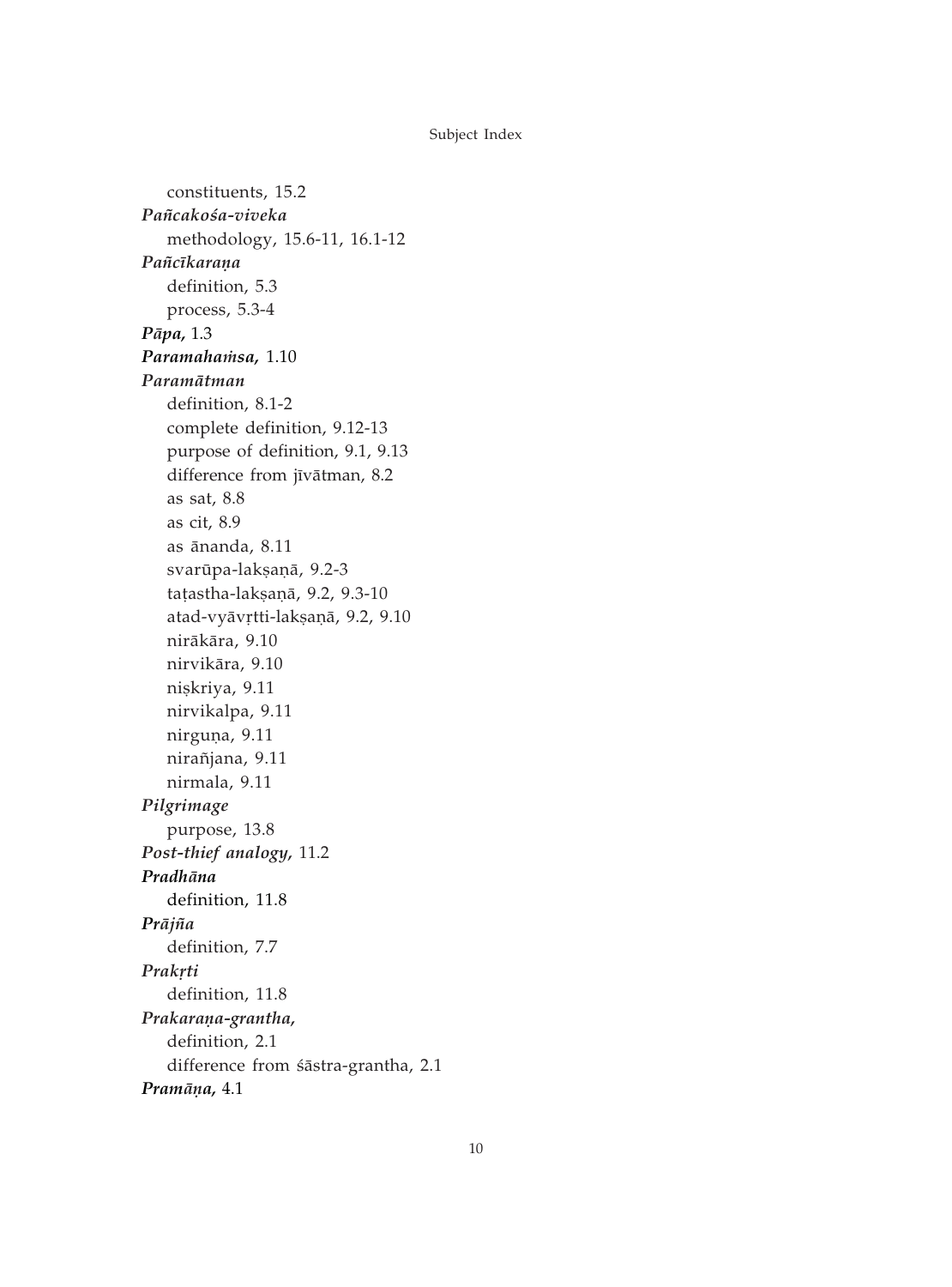Prāna definition, 6.4 five, 6.4 Prāņamaya-kośa definition, 6.10, 15.8 negation as not-Self, 15.8-9 Prasthānatrayī, 4.1 Prayojana definition, 2.5 Punya, 1.3 Rajas description, 11.7 effects, 11.7 Rope-snake analogy, 11.2 Sādhana-catustaya overview, 3.12 when absent, 3.12 Sākṣī definition, 9.8 Ātman, 9.8 Śakti definition, 11.8 Self's delusory power, 11.8 Śama definition, 3.6 purpose, 3.6 Samādhāna definition, 3.10 importance, 3.10 effortless, 3.10 Samādhi definition, 1.9, 14.9, 19.8 comparison with sleep, 14.9 two types, 19.8-9 purpose, 19.8 overview, 19.13 Śamādi-satka-sampatti definition, 3.6, 14.4, 23.6 six aspects, 3.6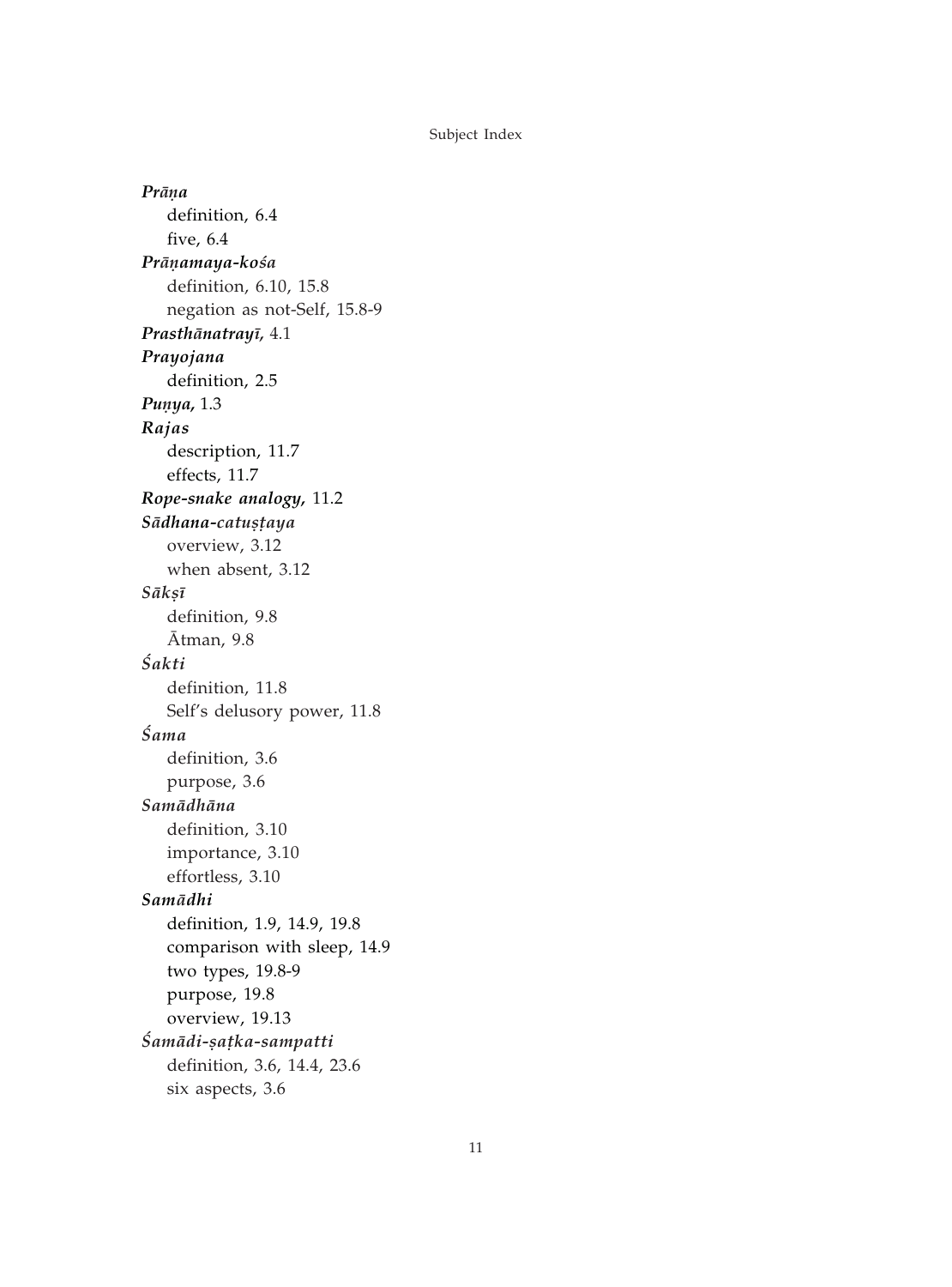Sambandha, 2.5 Samsāra definition, 8.3 foundation, 8.3 nourishment, 16.4 actual cause, 16.6 destruction, 16.8-9 Sanskrit knowledge inadequate for Realisation, 4.3 Sapta-jñāna-bhūmikā definition, 20.1 enumeration, 20.2 explanation, 20.2-10 overview, 20.11 śubhecchā, 20.2 vicāranā, 20.3 tanumānasā, 20.4 satvāpatti, 20.6 asamsakti, 20.7 padārtha-abhāvanā, 20.9 turyagā, 20.10 Śāstra-vāsanā definition, 12.5-6 Sat definition, 7.4, 11.4 different from asat, 7.4, 11,4 Satsanga definition, 23.5 Sattva description, 11.7 effects, 11.7 Savikalpa-samādhi definition, 19.9 Spiritual unfoldment gradual, 20.1 practical programmes, 23.1-13, 24.1-7 Śraddhā definition, 3.10 different from blind belief, 3.9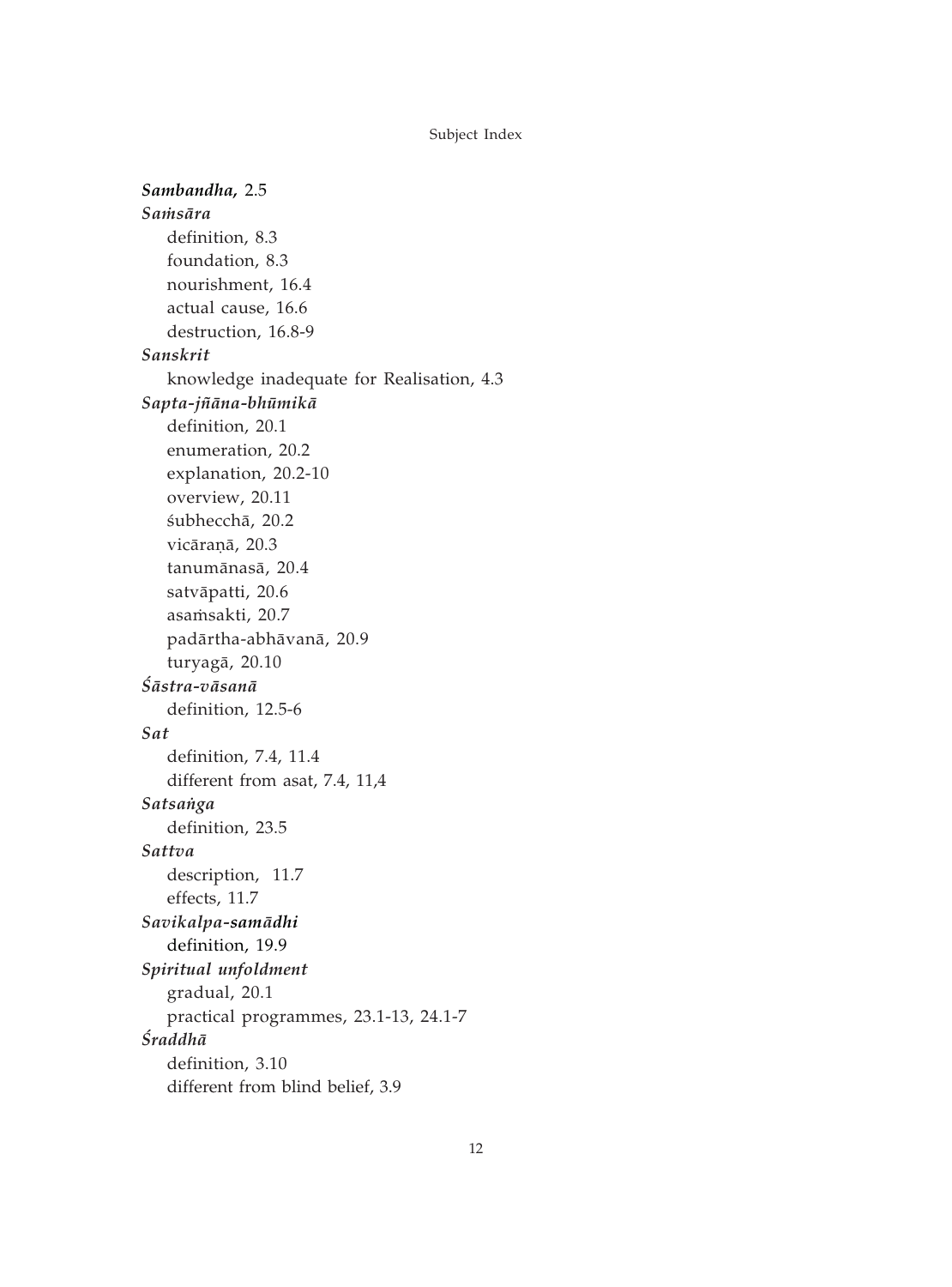St. Augustine on śradhā, 3.9 Śravana definition, 14.5 Śrotriya, 4.2 Sthita-prajña, 1.10 Sthūla-śarīra definition, 5.2 aspects, 5.2-6 six modifications, 5.5 birth, 5.4, 5.7 bhogāyatanam, 5.5 as annamaya-kośa, 5.7 attachment, 5.7 effects of identification, 5.7-9 giving up identification, 5.9 Sūkșma-śarīra definition, 6.1 comparison with sthūla-śarīra, 6.1 constituents, 6.2-6 linga- śarīra, 6.8 as three kośas, 6.10 Śūnya Self is not, 16.13 Susupti-avasthā definition, 7.7 Svādhyāya importance, 23.2 Svapna-avasthā definition, 6.9 cause for dreams, 6.9 Svarga definition, 1.5 eligibility for Vedāntic studies, 1.4 Taijasa definition, 6.9 Tādātmya definition, 5.7, 8.1 seeming, 15.4 effects, 5.7, 8.2, 15.4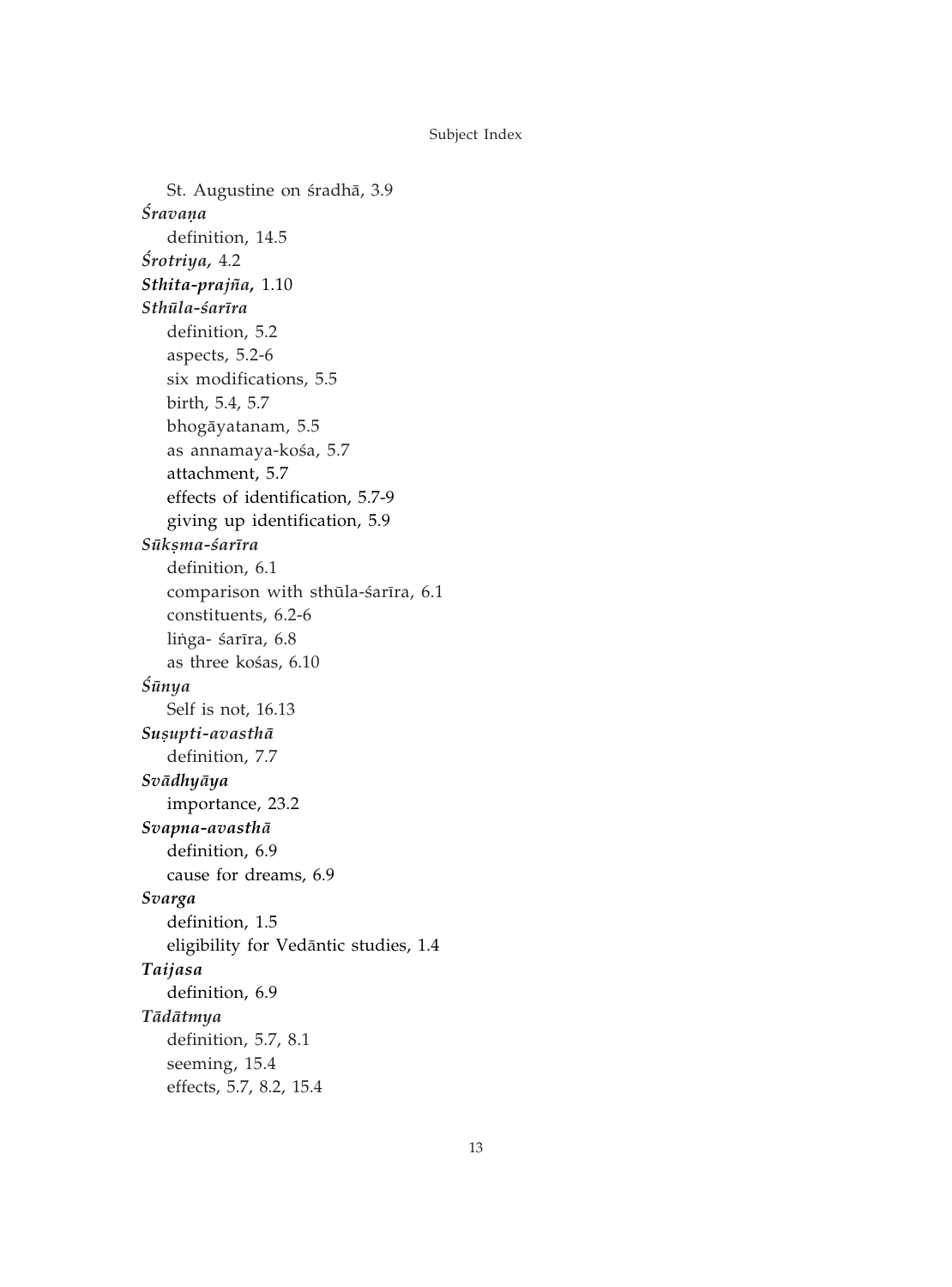```
known as identification, 8.1
   destruction, 8.3-5, 15.4-5
   root cause, 15.4
Tamas
   description, 11.7
   effects, 11.7
Tanmātra
   definition, 5.3, 6.2
   aspects, 5.3
Tapas
   definition, 13.6
   moderation, 13.6
Tattvamasi
   meaning, 18.2
   interpretation through bhāga-tyāga-lakṣaṇā, 18.14-16
Titikșā
   definition, 3.9
   practice, 3.9, 24.3
Tripuțī
   definition, 19.9
   falsification, 19.9-10
Upādhi
   definition, 9.3
   Atman seemingly conditioned by the upadhis, 9.3-5
Upanisad
   contradictory statements, 4.3
Vācyārtha
   definition, 18.6
   of jīva, 18.4
   of Isvara, 18.3
Vairāgya
   definition, 3.5-6, 14.2
   misunderstanding, 3.4
   real strength, 3.5
   cause, 14.2
   importance, 14.3
   forced, 20.4
Varna
   four, 23.11
```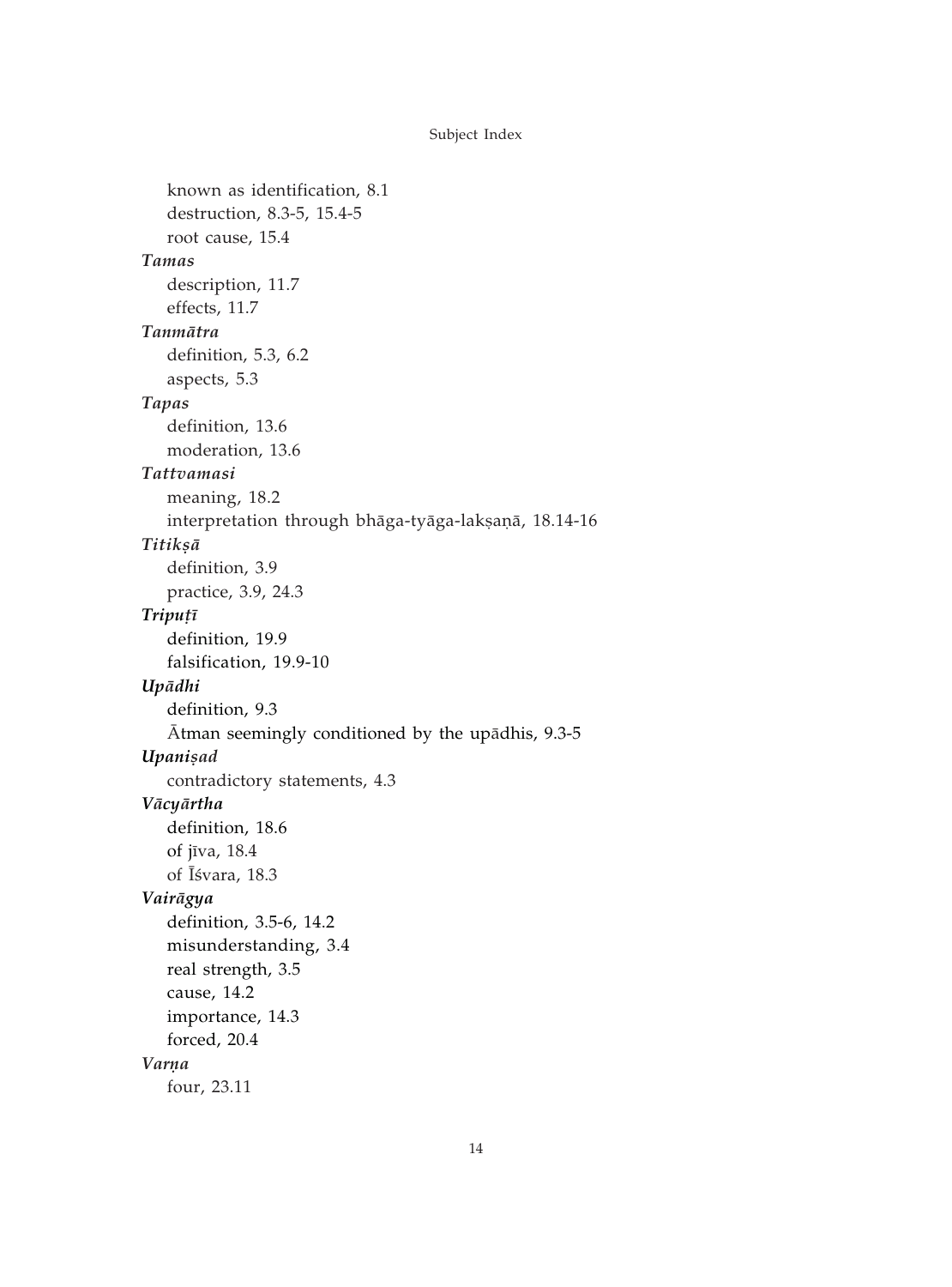Vāsanā definition, 3.7, 23.3 expression in dreams, 6.7 effects, 12.3, 13.1 prevents Knowledge, 12.3 three types, 12.3 destruction, 14.6, 14.8, 23.3 antidote, 23.11 Vicāra uniqueness, 13.9-10 practice, 13.11 worldly pain, 23.4 Videha-mukti definition, 1.10, 22.8 difference from Jīvan-mukti, 22.9 Vijñānamaya-kośa definition, 6.11, 16.1-2 features, 16.2-5 negation, 16.7-8 Vikalpa definition, 7.5 Vikșepa definition, 11.9 vikșepa-śakti, 11.9, 11.11 Viparīta-bhāvanā definition, 14.6, 19.2 cause, 14.6, 19.3 destruction, 14.7 effects, 19.2 Vişaya definition, 2.5 Viśva definition, 5.6 Viveka definition, 3.2-3 unique to human, 3.3 Vrata explanation, 13.8 results, 13.9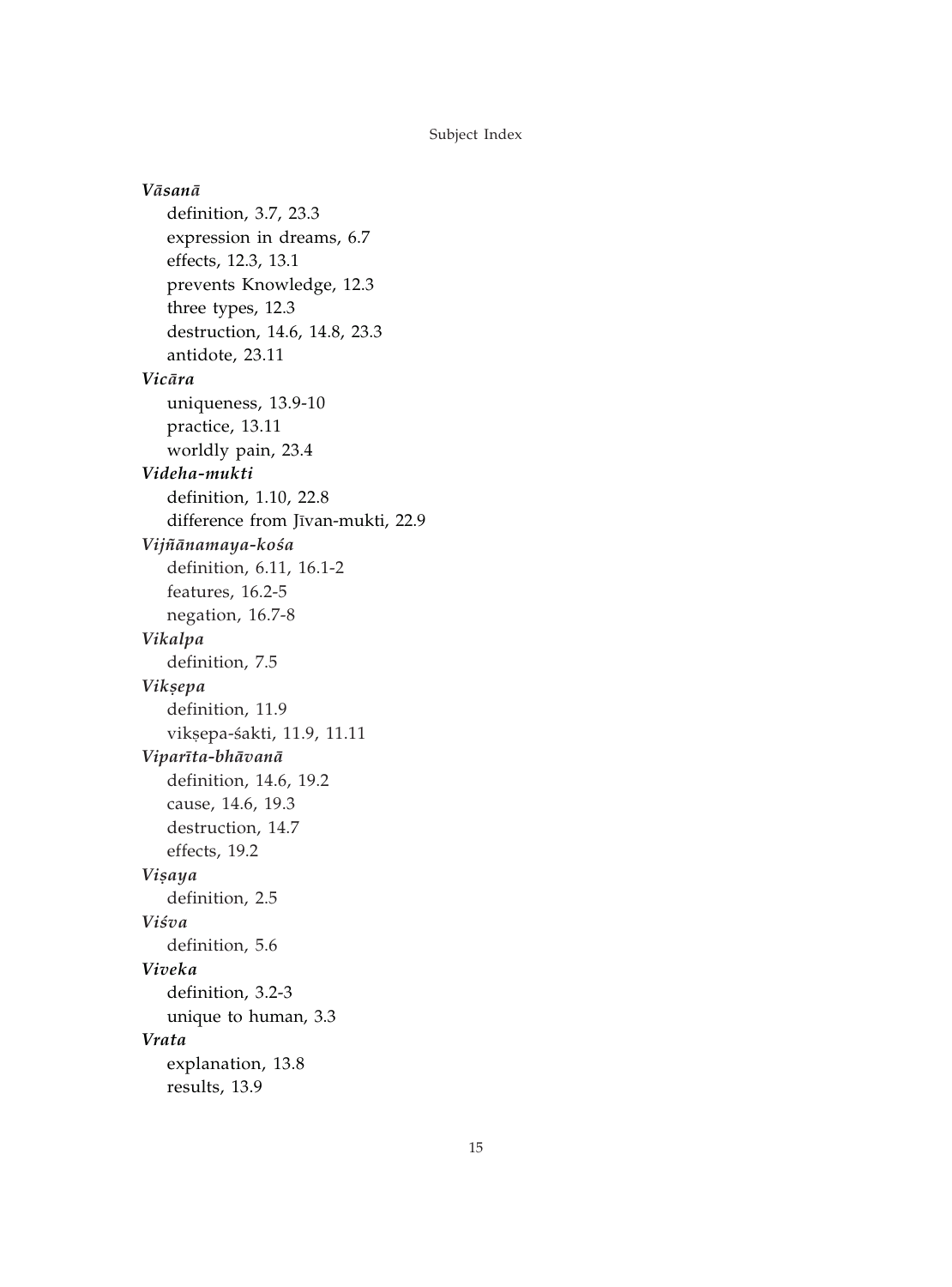Udāsīna maintain, 24.3 Uparama definition, 3.8 difference from sama and dama, 3.8 Wealth of the seeker, 3.11 Women 1.5 Yajña explanation, 13.2, 23.3 best, 13.3 ritual, 13.4

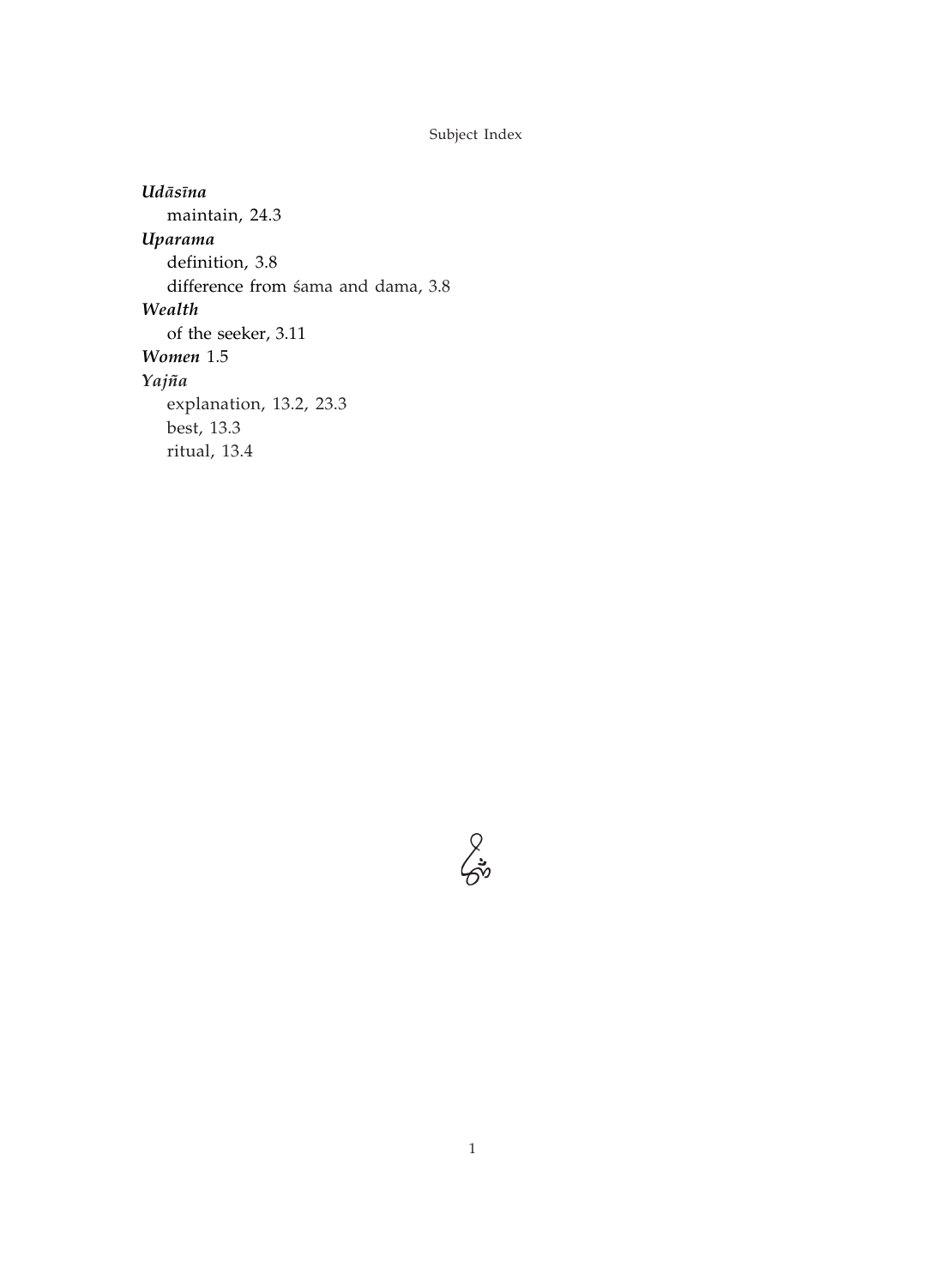

## Advanced Course E-VEDANTA





ONLINE VEDANTA COURSE

Adi Sankara Nilayam, Veliyanad, Ernakulam - 682319, Kerala, India. Phone: +91-484-2747307, 2747104 Fax: +91-484-2749729 Email: vedantacourses@chinfo.org Web: www.chinfo.org

### Marks Distribution

 $-cif$ 

|              | Lesson 1                              |                         |
|--------------|---------------------------------------|-------------------------|
| $\mathbf{L}$ | Answer in brief                       | Marks 30 (5x6)          |
|              | II. Answer in detail                  | Marks 20 (1x20)         |
|              | Lesson 2                              |                         |
| Ι.           | Answer briefly                        | Marks 20 $(2x10)$       |
| П.           | Answer in detail                      | Marks 30 (1x30)         |
|              | Lesson 3                              |                         |
| L.           | Define the terms                      | Marks 32 (8x4)          |
| П.           | Answer briefly                        | Marks 18 (3x6)          |
|              | Lesson 4                              |                         |
| L.           | Write short notes on                  | Marks $20(4x5)$         |
|              | II. Answer in detail                  | Marks 30 (2x15)         |
|              | Lesson 5                              |                         |
| Ι.           | Define the terms                      | Marks $6(3x2)$          |
| П.           | Explain the terms                     | Marks 18 (3x6)          |
|              | III. Answer in detail                 | Marks $26 (2x8+1x10)$   |
|              | Lesson 6                              |                         |
| I.           | Differentiate the following           | Marks 15 (5x3)          |
| H.           | Write short notes on                  | Marks 18 (3x6)          |
|              | III. List the 17 limbs of the Sukshma |                         |
|              | Sarira along with their functions -   | Marks 17 (1x17)         |
|              | Lesson 7                              |                         |
| L.           | Fill in the blanks                    | Marks 5                 |
| H.           | Answer in brief                       | Marks $20$ $(4x5)$      |
|              | III. Answer in detail                 | Marks 25 (1x13), (1x12) |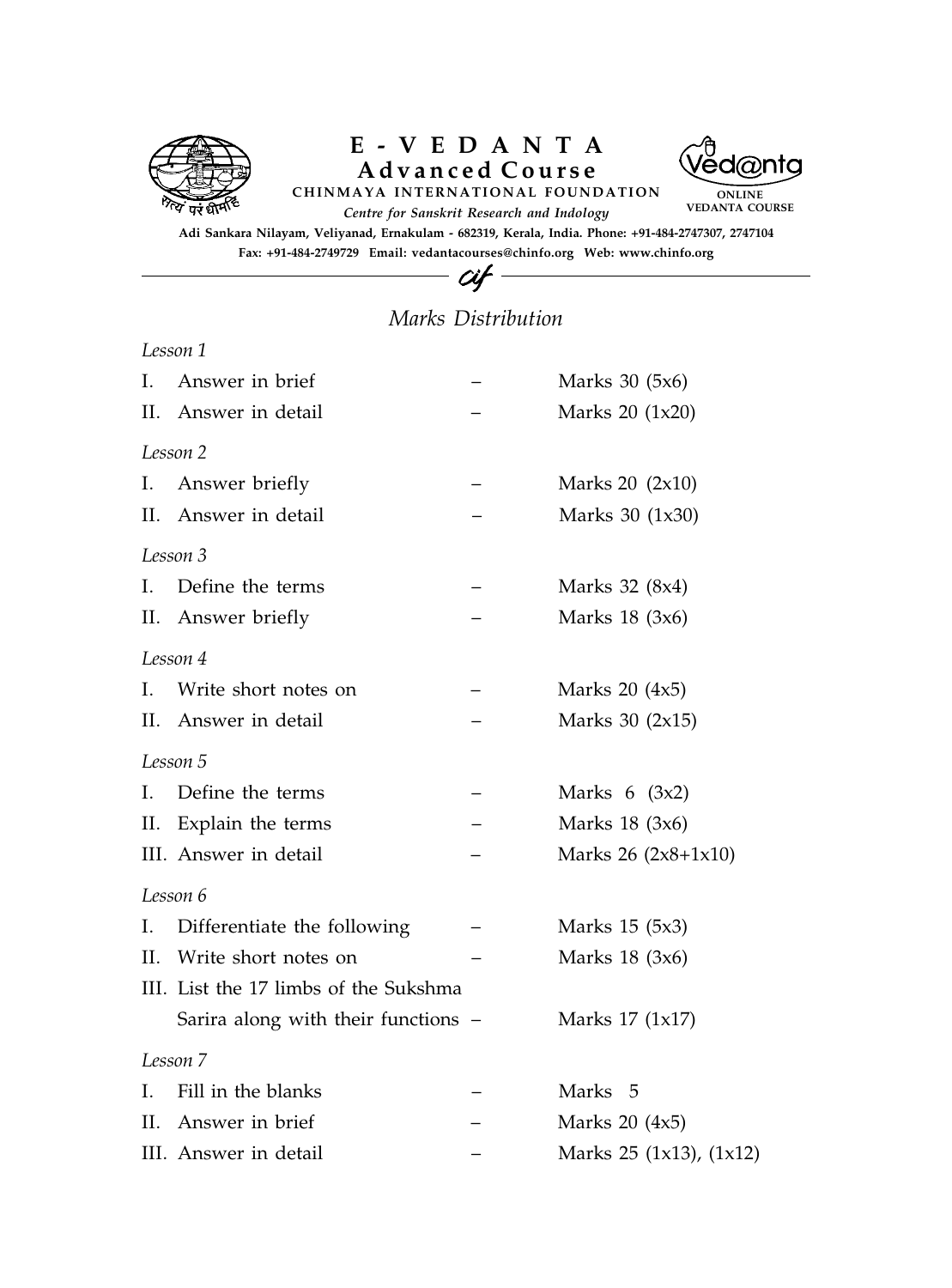#### Marks Distribution

### Lesson 8

| I.  | Define the following terms          | Marks 12 (4x3)      |
|-----|-------------------------------------|---------------------|
| ΙΙ. | Answer briefly                      | Marks 18 (3x6)      |
|     | III. Answer in detail               | Marks $20$ $(2x10)$ |
|     | Lesson 9                            |                     |
| Ι.  | Match the following                 | Marks<br>8(1x8)     |
| H.  | Write short notes on                | Marks 18 (3x6)      |
|     | III. Answer in detail               | Marks 24 (2x12)     |
|     | Lesson 10                           |                     |
| L.  | Define                              | Marks $6(2x3)$      |
| II. | Answer briefly                      | Marks 24 (3x8)      |
|     | III. Answer in detail               | Marks 20 (1x20)     |
|     | Lesson 11                           |                     |
| Ι.  | Differentiate between the following | Marks $6(2x3)$      |
| П.  | Answer briefly                      | Marks 24 (3x8)      |
|     | III. Answer in detail               | Marks 20 (1x20)     |
|     | Lesson 12                           |                     |
| L.  | Write short notes on                | Marks $10(2x5)$     |
| П.  | Answer briefly                      | Marks 20 (2x10)     |
|     | III. Answer in detail               | Marks 20 (1x20)     |
|     | Lesson 13                           |                     |
| L.  | Write short notes on                | Marks 20 (5x4)      |
| П.  | Answer in detail                    | Marks 30 (2x15)     |
|     | Lesson 14                           |                     |
| Ι.  | Answer briefly                      | Marks $12 \ (2x6)$  |
| П.  | Differentiate between the following | Marks 24 (3x8)      |
|     | III. Answer in detail               | Marks 14 (1x14)     |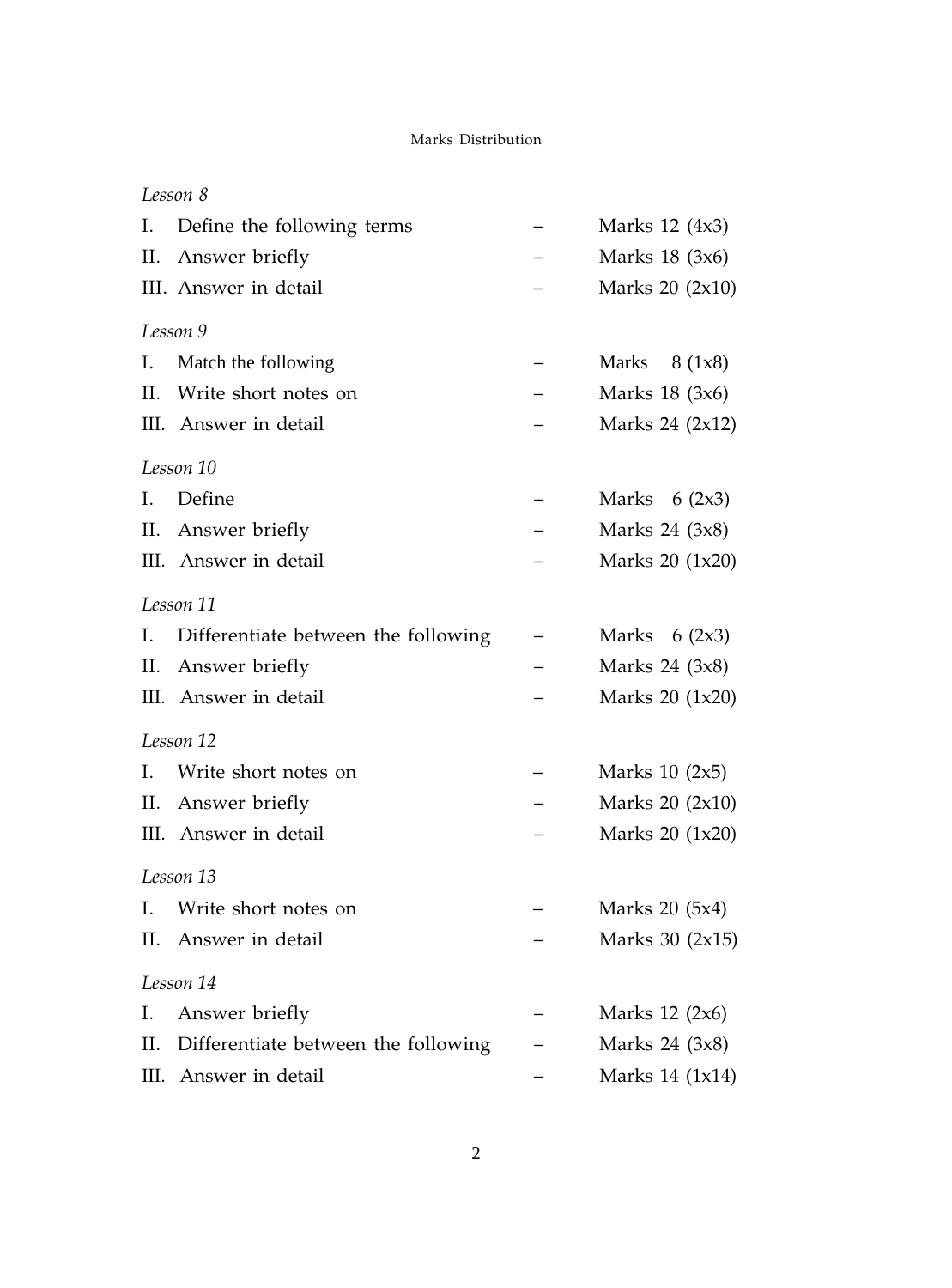### Marks Distribution

|    | Lesson 15             |                                   |
|----|-----------------------|-----------------------------------|
| L. | Answer briefly        | Marks $6(2x3)$                    |
| H. | Write short notes on  | Marks 24 (4x6)                    |
|    | III Answer in detail  | Marks 20 (2x10)                   |
|    | Lesson 16             |                                   |
| L. | Differentiate between | Marks $8(2x4)$                    |
| H. | Write short notes on  | Marks 18 (3x6)                    |
|    | III. Answer in detail | Marks 24 (3x8)                    |
|    | Lesson 17             |                                   |
| L. | Define the terms      | Marks 10 (5x2)                    |
| Π. | Answer briefly        | Marks 24 (3x8)                    |
|    | III. Answer in detail | Marks 16 (1x16)                   |
|    | Lesson 18             |                                   |
| L. | Differentiate between | Marks $4 (2x2)$                   |
| H. | Write short notes on  | Marks 15 (3x5)                    |
|    | II1. Answer briefly   | Marks 21 (3x7)                    |
|    | IV. Answer in detail  | Marks 10 (1x10)                   |
|    | Lesson 19             |                                   |
| L. | Differentiate between | Marks $6(3x2)$                    |
| H. | Write short notes on  | Marks 24 (3x8)                    |
|    | III. Answer in detail | Marks 20 (1x20)                   |
|    | Lesson 20             |                                   |
| L. | Write notes on        | Marks 12 (3x4)                    |
| П. | Answer briefly        | Marks 38 $(1x20)$ $(1x8)$ $(2x5)$ |
|    | Lesson 21             |                                   |
| L. | Answer briefly        | Marks 30 (3x10)                   |
| П. | Answer in detail      | Marks 20 (1x20)                   |
|    |                       |                                   |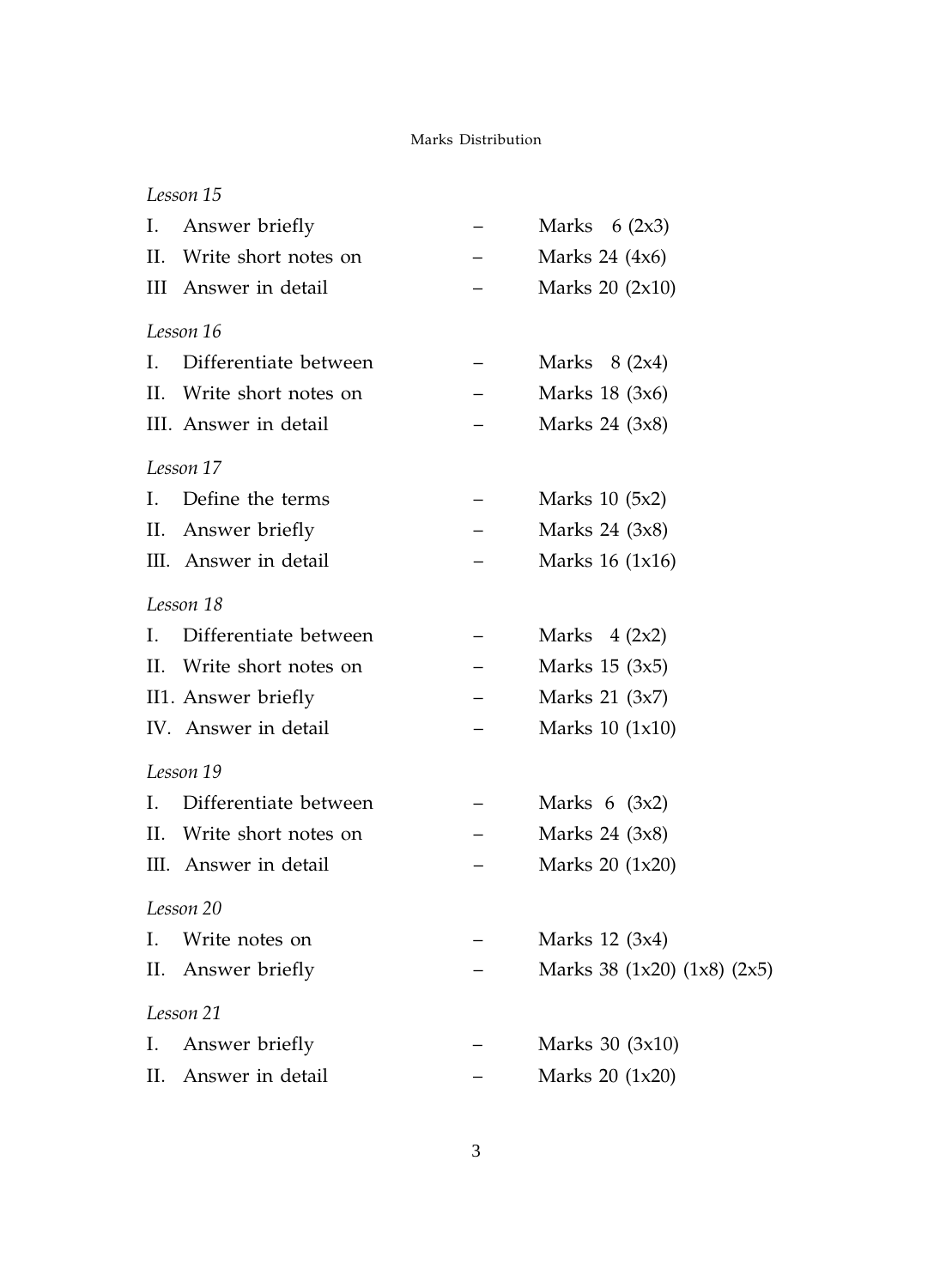### Marks Distribution

|           | Lesson 22            |  |                  |  |
|-----------|----------------------|--|------------------|--|
| L.        | Write short notes    |  | Marks $30(3x10)$ |  |
|           | II. Answer in detail |  | Marks $20(1x20)$ |  |
| Lesson 23 |                      |  |                  |  |
|           | I. Answer briefly    |  | Marks $30(3x10)$ |  |
|           | II. Answer in detail |  | Marks $20(1x20)$ |  |
|           | Lesson 24            |  |                  |  |
|           | I. Answer briefly    |  | Marks 30 (5x6)   |  |
|           | II. Answer in detail |  | Marks 20 (1x20)  |  |

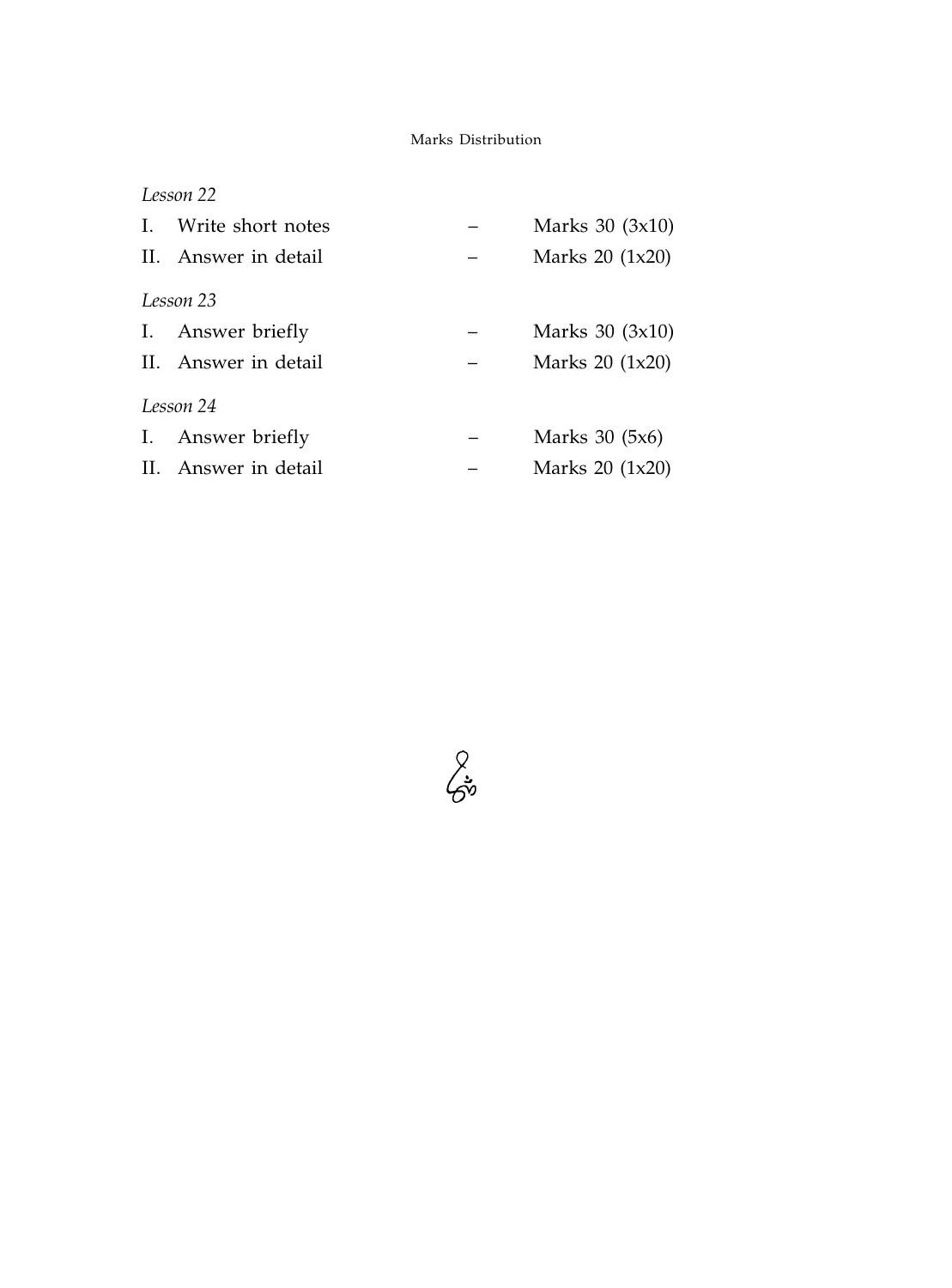

### *LESSON 1*

## *The Nine Blessings*

TO AWAKEN TO a spiritual life is a rare blessing accorded to  $\mathsf L$  the most evolved and accomplished among humans. Śaṅkarācārya delineates at the very outset of his composition, *Vivekacūdāmani*, a list of nine rare blessings. In this first lesson, we shall study in detail what these nine blessings are and, in doing so, discover our personal road map to God-Realisation.

### *Enumeration of the Nine Blessings*

The following verse from *Vivekacūḍāmaṇi* (verse 2) enumerates the nine blessings:

जन्तूनां नरजन्म दुर्लभमतः पुंस्त्वं ततो विप्रता तस्माद्वैदिकधर्ममार्गपरता विद्वत्त्वमस्मात्परम् । आत्मानात्मविवेचनं स्वनुभवो ब्रह्मात्मना संस्थितिः मुक्तिनों शतजन्मकोटिसुकृतैः पुण्यैर्विना लभ्यते ॥ jantūnām narajanma durlabhamatah pumstvam tato vipratā

*tasmädvaidikadharmamärgaparatä vidvattvamasmätparam*, *ätmänätmavivecanaà svanubhavo brahmätmanä saàsthitiù muktirno śatajanmakotisukrtaih punyairvinā labhyate.* 

For all living creatures, a human birth is indeed rare; rarer still to attain full manhood; rarer than these is the sättvic attitude in life. Steadfastness on the path of the dharma prescribed in the Vedas is yet rarer; much more so a correct knowledge of the deep significances of the Vedas. Differentiation between the Self and the not-Self, a personal experience and, ultimately, to become fully established in the Knowledge that the Ätman is Brahman – these come later on and culminate in Liberation, which cannot be had without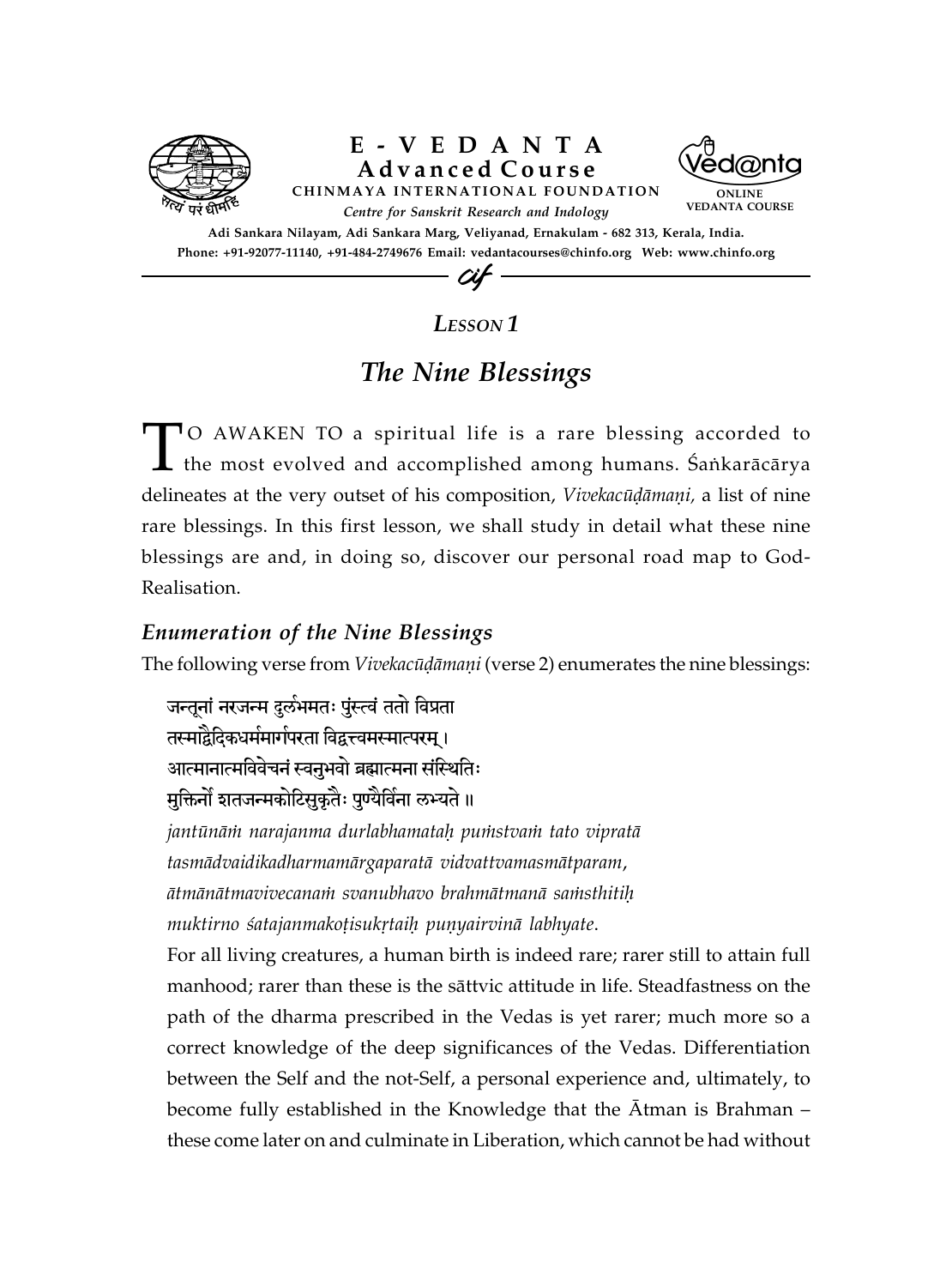#### Lesson 1

the earned merits of a hundred crores of lives lived intelligently.

The following is a list of the nine blessings:

- **(1)** Human birth (nara-janma)
- **(2)** Manhood (pumstvam)
- **(3)** Sättvic attitude in life (vipratä)
- **(4)** Steadfastness on the path of righteousness, as prescribed in the Vedas (vaidika-dharma-märga-paratä)
- **(5)** Correct knowledge of the deep significances of the Vedas (vidvattvam)
- **(6)** Differentiation between the Self and the not-Self (ätma-anätma-vivecanam)
- **(7)** Direct experience (svanubhava)
- **(8)** To be established in the awareness of the identity of Brahman and Ätman (brahmātmanā samsthiti)
- **(9)** Liberation (mukti)

### *1. Human Birth (nara-janma)*

Of the various kinds of births, human birth is indeed rare. There are so many species of living beings – unicellular amoebae, algae, plants, insects, fishes, animals, birds and so on. Among all, human birth alone is considered rare and noble. Why? Is it because of man's physical prowess? After all, the physical capabilities of most animals far exceed that of humans. The blue whale holds the world record for size; the cheetah holds the record for speed; dogs can hear a wider range of sounds than we can and even snakes can see a more diverse range of colours than their human counterparts!

Why then is human birth considered rare and noble? One reason why the modern scientific age, in ignorance, considers humans to be supreme is that scientists have deconstructed many natural phenomena and used that knowledge to create new sciences and technologies. But, even while science and technology has been harnessed to produce comforts and conveniences, it has also been misused to build weapons of mass destruction.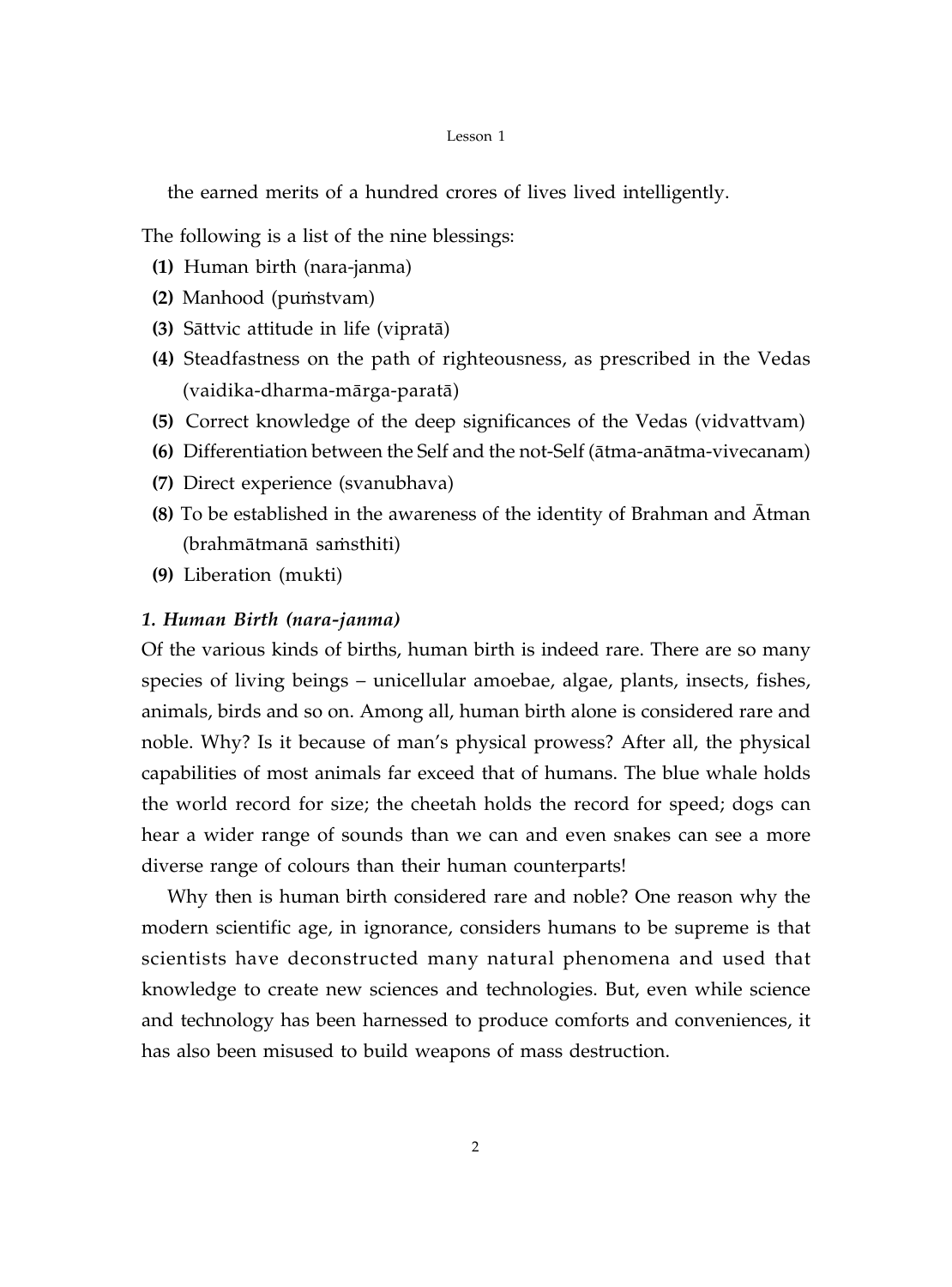#### The Nine Blessings

Human birth is noble, not because man has conquered nature by erecting tall skyscrapers that embrace the clouds or massive dams that forestall the powerful flow of gushing rivers. Vedänta points out that human birth is exalted because:

- **(1)** Human beings alone are endowed with the faculty of self-awareness (i.e. the ability to be objectively aware of one's actions, words, thoughts and habitual tendencies) that is capable of effecting a quantum change in their thinking.
- **(2)** All creatures in this world lead 'programmed' lives, largely guided by their instincts. They do not have the ability to choose their response and re-program themselves. Human beings alone have this rare capacity.
- **(3)** Above all, human beings alone are capable of noble and divine pursuits. Man alone can ponder over questions of vital importance: Who am I? Is there a purpose to life? Is there a creator of the world? What is the nature of the world? What is my relationship with God? and so on.



#### *Exercise*

*Write down in clear and precise points how you think man is similar to and different from an animal. Now look at each point in which you have said that man is superior to animals. For instance:*

*Man can go beyond his instincts and climb the ladder of evolution.*

 *Man alone thinks of the higher non-material aspects of life, such as religion and spirituality. Study each point and compare it against your life. Where do you stand in relation to it? Have you applied it in your life as much as you really can? Think!*

### $\diamond$   $\diamond$   $\diamond$

The Vedas talk of births higher than that of a human, such as that of a yakṣa, kinnara, devatā and so on. By puņya, or the merits earned through good deeds, one attains the state of a god (a deva); by päpa, or the sins accrued by doing unrighteous and prohibited actions, one goes to naraka (hell). And by an even combination of punya and pāpa, one gains the birth of a human being. However,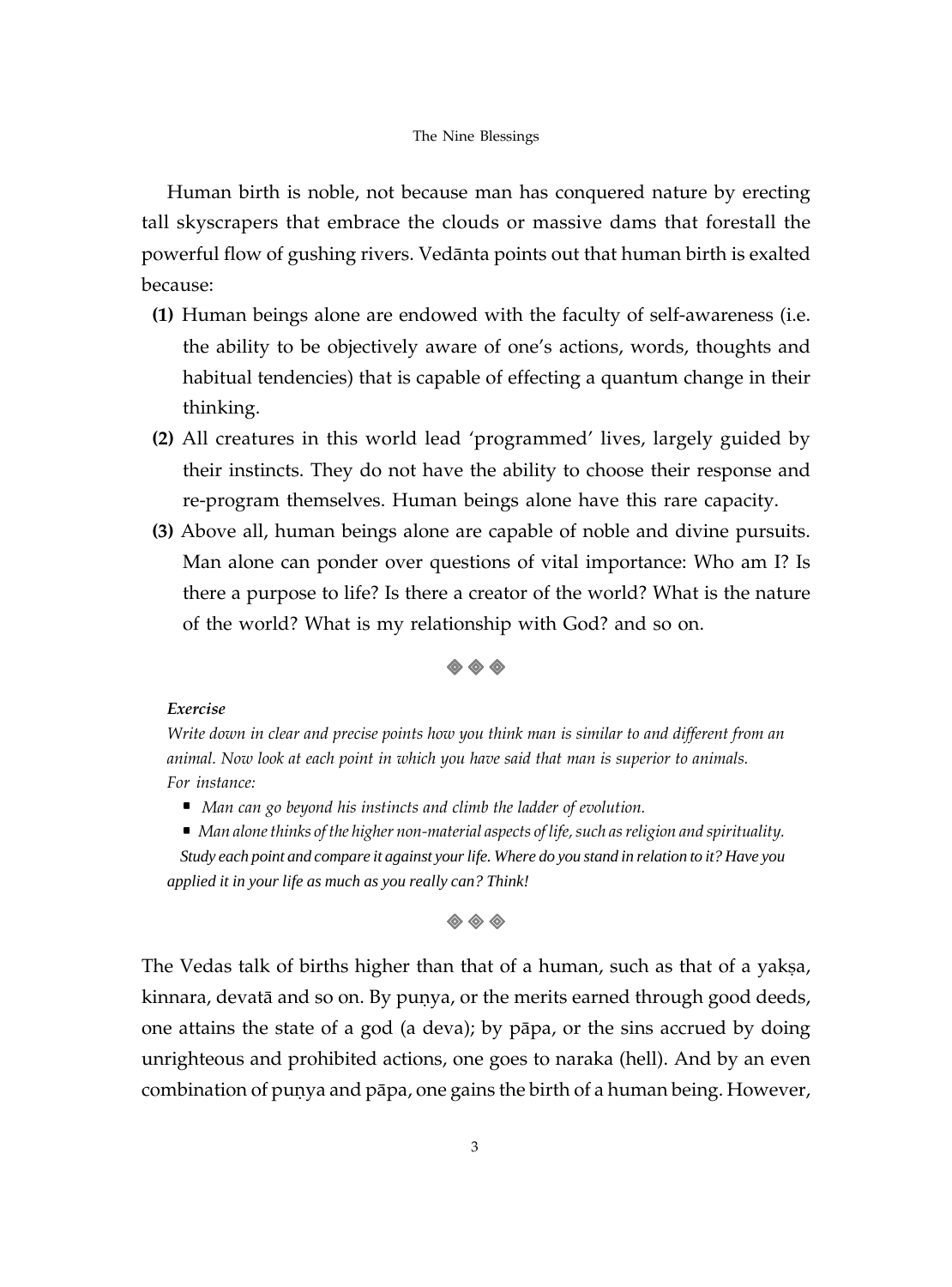#### Lesson 1

then too we cannot consider birth as a deva to be superior to birth as a human because:

- **(1)** Births such as that of a deva, kinnara, yaksa and so on are only 'bhogakṣaya-artham', that is for the sake of enjoyment. One goes to the heavens, enjoys the exalted pleasures therein for a finite period of time and then is born again on earth. Going to heaven does not solve the problem of suffering. It is only a temporary relief. It is as if a person, having earned a good amount of wealth, went on a holiday to an exotic place and spent hard-earned money on pleasures – but then had to return when the money was exhausted. So too a person earns the wealth of punya (merit), goes to svarga (heaven), enjoys the pleasures there and, when his punya is exhausted, ultimately returns to earth – back to square one!
- **(2)** Also, in heaven, there is no progress in one's spiritual life. Only in human birth (nara-janma) is there a chance to put an end to the cycle of birth and death. It is only as a human that one gets the right mixture of joy and sorrow, which can generate dispassion for all finite pleasures and help one turn towards the Higher. It is then that an individual becomes qualified for scriptural study, reaches a Guru, learns the way pointed out by Vedānta<sup>1</sup> and finally becomes liberated.

### *2. Manhood (puàstvam)*

Having got a human birth, to have a 'masculine' temperament is even more rare. Hasty readers have concluded from such statements that women are prohibited from Vedäntic studies and that this is a condemnation of women. These conclusions are erroneous. The Hindu Scriptures are full of references to women being both students as well as teachers. Sage Yäjïavalkya taught his

<sup>1.</sup> The term 'Vedānta' literally means 'end of Vedas'. The *Upanișads* that pertain to knowledge usually form the end portion of the Vedas, and hence it is the *Upanisads* that are basically termed 'Vedānta'. The term Vedānta can also mean the 'final essence' of the Vedas. Since the *Upanisads* deliberate on this topic, they have come to be called Vedänta. Texts such as *Bhagavad-gétä,* Brahma-sūtra, Ātma-bodha, Vivekacūdāmani, Pañcadasi and others also explain the Upanisadic thoughts and concepts; therefore, they too have come to deserve the appellation 'Vedänta'.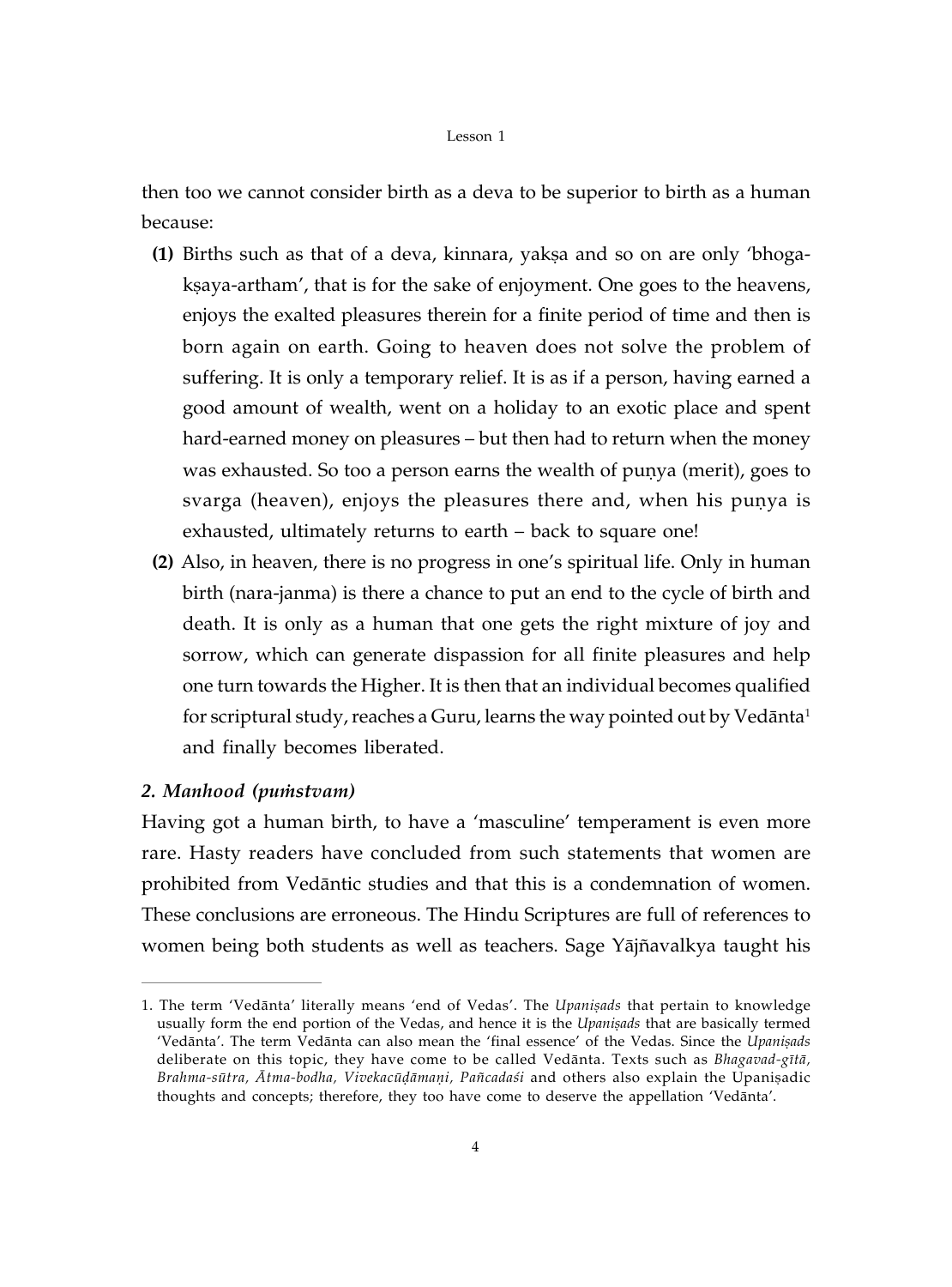#### The Nine Blessings

wife Maitreyé; Kapila Muni taught his mother Devahüté*;* Gärgé questioned the wisdom of Yājñavalkya in a learned assembly of scholars; Cūdālā taught the king – her husband ... the examples are too many to enumerate here. Agreed that women are not as physically strong as men; but then we are talking of scriptural studies, which have to be undertaken with the brain – and in which brawn has no significance!

Why then is 'manhood' (pumstvam) considered rare? Swami Chinmayananda explains this beautifully: "By 'pumstvam' is meant the manly qualities of the head and the heart. A woman is a symbol of softness, attachment, sentiments and anxieties; she is essentially a mother. Wherever these qualities predominate, there we have a 'woman'. In this sense, there are many women among the bearded ones, and if firmness of determination, detachment, intellectual hardiness and steadiness of composure are signs of a better evolution, these masculine tendencies of head and heart are amply seen in many women." Thus manhood is not a reference to the body but to an intellect that is free of the attachments and sentiments that blunt its sharpness and make the power of reasoning twisted, shallow and defective.

Manhood in the spiritual context essentially means courage, strength, a constancy to pursue with steadfastness and the will to achieve in the spiritual path. This is indeed rare.

#### $\diamond$   $\diamond$   $\diamond$

*Manhood in its higher and universal sense is expressed in a unique and telling manner in the poem* 'IF' *by Rudyard Kipling. It is interesting to note that this poem holds the world record for being the poem published the maximum number of times in anthologies of poems across the globe.*

#### *If*

*If you can keep your head when all about you Are losing theirs and blaming it on you; If you can trust yourself when all men doubt you, But make allowance for their doubting too;*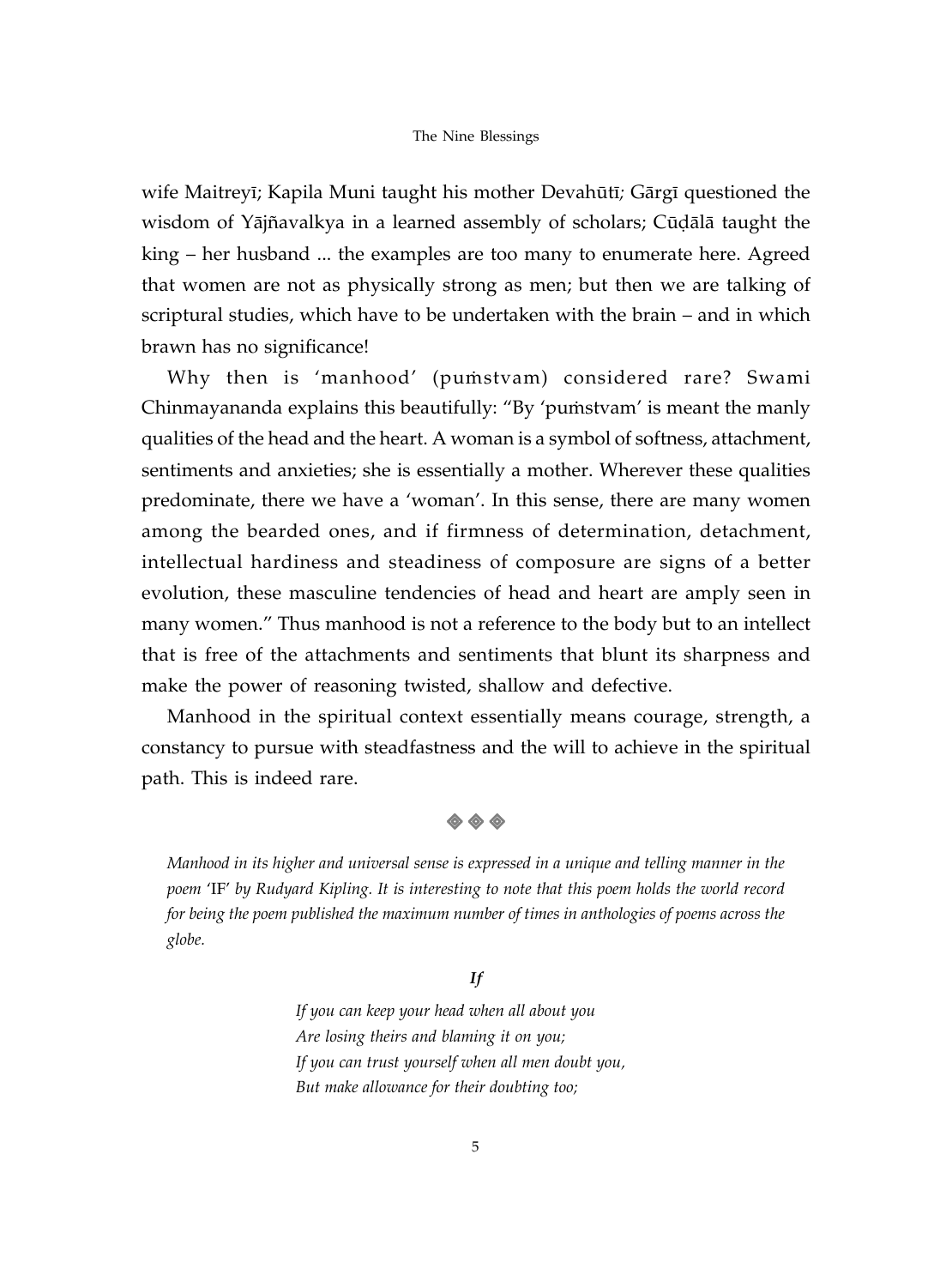#### Lesson 1

*If you can wait and not be tired by waiting, Or being lied about, don't deal in lies, Or being hated, don't give way to hating, And yet don't look too good, nor talk too wise;*

*If you can dream* – *and not make dreams your master; If you can think* – *and not make thoughts your aim; If you can meet with Triumph and Disaster And treat those two imposters just the same; If you can bear to hear the truth you've spoken Twisted by knaves to make a trap for fools, Or watch the things you gave your life to, broken, And stoop and build 'em up with worn-out tools;*

*If you can make one heap of all your winnings And risk it on one turn of pitch-and-toss, And lose, and start again at your beginnings And never breathe a word about your loss; If you can force your heart and nerve and sinew To serve your turn long after they are gone, And so hold on when there is nothing in you Except the Will which says to them: "Hold on!"*

*If you can talk with crowds and keep your virtue, Or walk with kings* – *nor lose the common touch, If neither foes nor loving friends can hurt you, If all men count with you, but none too much; If you can fill the unforgiving minute With sixty seconds' worth of distance run* – *Yours is the Earth and everything that's in it, And* – *which is more* – *you'll be a Man, my son!*



### *3. Sättvic Attitude in Life (vipratä)*

'Vipratä' literally means 'brähminhood'. By this is meant once again a certain psychological nature characterised by 'sattva'. The *Bhagavad-gétä* enumerates the brāhmanical sāttvic qualities as serenity, self-restraint, austerity, purity,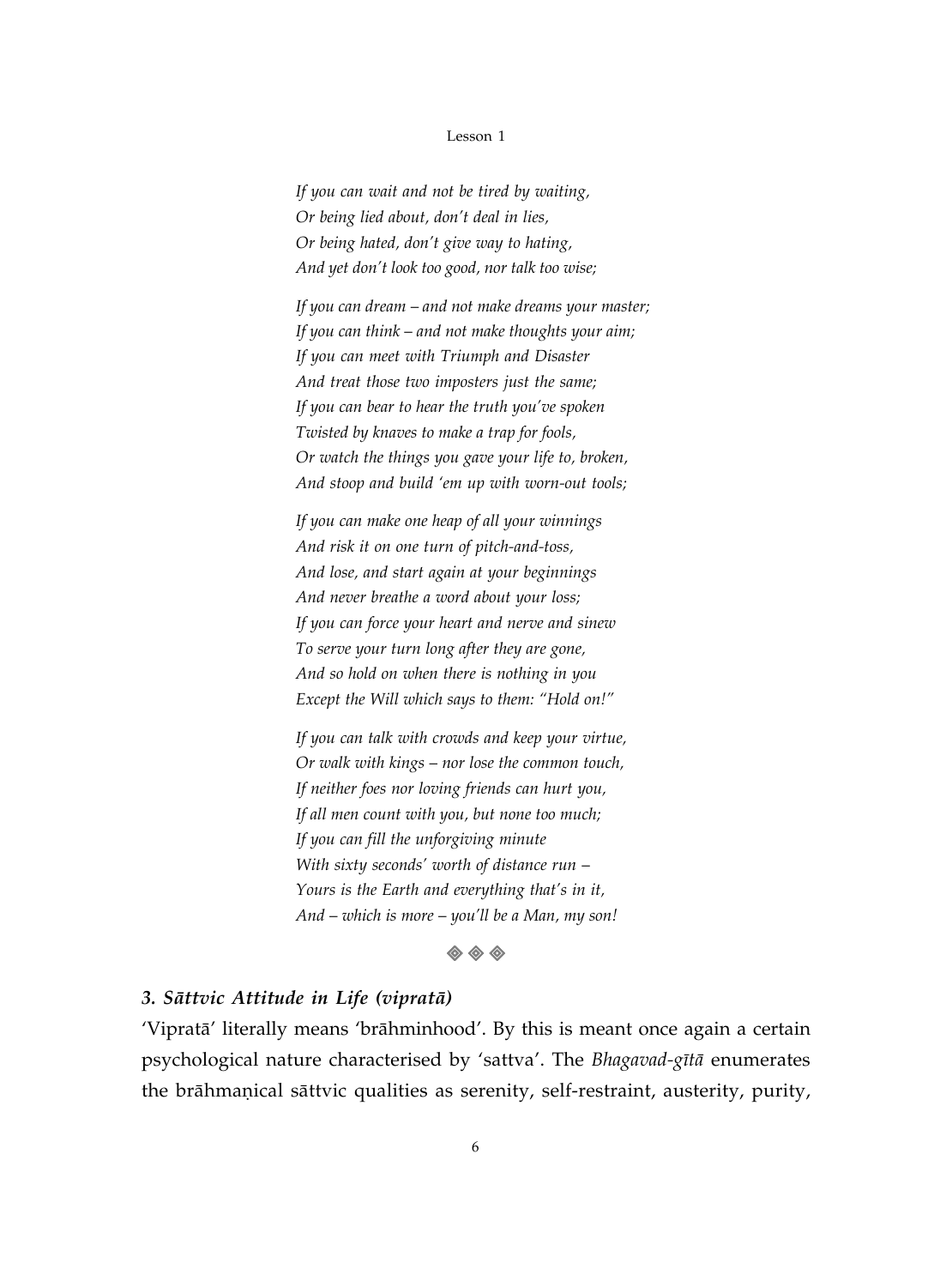#### The Nine Blessings

forgiveness, uprightness, knowledge and belief in God. Thus when Vedänta declares that to be a 'brähmin' is rare, what is meant is that to be endowed with these sättvic and divine qualities is rare. These qualities raise one from 'manhood' to 'mature manhood'.

### *4. Steadfastness on the Path of the Dharma Prescribed in the Vedas (vaidikadharma-märga-paratä)*

Many consider mistakenly that it is enough to be a good person. But that is not so. 'Goodness' is a path to 'Godhood'. We have to build up sufficient purity of mind (citta-çuddhi) and single-pointedness of the intellect (citta-ekägratä) in order to walk on the path to God-Realisation.

Sankarācārya says that even among those who are endowed with sāttvic qualities, there will be only a few who are steadfast and apply themselves faithfully to the techniques of spiritual progress, such as the daily study of the Scriptures, eschewing prohibited and desire-prompted actions, offering one's duties as worship unto the Lord, practising japa (repetition of the Lord's name), püjä (worship) and so on. Not all take up these sädhanas (spiritual practices) even when advised. And after starting them, fewer still have the mental stamina to continue.

 Spiritual practices, such as the study of the Scriptures, are sure methods to develop citta-śuddhi (purity of mind) and citta-ekāgratā (single-pointedness of the intellect) and move forward in our evolution. Thus, those who have moved to the next step of steadily living a life based on scriptural injunctions are more rare than those who are just merely good and mature humans.

### *5. Knowledge of the Deep Significances of the Vedas (vidvattvam)*

The *Chāndogya-upaniṣad* asserts: "Whatever is done with the knowledge of the meaning of the Vedic verses, and with an earnestness born of insight and faith, is more efficacious than what is done without knowing their inner meaning." Sankarācārya explains this statement of the *Upanisad* with an example: "It is a matter of common knowledge that when a gemmologist and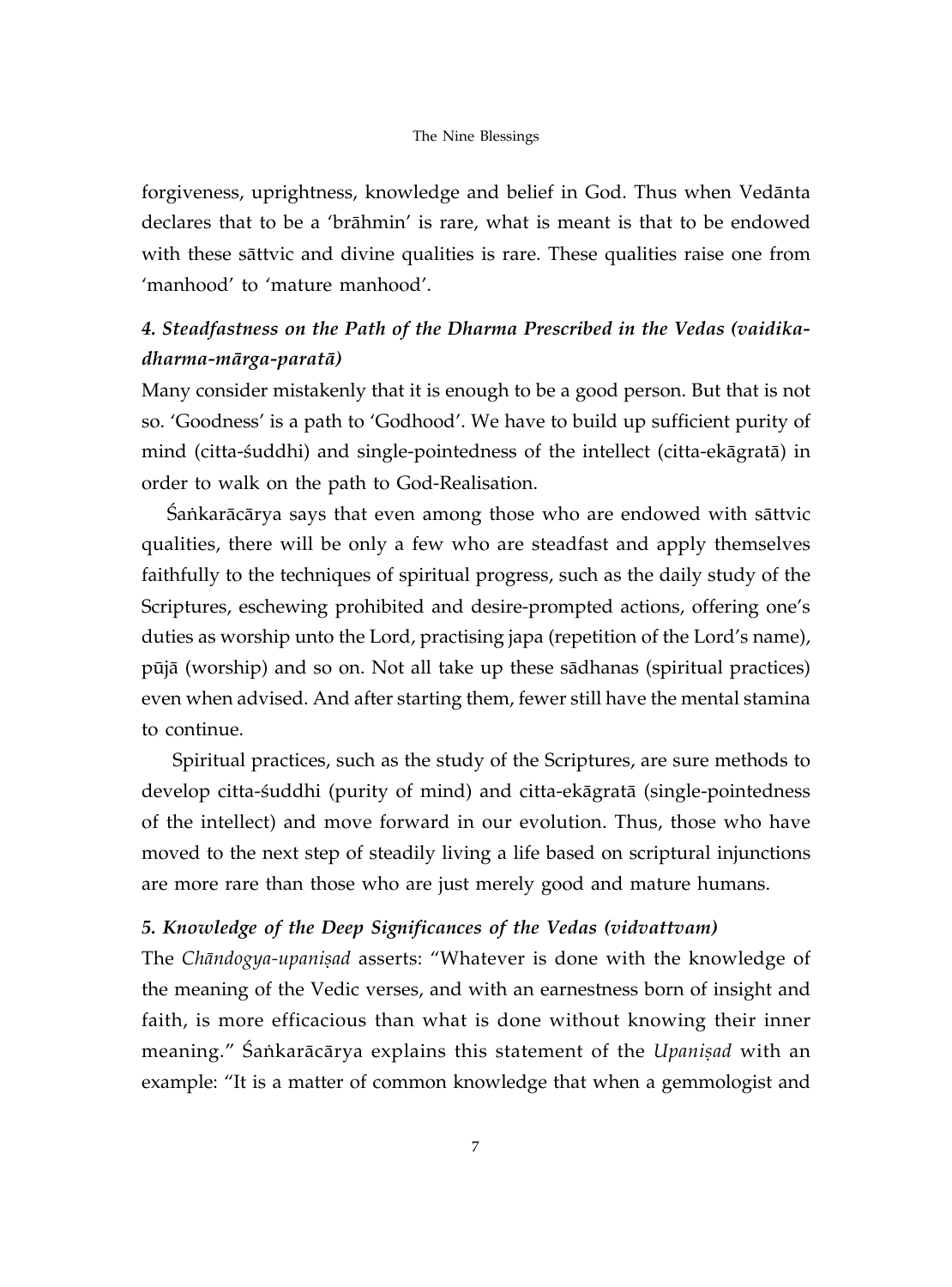#### Lesson 1

a fisherman each comes across a diamond, the former gains a huge profit by his knowledge of the nature of the diamond, whereas the latter, because of his ignorance, fails to do so." The example is self-explanatory – both the gemmologist and the fisherman get the diamond, but only the former benefits from it because he knows its worth. Thus, it is one thing to be able to chant the *Bhagavad-gītā* and the *Upaniṣads*, but quite another to understand, through the guidance of a Guru, its inner significances, deeper meanings and subtle suggestions. In contrast with 'steadfastness in the Vedic path', which means regular and dedicated religious practices, such as japa (repetition of the Lord's name), chanting of the Vedas, performing selfless actions and so on, 'vidvattvam' refers to an understanding of the scriptural meaning in all its depth and expanse.

Vedänta is deep and subtle and cannot be grasped by the gross intellect. One needs a special faculty of perception – an intuitive capacity to go beyond superficial meanings – and a mature intellect to understand its uncommon and deep logic. Only by the dedicated practice of spiritual disciplines, that is vaidikadharma-mārga-paratā, does one gain the purity of mind (citta-śuddhi) and single-pointedness of the intellect (citta-ekägratä) that, in turn, lead to an understanding of the subtler implications of the Vedas. Thus, vaidika-dharmamärga-paratä endows an individual with the capacity to proceed to vidvattvam – the right understanding of the Vedas. The former is action based merely on belief; the latter is action based on belief fortified with understanding. Hence, those who come to the level of vidvattvam are regarded as even more blessed than those who stagnate at the level of vaidika-dharma-märga-paratä, that is mere practice of spiritual disciplines without understanding their logic and purpose.

*6. Differentiation between the Self and the not-Self (ätma-anätma-vivecanam)* The 'Self' is the pure Consciousness and the 'not-Self' is the inert matter vestures – the body, the mind and the intellect. A right understanding of the Vedas (vidvattvam) gives one the ability to differentiate the pure Consciousness from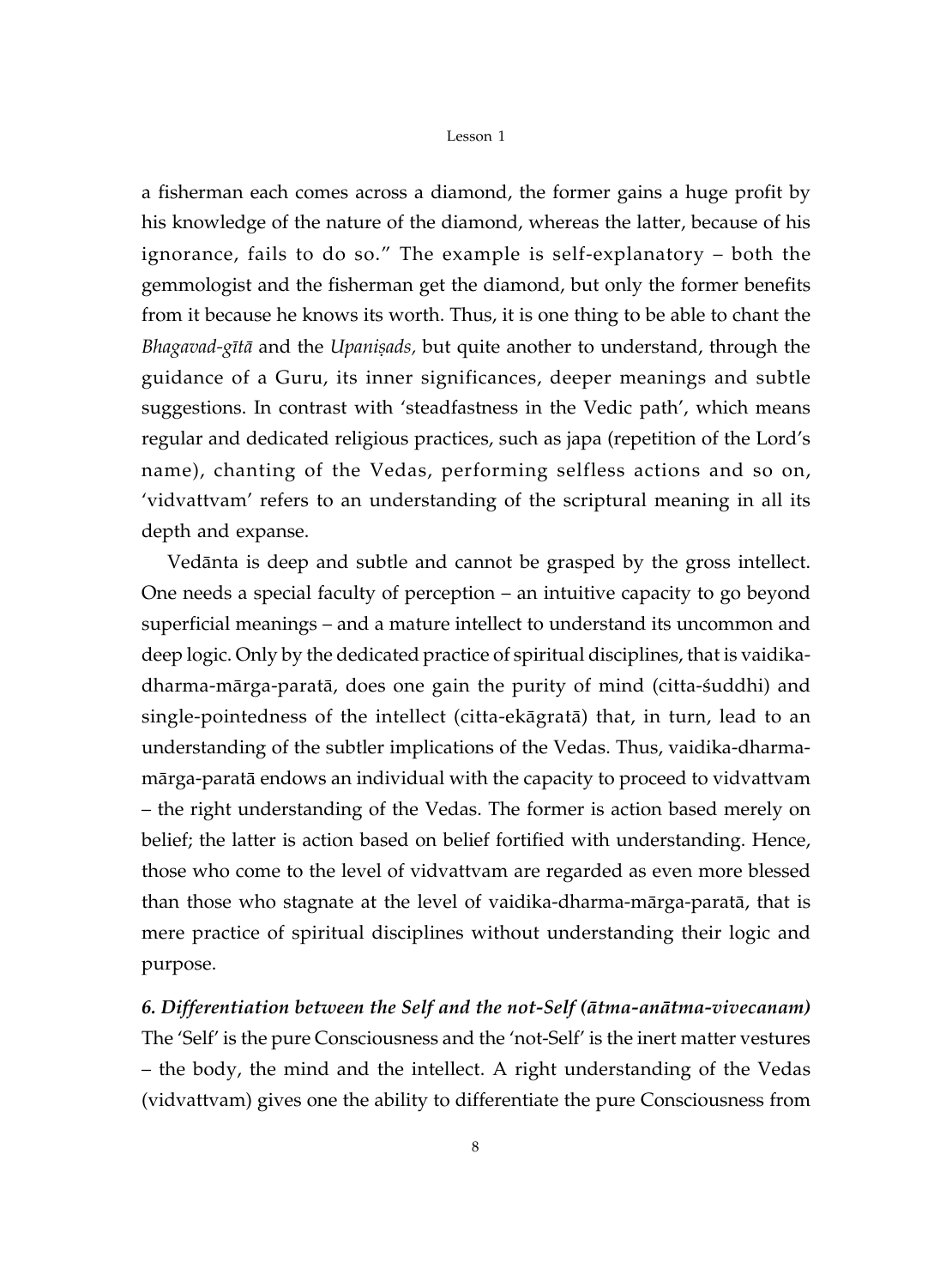the matter vestures and, thus, one comes to be intellectually convinced that one is not the body, mind and intellect. Those who can intellectually differentiate between the two – the Self and the not-Self, the Real and the unreal – have progressed to a more advanced state of spirituality. The later lessons will detail the methods of 'ätma-anätma-vivecanam'. (See Lessons 15 and 16.)



#### *Exercise*

*Sit down in an erect and yet relaxed posture at a quiet time and in a place where you can be by yourself for a few minutes. Close your eyes, still your body and calm your mind. Quietly watch your body and mind. As you do so, you will get a clear sense of being apart from your body and mind. You are a powerful living presence who is a witness to your body and mind and yet quite apart from them. This quiet State of Being is the real You. This is referred to by Vedänta as the Self (Ätman). All else – be it the world and all its objects, people and situations and even your own body and mind – are different from the Self and are hence bundled together under a single term – the not-Self (Anätman).*



### *7. Direct Experience (svanubhava)*

The previous qualification – ätma-anätma-vivecanam or differentiation between the Self and not-Self – is of the nature of intellectual knowledge. But 'svanubhava' is higher than mere intellectual conviction, for it is of the nature of direct experience. By the steady process of meditation (samädhi), one transcends the conditioning of body, mind and intellect and merges with the pure Consciousness within. Very few people can come to this sanctum sanctorum of the Lord in one's heart. This is rare…very rare.

### *8. To Be Established in the Awareness of the Identity of Brahman and Ätman (brahmätmanä saàsthiti)*

A person may have had a momentary experience, a flash of awareness of the Self in an inspired moment of contemplation, but that is not sufficient. There is the lurking possibility of fall. One must be continuously aware of one's true nature and abide in the understanding that the Self in me - the Ätman - is the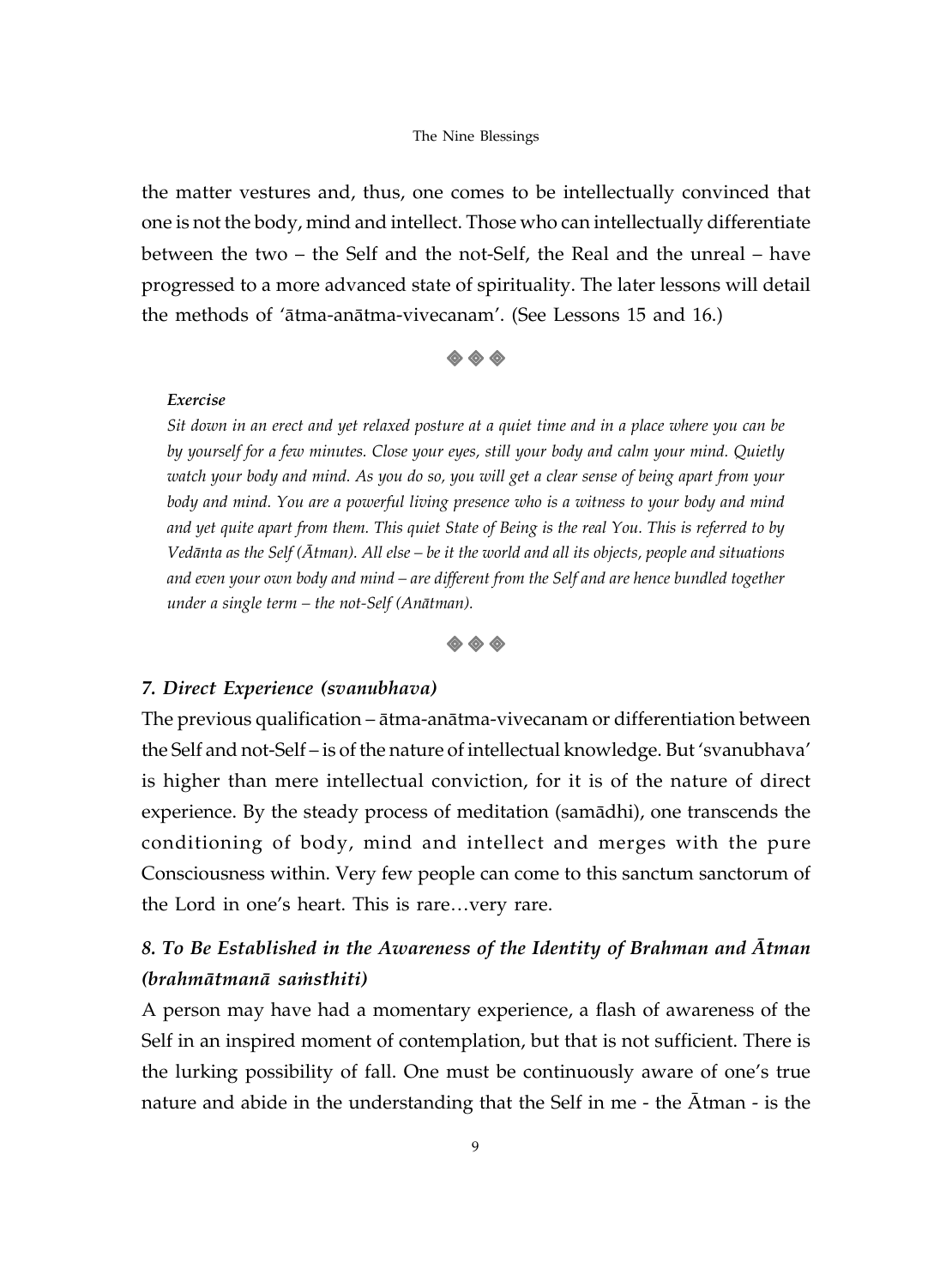#### Lesson 1

Self - the Brahman - everywhere. This firm abidance has been described herein as 'brahma-ātmanā-saṁsthiti'. This is the summum bonum of our existence in this world, the very purpose of birth. This is the accomplishment that fills the abysmal vacuum of one's heart with overflowing beatitude.

A person who has come to this state is truly a perfect person, a man of God-Realisation who has climbed to the very zenith of his spiritual evolution. Such a person has been glorified in the *Upanisads* as a Jivan-mukta (liberated while living), Sthita-prajña (man of firm wisdom), Guṇātīta (one who transcended the three gunas of sattva, rajas and tamas) and a Paramahamsa (great saint). Even his mere presence is a benediction on this world.

### *9. Liberation (mukti)*

A person who has thus reached the very pinnacle of spiritual life is liberated from the cycle of birth and death. Once his body drops after the exhaustion of its destiny (prärabdha), he no more takes a new embodiment. This final Liberation from the body is called 'videha-mukti'. Those who are ignorant of their true nature, bound by the fetters of desire and cocooned in their own selfishness, they alone have to be reborn. A person free of all desires and selfishness has no rebirth. To fulfil which desire will he have to be born again? Sankarācārya declares that this kind of perfect Liberation cannot be had without the earned merits of a hundred crores of lives lived intelligently.

Our salutations to such spiritual stalwarts!

### *Milestones on the Road to Perfection*

On the basis of the discussion so far, we can chalk out our road map to perfection (arrow indicates the direction of progress):

**HUMAN BIRTH**  $\rightarrow$  manhood  $\rightarrow$  noble attitude in life  $\rightarrow$  steadfastness on the path of dharma as prescribed in the Vedas  $\rightarrow$  knowledge of the deep significances of the Vedas  $\rightarrow$  differentiation between the Self and the not-Self  $\rightarrow$  direct Experience  $\rightarrow$  establishment in the awareness of the identity of Brahman and  $\overline{A}$ tman  $\rightarrow$  **LIBERATION.**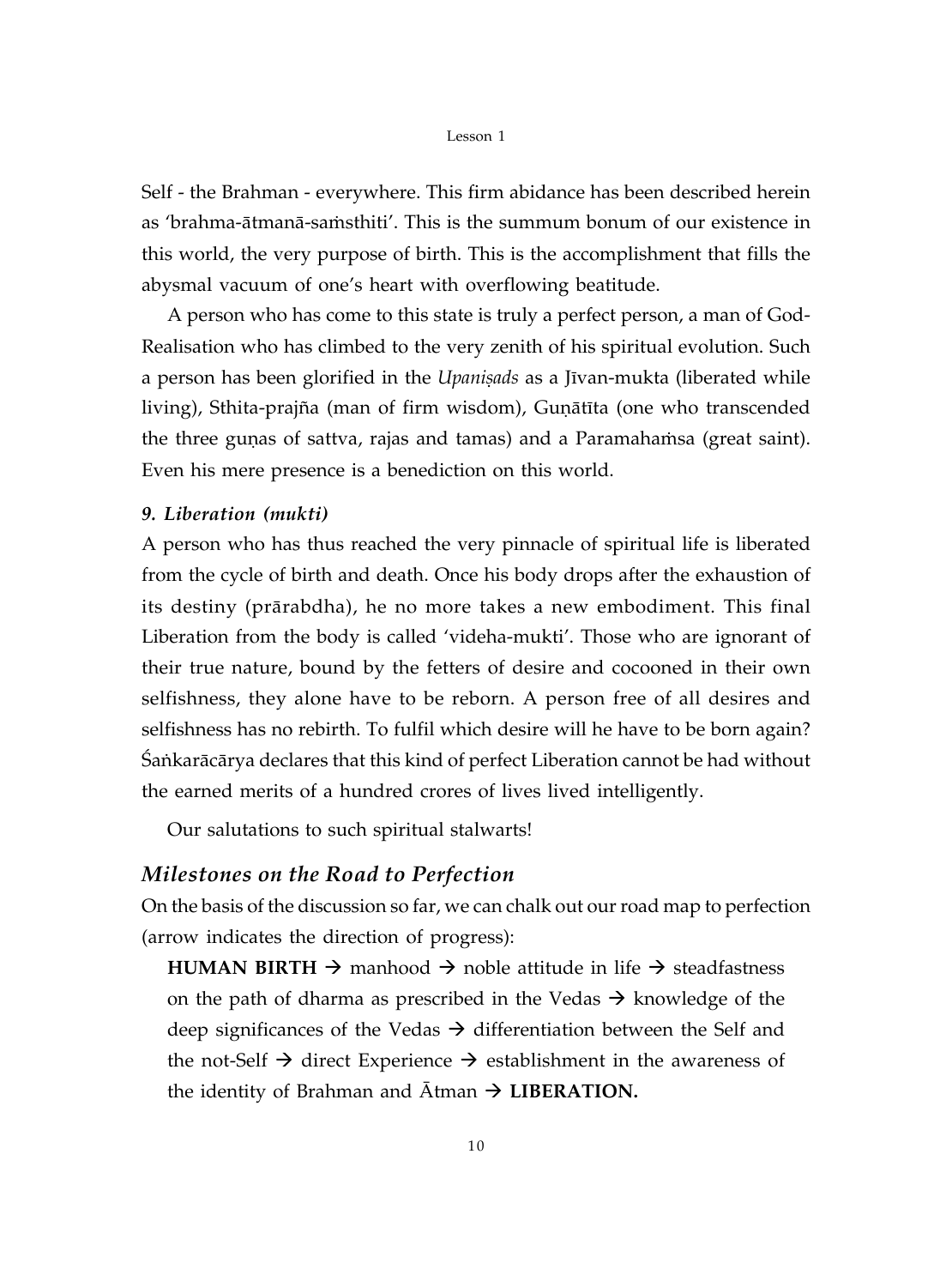By the Lord's grace and the result of our past deeds, we have attained human birth and have also stepped onto the spiritual path. We have come a long way. There is yet more distance to be covered. It is now incumbent on us to march forward and claim our birthright, Self-Knowledge, which alone can free us from all bondage and liberate us from the thralldom of sames and cycle of birth and death).

### *Verses for Reflection*

दुर्लभं त्रयमेवैतदु देवानुग्रहहेतुकम् ।

मनुष्यत्वं मुमुक्षुत्वं महापुरुषसंश्रयः ॥

*durlabhaà trayamevaitad devänugrahahetukam,*

*manuşyatvam mumukşutvam mahāpuruşasamśrayah.* 

Manhood, burning desire for Liberation, the capacity to surrender completely to a Man of Wisdom – these three things are rare indeed, and wherever they are found, they are due to the Lord's own Grace. (Vivekacūdāmani of Śaṅkarācārya, verse 3).

# तज्ज्ञानं प्रशमकरं यदिन्द्रियाणां तज्ज्ञेयं यदुपनिषत्सु निश्चितार्थम् । ते धन्या भुवि परमार्थनिश्चितेहाः शेषास्तु भ्रमनिलये परिभ्रमन्तः ॥

tajjñānam praśamakaram yadindriyānām tajjñeyam yadupanisatsu niścitārtham, *te dhanyä bhuvi paramärthaniçcitehäù çeñästu bhramanilaye paribhramantaù.*

Knowledge is that which quietens the senses. That Knowledge alone is worthy of knowing which is the ascertained theme of the *Upanisads*. They alone are blessed persons who strive to realise the Supreme Truth, whereas all others are wandering in the quagmire of delusion. (*Dhanyāṣṭakam* of Śaṅkarācārya, verse 1)